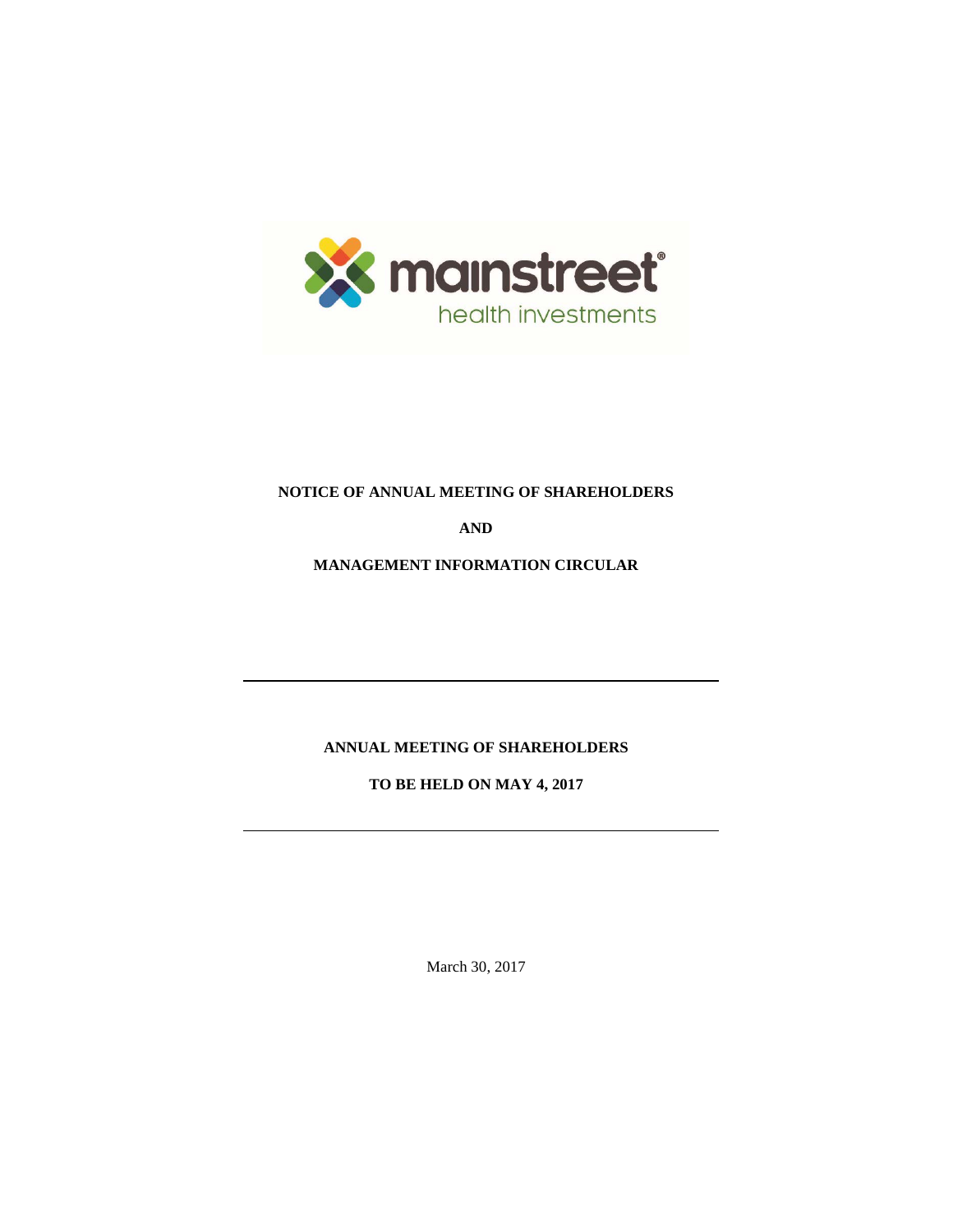# **TABLE OF CONTENTS**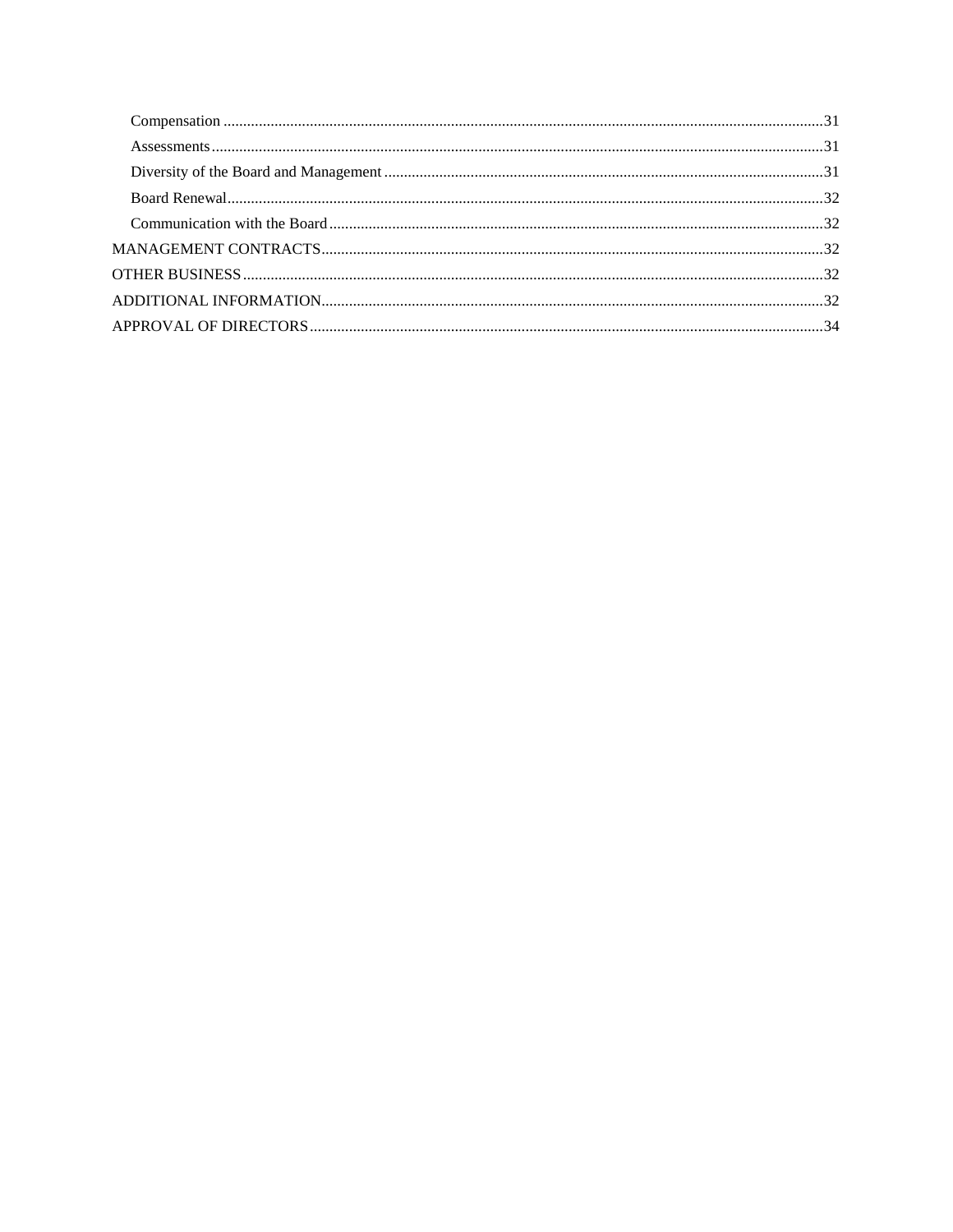# **NOTICE OF ANNUAL MEETING OF SHAREHOLDERS**

<span id="page-3-0"></span>**NOTICE IS HEREBY GIVEN** that an annual meeting (the "**Meeting**") of the holders ("**Shareholders**") of common shares of Mainstreet Health Investments Inc. (the "**Corporation**") will be held at Bay Adelaide Centre, 333 Bay Street, Suite 3400, Toronto, Ontario on May 4, 2017 at 11:00 a.m. (Toronto time), for the following purposes:

- 1. **TO RECEIVE** the financial statements of the Corporation, and the auditors' report thereon, for the year ended December 31, 2016;
- 2. **TO ELECT** members of the board of directors of the Corporation;
- 3. **TO APPOINT** auditors and to authorize the directors of the Corporation to fix their remuneration; and
- 4. **TO TRANSACT** such other business as may properly come before the meeting or any adjournment thereof.

Shareholders of record at the close of business on March 30<sup>th</sup>, 2017 will be entitled to vote at the Meeting.

Shareholders who are unable to be present in person at the Meeting are requested to sign, date and return the enclosed voting instruction form in accordance with the instructions provided. The accompanying management information circular provides additional information relating to the matters to be dealt with at the Meeting and forms part of this notice.

**DATED** at Toronto, Ontario this 30th day of March, 2017.

# **BY ORDER OF THE BOARD OF DIRECTORS**

*"Paul Ezekiel Turner"*

Chair of the Board of Directors Mainstreet Health Investments Inc.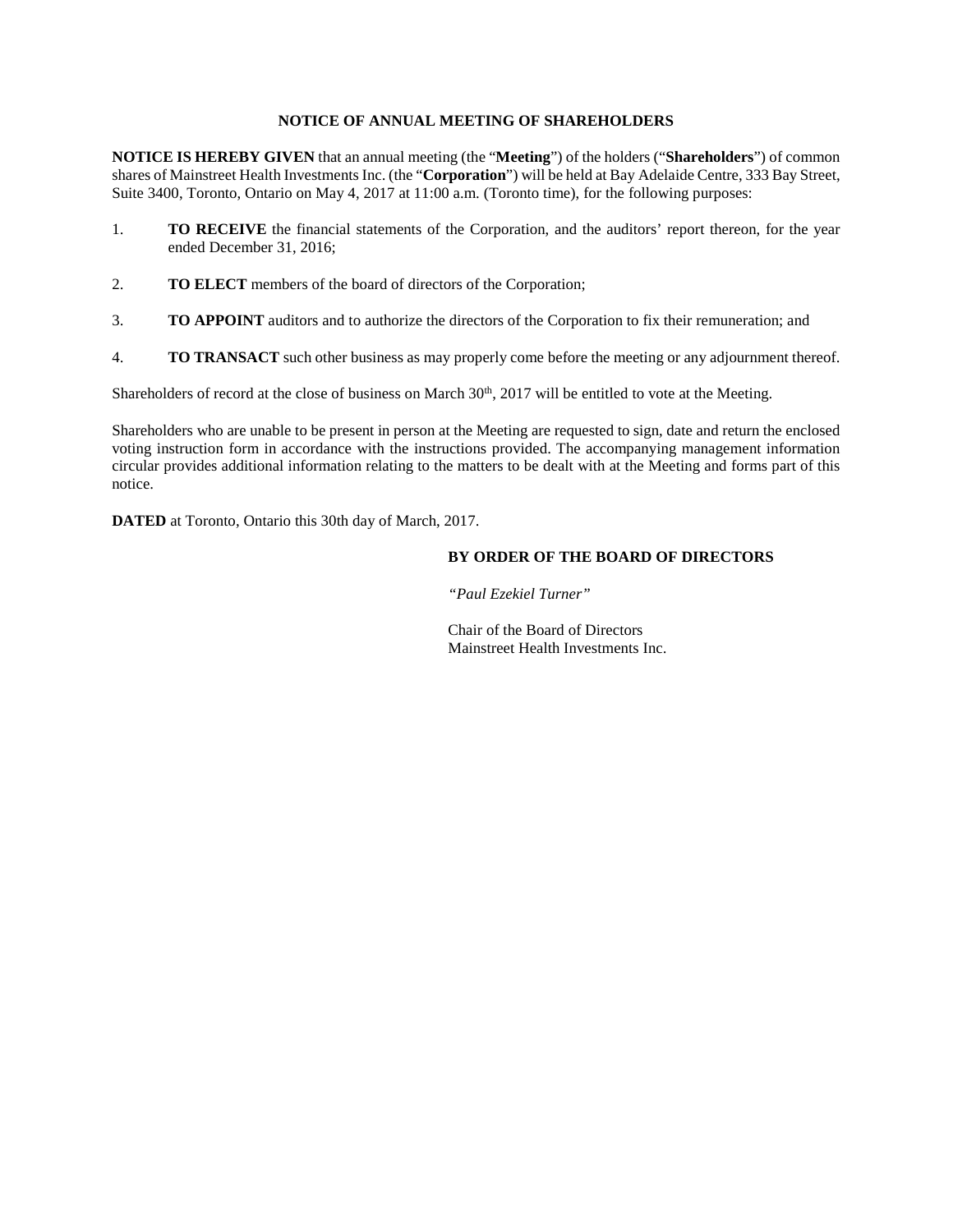### **MAINSTREET HEALTH INVESTMENTS INC.**

### **MANAGEMENT INFORMATION CIRCULAR**

<span id="page-4-0"></span>Unless otherwise indicated, or the context otherwise requires, "**Corporation**" refers to Mainstreet Health Investments Inc. and its direct and indirect subsidiaries. Unless otherwise indicated, all dollar amounts are expressed in U.S. dollars and references to "\$" are to U.S. dollars.

This management information circular (the "**Information Circular**") is furnished in connection with the solicitation of proxies by or on behalf of management of the Corporation, for use at the annual meeting (the "**Meeting**") of holders ("**Shareholders**") of common shares ("**Common Shares**") of the Corporation to be held on May 4, 2017 at Bay Adelaide Centre, 333 Bay Street, Suite 3400, Toronto, Ontario at 11:00 a.m. (Toronto time), and at all postponements or adjournments thereof, for the purposes set forth in the accompanying notice of the Meeting (the "**Notice of Meeting**").

Information in this Information Circular is provided in respect of the period commencing on the completion of the reverse takeover (the "**Reverse Takeover**") of the Corporation by Mainstreet Investment Company, LLC ("**Mainstreet**") on April 4, 2016 and ending on December 31, 2016.

### **PROXY SOLICITATION AND VOTING**

#### <span id="page-4-2"></span><span id="page-4-1"></span>**Solicitation of Proxies**

The solicitation of proxies for the Meeting will be made primarily by mail, but proxies may also be solicited personally, in writing or by telephone by employees of the Corporation, at nominal cost. The Corporation will bear the cost in respect of the solicitation of proxies for the Meeting and will bear the legal, printing and other costs associated with the preparation of the Information Circular. The Corporation will also pay the fees and costs of intermediaries for their services in transmitting proxy-related material in accordance with National Instrument 54-101 – *Communication with Beneficial Owners of Securities of a Reporting Issuer* ("**NI 54-101**"). This cost is expected to be nominal.

#### <span id="page-4-3"></span>**Notice and Access**

The Corporation has elected not to use Notice and Access to distribute the Information Circular, the Notice of Meeting, the form of proxy ("**Form of Proxy**") and the annual report for fiscal 2016 (collectively, the "**Meeting Materials**"). Registered Shareholders and non-registered Shareholders ("**Beneficial Holders**") will be mailed Meeting Materials.

#### <span id="page-4-4"></span>**Appointment of Proxies**

Together with the Information Circular, Shareholders will also be sent a Form of Proxy. The persons named in such proxy are currently directors ("**Directors**") or officers of the Corporation. **A Shareholder who wishes to appoint some other person to represent him, her or it at the Meeting may do so by crossing out the persons named in the enclosed Form of Proxy and inserting such person's name in the blank space provided in the Form of Proxy or by completing another proper Form of Proxy. Such other person need not be a Shareholder of the Corporation.**

To be valid, proxies or instructions must be deposited at the offices of Computershare Investor Services Inc. (the "**Agent**") at 100 University Avenue, Suite 800, Toronto, Ontario M5J 2Y1, so as not to arrive later than 11:00 a.m. (Toronto time) on May 2, 2017. If the Meeting is adjourned, proxies or instructions to the Agent must be deposited 48 hours (excluding Saturdays, Sundays and holidays) before the time set for any reconvened meeting.

The document appointing a proxy must be in writing and completed and signed by a Shareholder or his or her attorney authorized in writing or, if the Shareholder is a corporation, under its corporate seal or by an officer or attorney thereof duly authorized. Instructions provided to the Agent by a Shareholder must be in writing and completed and signed by the Shareholder or his or her attorney authorized in writing or, if the Shareholder is a corporation, under its corporate seal or by an officer or attorney thereof duly authorized. Persons signing as officers, attorneys, executors,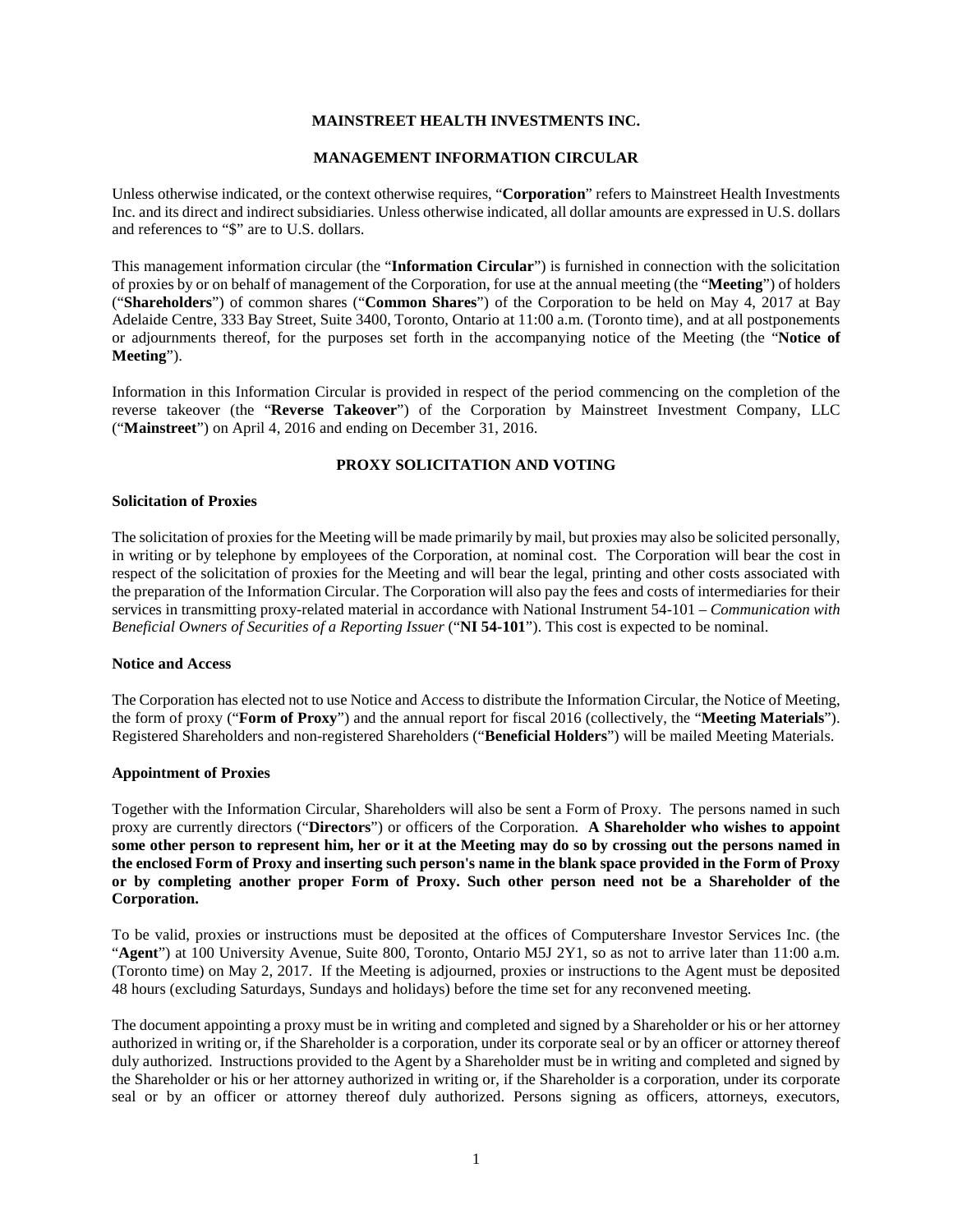administrators, and trustees or similarly otherwise should so indicate and provide satisfactory evidence of such authority.

## <span id="page-5-0"></span>**Revocation of Proxies**

A proxy given by a Shareholder for use at the Meeting may be revoked at any time prior to its use. In addition to revocation in any other manner permitted by law, a proxy may be revoked by an instrument in writing executed by the Shareholder or by his or her attorney authorized in writing or, if the Shareholder is a corporation, under its corporate seal or by an officer or attorney thereof duly authorized and deposited with Computershare Investor Services Inc., 100 University Avenue, 8th Floor, Toronto, Ontario M5J 2Y1 at any time up to and including two business days preceding the Meeting or any adjournment thereof at which the proxy is to be used, and upon such deposit, the proxy is revoked.

## **Only registered Shareholders have the right to revoke a proxy. Beneficial Holders who wish to change their vote must make appropriate arrangements with their respective dealers or other intermediaries.**

### <span id="page-5-1"></span>**Voting of Proxies**

The persons named in the accompanying Form of Proxy will vote the Common Shares in respect of which they are appointed, on any ballot that may be called for, in accordance with the instructions of the Shareholder as indicated on the proxy. In the absence of such specification, such Common Shares will be voted at the Meeting as follows:

- **FOR the election of those persons listed in this Information Circular as the proposed Directors for the ensuing year; and**
- **FOR the appointment of KPMG LLP, Chartered Professional Accountants ("KPMG"), as auditor of the Corporation for the ensuing year and to authorize the board of Directors (the "Board") to fix the auditor's remuneration.**

For more information on these issues, please see the section entitled "Matters to be Considered at the Meeting" in this Information Circular.

The persons appointed under the Form of Proxy are conferred with discretionary authority with respect to amendments to or variations of matters identified in the Form of Proxy and the Notice of Meeting and with respect to other matters, which may properly come before the Meeting. In the event that amendments or variations to matters identified in the Notice of Meeting are properly brought before the Meeting, it is the intention of the persons designated in the enclosed Form of Proxy to vote in accordance with their best judgment on such matters or business. At the time of printing the Information Circular, the Directors know of no such amendments, variations or other matters.

# **INFORMATION FOR BENEFICIAL HOLDERS OF SECURITIES**

<span id="page-5-2"></span>**Information set forth in this section is very important to persons who hold Common Shares otherwise than in their own names.** A Beneficial Holder who beneficially owns Common Shares, but such Common Shares are registered in the name of an intermediary (such as a securities broker, financial institution, trustee, custodian or other nominee who holds securities on behalf of the Beneficial Holder or in the name of a clearing agency in which the intermediary is a participant) should note that only proxies or instructions deposited by securityholders whose names are on the records of the Corporation as the registered holders of Common Shares can be recognized and acted upon at the Meeting.

Common Shares that are listed in an account statement provided to a Beneficial Holder by a broker are likely not registered in the Beneficial Holder's own name on the records of the Corporation and such Common Shares are more likely registered in the name of CDS Clearing and Depository Services Inc. ("**CDS**") or its nominee.

Applicable regulatory policy in Canada requires brokers and other intermediaries to seek voting instructions from Beneficial Holders in advance of securityholders' meetings. Every broker or other intermediary has its own mailing procedures and provides its own return instructions, which should be carefully followed by Beneficial Holders in order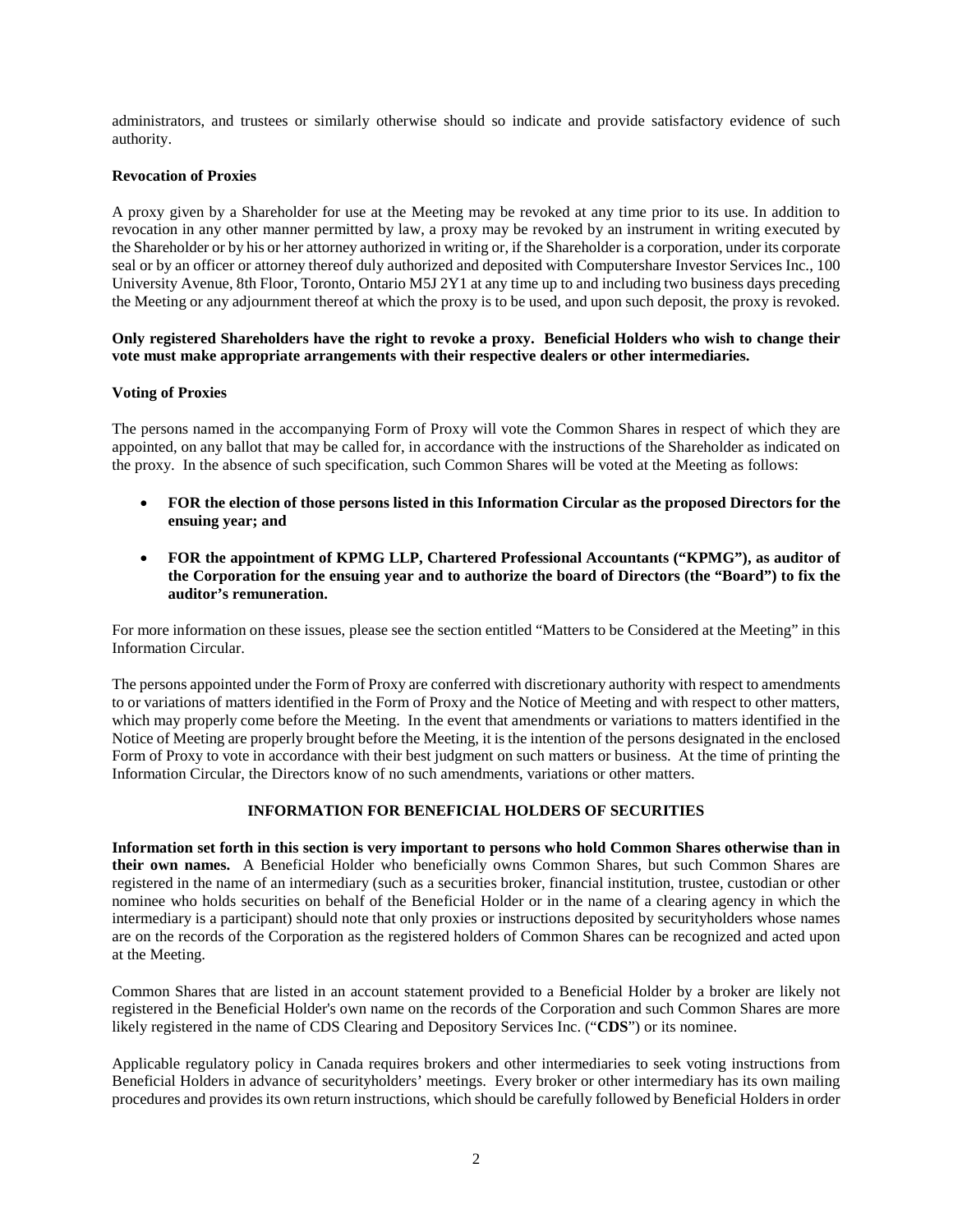to ensure that their Common Shares are voted at the Meeting. Often, the form of proxy supplied to a Beneficial Holder by its broker is identical to that provided to registered securityholders. However, its purpose is limited to instructing the registered securityholder how to vote on behalf of the Beneficial Holder. Most brokers now delegate responsibility for obtaining instructions from clients to Broadridge Investor Communications Solutions ("**Broadridge**"). Broadridge typically prepares a machine-readable voting instruction form, mails those forms to the Beneficial Holders and asks Beneficial Holders to return the proxy forms to Broadridge. Broadridge then tabulates the results of all instructions received and provides appropriate instructions representing the voting of the securities to be represented at the Meeting. A Beneficial Holder receiving a Broadridge voting instruction form cannot use that voting instruction form to vote Common Shares directly at the Meeting. The voting instruction form must be returned to Broadridge well in advance of the Meeting in order to have the Common Shares voted. Proxy-related materials will be sent by the Corporation to the intermediaries and not directly to the non-registered beneficial Shareholders. The Corporation intends to pay for intermediaries to deliver proxy-related materials to "objecting beneficial owners" and Form 54- 101F7 (the request for voting instructions), in accordance with NI 54-101.

Although Beneficial Holders may not be recognized directly at the Meeting for the purposes of voting Common Shares registered in the name of CDS or their broker or other intermediary, a Beneficial Holder may attend at the Meeting as proxy holder for the registered holder and vote their Common Shares in that capacity. Beneficial Holders who wish to attend the Meeting and indirectly vote their own Common Shares as proxy holder for the registered holder should enter their own names in the blank space on the Form of Proxy or voting instruction form provided to them and return the same to their broker or other intermediary (or the agent of such broker or other intermediary) in accordance with the instructions provided by such broker, intermediary or agent well in advance of the Meeting.

# **VOTING SECURITIES AND PRINCIPAL HOLDERS THEREOF**

<span id="page-6-0"></span>The Corporation is authorized to issue an unlimited number of Common Shares. As of the Record Date (defined below), there were 32,265,269 Common Shares outstanding.

At the Meeting, each Shareholder of record at the close of business on March 30, 2017, the record date established for the Notice of Meeting (the "**Record Date**"), will be entitled to one vote for each Common Share held on all matters proposed to come before the Meeting. Any Shareholder who was a Shareholder on the Record Date shall be entitled to receive notice of and vote at such meeting or any adjournment thereof, even though he, she or it has since that date disposed of his, her or its Common Shares, and no Shareholder becoming such after that date shall be entitled to receive notice of and vote at the Meeting or any adjournment thereof or to be treated as a Shareholder of record for purposes of such other action.

To the knowledge of the Corporation's Directors and executive officers, the only persons or companies that beneficially own, or control or direct, directly or indirectly, voting securities of the Corporation carrying 10% or more of the votes attached to any class of voting securities of the Corporation are:

| <b>Name</b>                                        | <b>Number of Common Shares</b> | <b>Approximate Percentage of Common</b><br><b>Shares</b> |
|----------------------------------------------------|--------------------------------|----------------------------------------------------------|
| Certain funds managed by Magnetar<br>Financial LLC | 11,635,104 Common Shares       | 36.1%                                                    |

Management of the Corporation understands that the Common Shares registered in the name of CDS are beneficially owned through various dealers and other intermediaries on behalf of their clients and other parties. The names of the beneficial owners of such Common Shares are not known to the Corporation. Except as set out above, the Corporation's directors and executive officers have no knowledge of any person or company that beneficially owns, or controls or directs, directly or indirectly, 10% or more of the votes attached to any class of voting securities of the Corporation.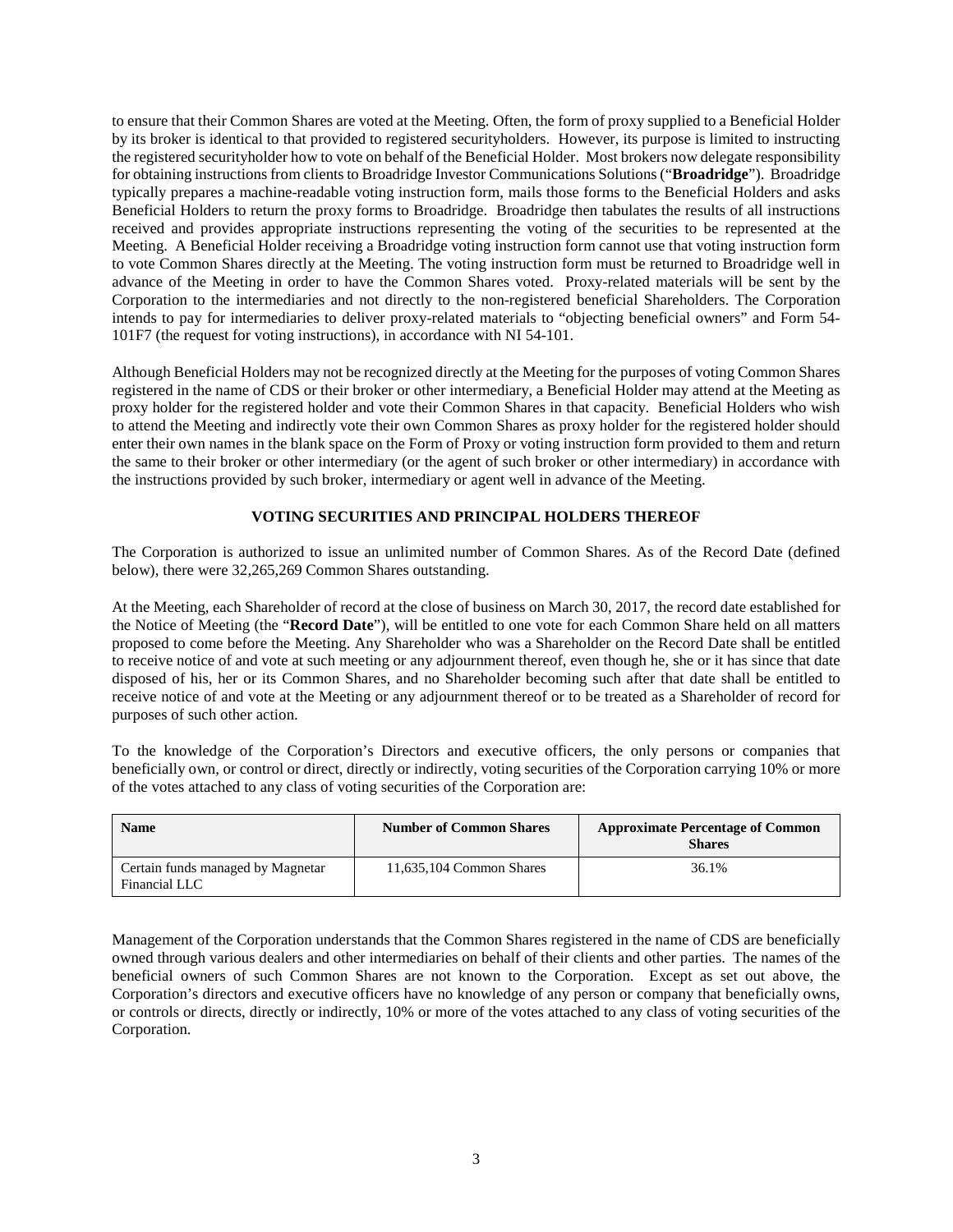### **MATTERS TO BE CONSIDERED AT THE MEETING**

#### <span id="page-7-1"></span><span id="page-7-0"></span>**Financial Statements**

The financial statements of the Corporation for the year ended December 31, 2016 and the auditors' report thereon accompanying this Information Circular will be placed before the Shareholders at the Meeting. No formal action will be taken at the Meeting to approve the financial statements. If any Shareholder has questions regarding such financial statements, such questions may be brought forward at the Meeting.

#### <span id="page-7-2"></span>**Election of Directors**

The Board currently consists of seven directors, each of whom is a nominee for election at the Meeting. Each nominee proposed for election at the Meeting has agreed to serve on the Board. Each nominee, if elected at the Meeting, will hold office for a term expiring at the close of the next annual meeting of Shareholders or until his or her successor is elected or appointed. The seven proposed nominees for election are:

- Paul Ezekiel Turner
- Dan Amadori
- Rob Dickson
- Brad Benbow
- Shaun Hawkins
- Richard Turner
- Katherine Vyse

#### *Majority Voting Policy*

The Board is committed to fulfilling its mandate to supervise the management of the business and affairs of the Corporation with the highest standards and in the best interests of Shareholders. The Board adopted a Majority Voting Policy on August 10, 2016, which provides for majority voting in the election of Directors at any meeting of Shareholders where an "uncontested election" (as defined in the Majority Voting Policy) of Directors is held.

Under the Majority Voting Policy, Shareholders have the ability to vote in favour of, or to withhold from voting for, each nominee for Director. If the number of votes withheld for a nominee is greater than the number of votes in favour of such nominee, the nominee shall be required to promptly submit his or her resignation to the Board following the applicable Shareholders' meeting.

Following the receipt of a resignation, the Corporation's compensation, governance and nominating committee (the "**CGN Committee**") will consider whether or not to accept the offer of resignation and will recommend to the Board whether or not to accept it. With the exception of special circumstances that would warrant the continued service of the applicable nominee on the Board, the CGN Committee will be expected to recommend acceptance of the resignation by the Board.

Complete copies of the Majority Voting Policy are available on request free of charge to any securityholder of the Corporation.

#### *Nominees for Election as Director*

**The persons named in the enclosed Form of Proxy, if not expressly directed to the contrary in such Form of Proxy, intend to vote for the election, as Directors, of the proposed nominees below.** It is not contemplated that any of the proposed nominees will be unable to serve as a Director but, if that should occur for any reason prior to the Meeting, the persons named in the enclosed Form of Proxy reserve the right to vote for another nominee at their discretion.

The following tables set forth the names of, and certain information in respect of, the seven individuals proposed to be nominated for election as Directors.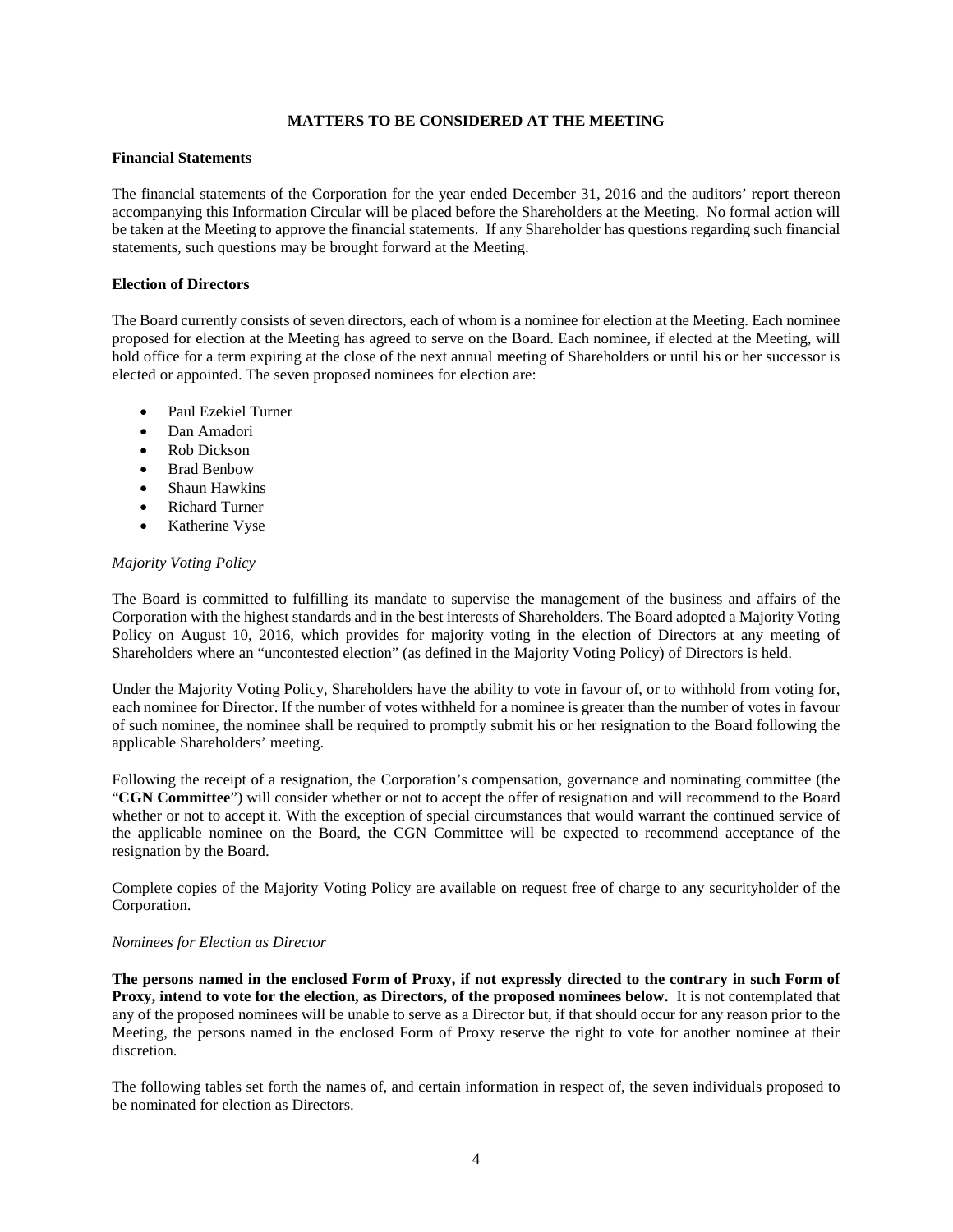|                                                                                         |                                                                                                                                                                                                                                                                                                                                                                                                                                                                                                                                                                                                                                                                                                                                                                                                                                                                                                                                                                                                                                                                                                                                | <b>Principal Occupation</b>                                                |  |  |  |
|-----------------------------------------------------------------------------------------|--------------------------------------------------------------------------------------------------------------------------------------------------------------------------------------------------------------------------------------------------------------------------------------------------------------------------------------------------------------------------------------------------------------------------------------------------------------------------------------------------------------------------------------------------------------------------------------------------------------------------------------------------------------------------------------------------------------------------------------------------------------------------------------------------------------------------------------------------------------------------------------------------------------------------------------------------------------------------------------------------------------------------------------------------------------------------------------------------------------------------------|----------------------------------------------------------------------------|--|--|--|
| Paul Ezekiel Turner <sup>(1)</sup>                                                      | Paul Ezekiel Turner is Chairman of the Board and the Chief Executive Officer<br>of Mainstreet Property Group, LLC ("Mainstreet LLC"), which he founded in<br>2002. Mr. Turner and his team took the Mainstreet LLC senior housing and<br>care portfolio public as HealthLease Properties Real Estate Investment Trust<br>("HealthLease") on the Toronto Stock Exchange ("TSX") in 2012 with an<br>initial public offering of Cdn\$121 million. Mr. Turner was the Chairman and<br>Chief Executive Officer of HealthLease. In November 2014, Mainstreet and<br>Welltower Inc. ("Welltower") finalized a Cdn\$2.3 billion partnership<br>concurrently with Welltower's acquisition of HealthLease. Mr. Turner has 16<br>years of real estate investment, development and capital markets experience.<br>He has received numerous local and national awards. Most recently, Ernst $\&$<br>Young named Mr. Turner a top 5 national finalist for 2015 Entrepreneur of the<br>Year in the real estate design, construction and lodging category. In 2014, Real<br>Estate Forum Magazine named Mr. Turner to its "50 Under 40" class. |                                                                            |  |  |  |
| Age: 39                                                                                 |                                                                                                                                                                                                                                                                                                                                                                                                                                                                                                                                                                                                                                                                                                                                                                                                                                                                                                                                                                                                                                                                                                                                |                                                                            |  |  |  |
| Director Since: April 5, 2016                                                           |                                                                                                                                                                                                                                                                                                                                                                                                                                                                                                                                                                                                                                                                                                                                                                                                                                                                                                                                                                                                                                                                                                                                |                                                                            |  |  |  |
| Status: Not independent <sup>(2)</sup><br>Committee Membership: None                    |                                                                                                                                                                                                                                                                                                                                                                                                                                                                                                                                                                                                                                                                                                                                                                                                                                                                                                                                                                                                                                                                                                                                |                                                                            |  |  |  |
| Location: Indiana, United States                                                        |                                                                                                                                                                                                                                                                                                                                                                                                                                                                                                                                                                                                                                                                                                                                                                                                                                                                                                                                                                                                                                                                                                                                |                                                                            |  |  |  |
| <b>Education and Designations</b>                                                       |                                                                                                                                                                                                                                                                                                                                                                                                                                                                                                                                                                                                                                                                                                                                                                                                                                                                                                                                                                                                                                                                                                                                | Bachelor of Arts, International Business and Bachelor of Science, Business |  |  |  |
|                                                                                         | Administration/Systems, Taylor University                                                                                                                                                                                                                                                                                                                                                                                                                                                                                                                                                                                                                                                                                                                                                                                                                                                                                                                                                                                                                                                                                      |                                                                            |  |  |  |
| <b>Other Current Public Company Board</b><br>Membership                                 | None                                                                                                                                                                                                                                                                                                                                                                                                                                                                                                                                                                                                                                                                                                                                                                                                                                                                                                                                                                                                                                                                                                                           |                                                                            |  |  |  |
| <b>Board and Committee Attendance</b><br>between April 5, 2016 and December 31,<br>2016 | <b>Attendances</b><br><b>Overall Attendance</b>                                                                                                                                                                                                                                                                                                                                                                                                                                                                                                                                                                                                                                                                                                                                                                                                                                                                                                                                                                                                                                                                                |                                                                            |  |  |  |
| Chairman of the Board                                                                   | $6$ of $6$                                                                                                                                                                                                                                                                                                                                                                                                                                                                                                                                                                                                                                                                                                                                                                                                                                                                                                                                                                                                                                                                                                                     | 6 of 6 (100%)                                                              |  |  |  |
| Security Ownership and Total Value <sup>(3)</sup>                                       | $1,555,279$ <sup>(4)</sup><br><b>Common Shares</b>                                                                                                                                                                                                                                                                                                                                                                                                                                                                                                                                                                                                                                                                                                                                                                                                                                                                                                                                                                                                                                                                             |                                                                            |  |  |  |
|                                                                                         | <b>Deferred Shares</b><br>2.852                                                                                                                                                                                                                                                                                                                                                                                                                                                                                                                                                                                                                                                                                                                                                                                                                                                                                                                                                                                                                                                                                                |                                                                            |  |  |  |
|                                                                                         | <b>Total Value</b><br>\$14,418,836                                                                                                                                                                                                                                                                                                                                                                                                                                                                                                                                                                                                                                                                                                                                                                                                                                                                                                                                                                                                                                                                                             |                                                                            |  |  |  |

(1) Pursuant to the license agreement dated April 4, 2016 (the "**License Agreement**") between the Corporation and Mainstreet LLC, Mainstreet LLC has the right to select one individual to be nominated as part of the management proposed list of nominees to serve as Directors on the Board until the later of the date that (i) the License Agreement is terminated; and (ii) Mainstreet LLC and its affiliates beneficially own or exercise control or direction over, directly or indirectly, less than 2.5% of the issued and outstanding Common Shares (after giving effect to the exchange of any units exchangeable for Common Shares held by Mainstreet LLC and its affiliates but without giving effect to the exercise, conversion or exchange of any other securities exercisable for, convertible into or exchangeable for shares of the Corporation). Mr. Turner has been nominated by Mainstreet LLC in accordance with its nomination right under the License Agreement.

(2) Mr. Turner is a principal and the Chief Executive Officer of Mainstreet LLC, a significant Shareholder of the Corporation.

(3) Ownership amounts and value were determined based on the number of shares owned and the share price as of December 30, 2016

(4) Mr. Turner owns and controls 1,555,279 Common Shares through his ownership of Mainstreet Investment Company, LLC and its affiliates.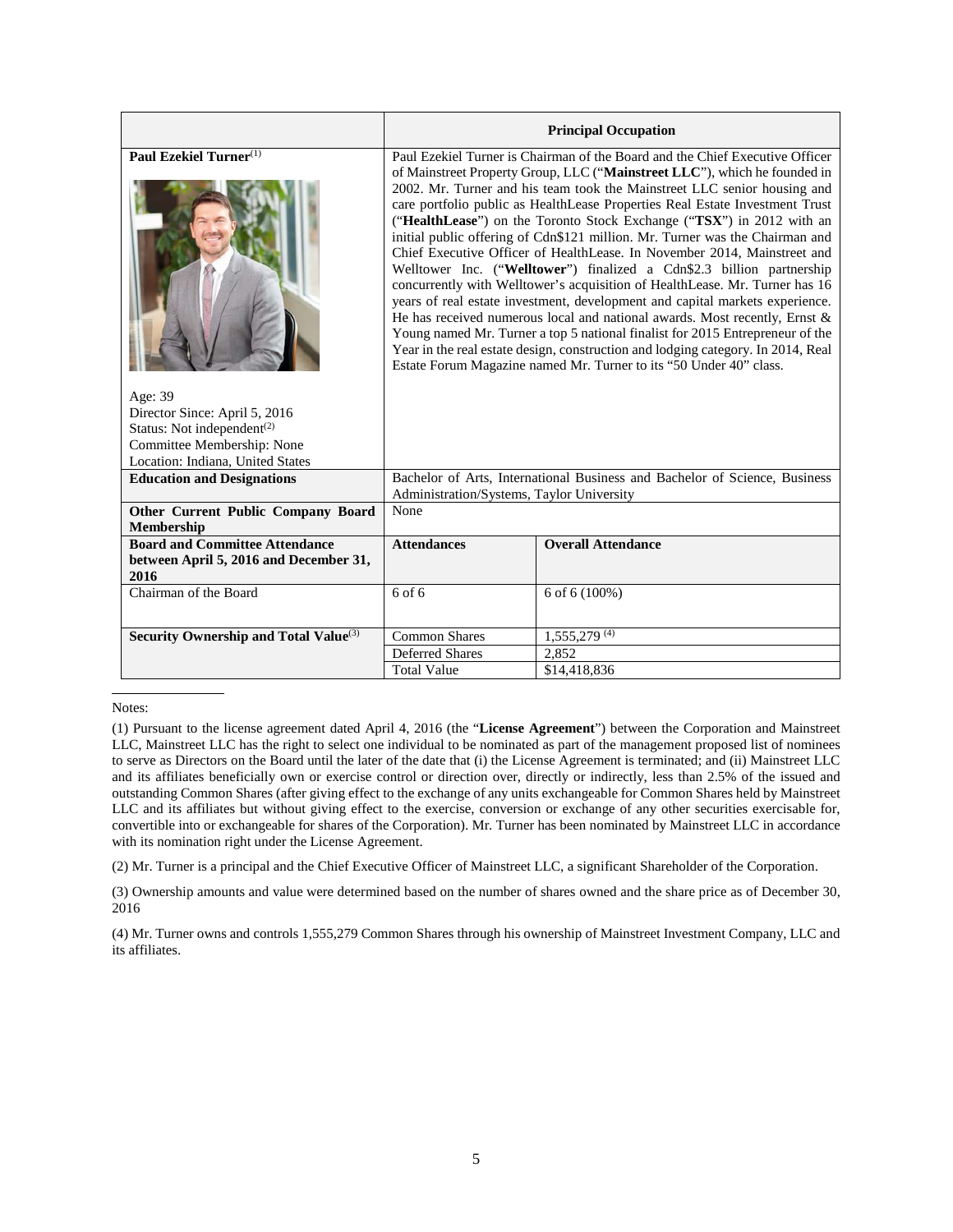|                                                                                                                                                                                  |                                                                                                                                                                                                                                                                                                                                                                                                                                                                                                                                                                                                                                                                                                                                                                                                                                                                                                                                             | <b>Principal Occupation</b> |  |  |
|----------------------------------------------------------------------------------------------------------------------------------------------------------------------------------|---------------------------------------------------------------------------------------------------------------------------------------------------------------------------------------------------------------------------------------------------------------------------------------------------------------------------------------------------------------------------------------------------------------------------------------------------------------------------------------------------------------------------------------------------------------------------------------------------------------------------------------------------------------------------------------------------------------------------------------------------------------------------------------------------------------------------------------------------------------------------------------------------------------------------------------------|-----------------------------|--|--|
| Dan Amadori<br>Age: 65<br>Director Since: August 8, 2011<br>Status: Not independent <sup>(1)</sup><br>Committee Membership: Investment<br>Committee<br>Location: Ontario, Canada | Dan Amadori founded Lamerac Financial Corp. ("Lamerac") in November<br>1988, positioned as a mid-market mergers and acquisitions ("M&A") and<br>corporate finance advisory services firm. Since inception, Lamerac has<br>successfully completed transactions across North America, South America<br>and Europe in a wide cross-section of industries. Mr. Amadori previously<br>worked in the Toronto office of Arthur Andersen & Co., Chartered<br>Accountants, during which time he practiced in the audit, tax and<br>restructuring divisions and also led their Canadian M&A practice for several<br>years. Over the past two decades, Mr. Amadori has served as a director of<br>multiple Canadian and United States-based public and private companies in<br>the technology, energy, industrial and healthcare sectors. Mr. Amadori has<br>also served as a director of many not-for-profit organizations over the past<br>30 years. |                             |  |  |
| <b>Education and Designations</b>                                                                                                                                                | Bachelor of Commerce, McGill University                                                                                                                                                                                                                                                                                                                                                                                                                                                                                                                                                                                                                                                                                                                                                                                                                                                                                                     |                             |  |  |
|                                                                                                                                                                                  | Masters of Business Administration, Ivey Business School<br><b>CPA</b>                                                                                                                                                                                                                                                                                                                                                                                                                                                                                                                                                                                                                                                                                                                                                                                                                                                                      |                             |  |  |
|                                                                                                                                                                                  | ICD.D, Rotman School of Business and the Institute of Corporate Directors                                                                                                                                                                                                                                                                                                                                                                                                                                                                                                                                                                                                                                                                                                                                                                                                                                                                   |                             |  |  |
| <b>Other Current Public Company</b><br><b>Memberships</b>                                                                                                                        | <b>CFO, Micromem Technologies Inc</b>                                                                                                                                                                                                                                                                                                                                                                                                                                                                                                                                                                                                                                                                                                                                                                                                                                                                                                       |                             |  |  |
| <b>Board and Committee Attendance</b>                                                                                                                                            | <b>Attendances</b>                                                                                                                                                                                                                                                                                                                                                                                                                                                                                                                                                                                                                                                                                                                                                                                                                                                                                                                          | <b>Overall Attendances</b>  |  |  |
| between April 5, 2016 and December 31,<br>2016                                                                                                                                   |                                                                                                                                                                                                                                                                                                                                                                                                                                                                                                                                                                                                                                                                                                                                                                                                                                                                                                                                             |                             |  |  |
| Member of the Board                                                                                                                                                              | $6$ of $6$                                                                                                                                                                                                                                                                                                                                                                                                                                                                                                                                                                                                                                                                                                                                                                                                                                                                                                                                  | $6$ of $6(100%)$            |  |  |
| Member of the Investment Committee                                                                                                                                               | 3 of 3                                                                                                                                                                                                                                                                                                                                                                                                                                                                                                                                                                                                                                                                                                                                                                                                                                                                                                                                      | 3 of 3 (100%)               |  |  |
| Security Ownership and Total Value <sup>(2)</sup>                                                                                                                                | <b>Common Shares</b>                                                                                                                                                                                                                                                                                                                                                                                                                                                                                                                                                                                                                                                                                                                                                                                                                                                                                                                        | 15,560                      |  |  |
|                                                                                                                                                                                  | <b>Deferred Shares</b>                                                                                                                                                                                                                                                                                                                                                                                                                                                                                                                                                                                                                                                                                                                                                                                                                                                                                                                      | 1,737                       |  |  |
|                                                                                                                                                                                  | <b>Total Value</b><br>\$160,065                                                                                                                                                                                                                                                                                                                                                                                                                                                                                                                                                                                                                                                                                                                                                                                                                                                                                                             |                             |  |  |

(1) Dan Amadori was the CEO and the CFO of the Corporation prior to the completion of the Reverse Takeover and the change of the name of the Corporation from "Kingsway Arms Retirement Residences Inc." to "Mainstreet Health Investments Inc.". (2) Ownership amounts and value were determined based on the number of shares owned and the share price as of December 30,

2016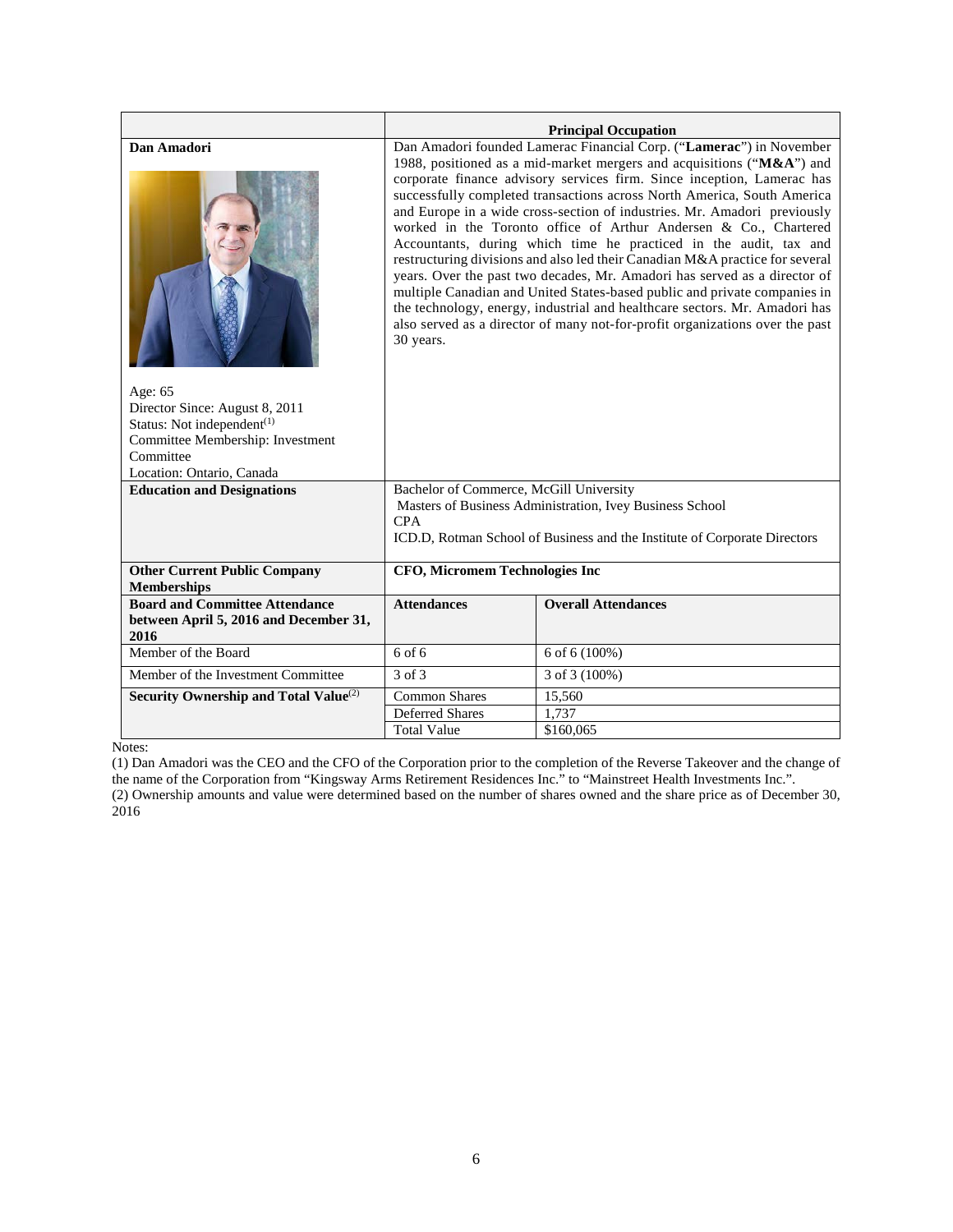|                                                                                         |                                                                                                                                                                                                                                                                                                                                                                                                                                                                                                                                                                                                                                                                                                                                                                                                                                                         | <b>Principal Occupation</b>                                          |  |  |  |
|-----------------------------------------------------------------------------------------|---------------------------------------------------------------------------------------------------------------------------------------------------------------------------------------------------------------------------------------------------------------------------------------------------------------------------------------------------------------------------------------------------------------------------------------------------------------------------------------------------------------------------------------------------------------------------------------------------------------------------------------------------------------------------------------------------------------------------------------------------------------------------------------------------------------------------------------------------------|----------------------------------------------------------------------|--|--|--|
| <b>Rob Dickson</b>                                                                      | Rob Dickson has over 30 years of business strategy, operations, M&A, legal<br>and board experience. Currently, Mr. Dickson is the managing partner of R&D<br>Venture Partners, an M&A advisor to marketing and communications<br>companies, particularly in the digital space. Previously, Mr. Dickson was the<br>managing director of MDC Partners Inc. ("MDC") (the parent company of 50<br>leading advertising and marketing communication companies in North<br>America). During his tenure, Mr. Dickson was instrumental in overseeing<br>several large acquisitions, helping to transform MDC into the seventh-largest<br>marketing communications firm in the world. Mr. Dickson was also a<br>practicing corporate lawyer for 17 years. Mr. Dickson is a trustee and the Chair<br>of the audit committees for H&R Real Estate Investment Trust. |                                                                      |  |  |  |
| Age: 58                                                                                 |                                                                                                                                                                                                                                                                                                                                                                                                                                                                                                                                                                                                                                                                                                                                                                                                                                                         |                                                                      |  |  |  |
| Director Since: April 5, 2016                                                           |                                                                                                                                                                                                                                                                                                                                                                                                                                                                                                                                                                                                                                                                                                                                                                                                                                                         |                                                                      |  |  |  |
| Status: Independent<br>Committee Membership: CGN Committee;                             |                                                                                                                                                                                                                                                                                                                                                                                                                                                                                                                                                                                                                                                                                                                                                                                                                                                         |                                                                      |  |  |  |
| <b>Audit Committee</b>                                                                  |                                                                                                                                                                                                                                                                                                                                                                                                                                                                                                                                                                                                                                                                                                                                                                                                                                                         |                                                                      |  |  |  |
| Location: Ontario, Canada                                                               |                                                                                                                                                                                                                                                                                                                                                                                                                                                                                                                                                                                                                                                                                                                                                                                                                                                         |                                                                      |  |  |  |
| <b>Education and Designations</b>                                                       | Bachelor of Arts, University College, Oxford                                                                                                                                                                                                                                                                                                                                                                                                                                                                                                                                                                                                                                                                                                                                                                                                            |                                                                      |  |  |  |
|                                                                                         | Bachelor of Laws, University of Toronto                                                                                                                                                                                                                                                                                                                                                                                                                                                                                                                                                                                                                                                                                                                                                                                                                 |                                                                      |  |  |  |
| <b>Other Current Public Company</b><br><b>Memberships</b>                               |                                                                                                                                                                                                                                                                                                                                                                                                                                                                                                                                                                                                                                                                                                                                                                                                                                                         | H&R Real Estate Investment Trust (trustee and audit committee Chair) |  |  |  |
| <b>Board and Committee Attendance</b><br>between April 5, 2016 and December 31,<br>2016 | <b>Attendances</b>                                                                                                                                                                                                                                                                                                                                                                                                                                                                                                                                                                                                                                                                                                                                                                                                                                      | <b>Overall Attendances</b>                                           |  |  |  |
| Member of the Board                                                                     | $6$ of $6$                                                                                                                                                                                                                                                                                                                                                                                                                                                                                                                                                                                                                                                                                                                                                                                                                                              | 6 of 6 (100%)                                                        |  |  |  |
| Member of the CGN Committee                                                             | 3 of 3                                                                                                                                                                                                                                                                                                                                                                                                                                                                                                                                                                                                                                                                                                                                                                                                                                                  | 3 of 3 (100%)                                                        |  |  |  |
| Member of the Audit Committee                                                           | 3 of 3<br>3 of 3 (100%)                                                                                                                                                                                                                                                                                                                                                                                                                                                                                                                                                                                                                                                                                                                                                                                                                                 |                                                                      |  |  |  |
|                                                                                         |                                                                                                                                                                                                                                                                                                                                                                                                                                                                                                                                                                                                                                                                                                                                                                                                                                                         |                                                                      |  |  |  |
| Security Ownership and Total Value <sup>(1)</sup>                                       | <b>Common Shares</b><br>7,500<br><b>Deferred Shares</b><br>3,777                                                                                                                                                                                                                                                                                                                                                                                                                                                                                                                                                                                                                                                                                                                                                                                        |                                                                      |  |  |  |
|                                                                                         | <b>Total Value</b><br>\$104.359                                                                                                                                                                                                                                                                                                                                                                                                                                                                                                                                                                                                                                                                                                                                                                                                                         |                                                                      |  |  |  |
|                                                                                         |                                                                                                                                                                                                                                                                                                                                                                                                                                                                                                                                                                                                                                                                                                                                                                                                                                                         |                                                                      |  |  |  |

(1) Ownership amounts and value were determined based on the number of shares owned and the share price as of December 30, 2016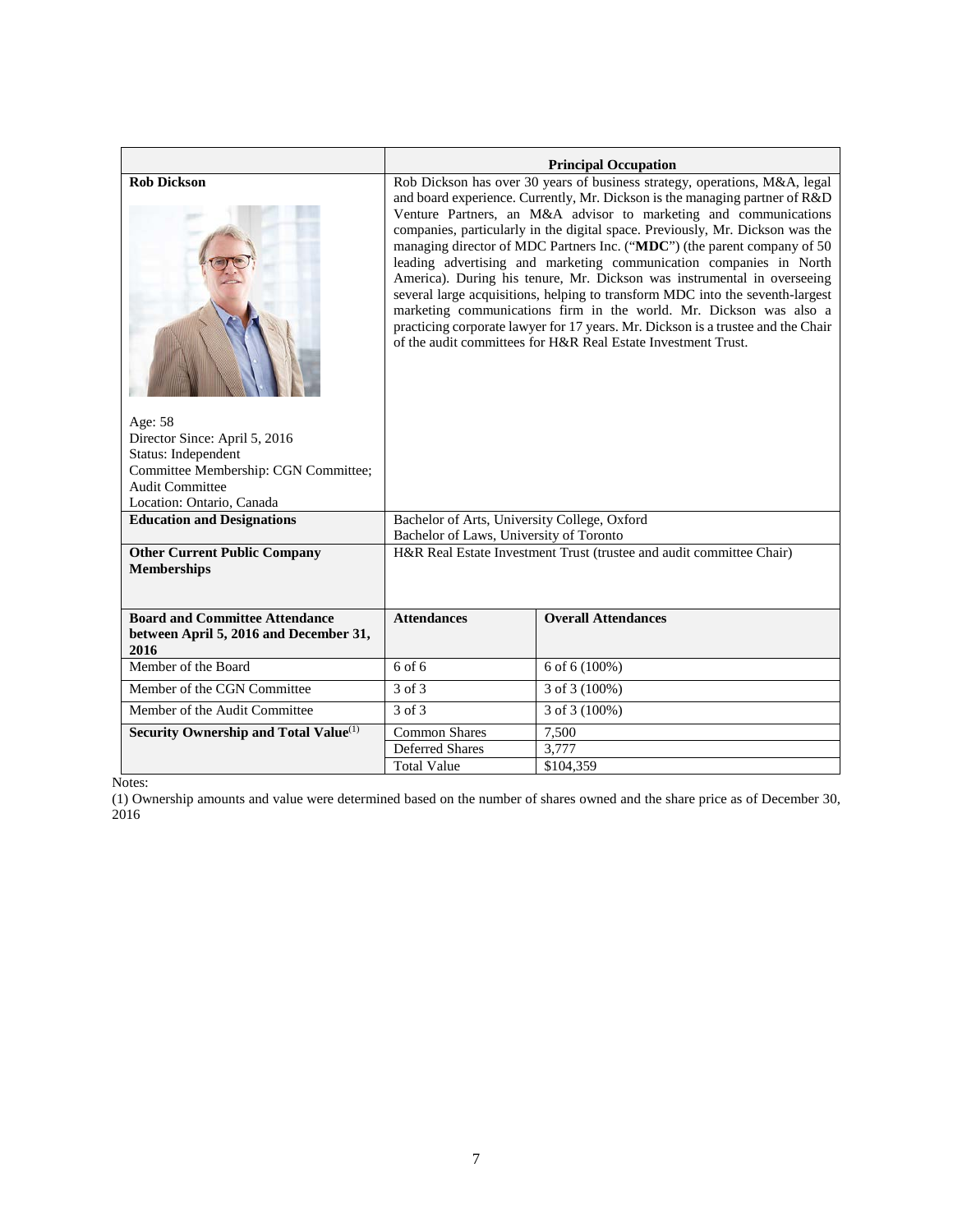|                                                                                                                                                                   |                                                                                                                                                                                                                                                                                                                                                                                                                                                                                                                                                                                                                                                                                                                                                                                                                                               | <b>Principal Occupation</b> |
|-------------------------------------------------------------------------------------------------------------------------------------------------------------------|-----------------------------------------------------------------------------------------------------------------------------------------------------------------------------------------------------------------------------------------------------------------------------------------------------------------------------------------------------------------------------------------------------------------------------------------------------------------------------------------------------------------------------------------------------------------------------------------------------------------------------------------------------------------------------------------------------------------------------------------------------------------------------------------------------------------------------------------------|-----------------------------|
| <b>Brad Benbow</b><br>Age: 56<br>Director Since: April 5, 2016<br>Status: Independent<br>Committee Membership: CGN Committee<br>Location: Michigan, United States | Brad Benbow is the Chairman and Chief Executive Officer of Joseph David<br>Advertising ("JDA"), a national, full-service advertising, strategy, media and<br>branding agency, which he co-founded in 2003. With more than 10 years at<br>JDA, Mr. Benbow has worked intimately on many national accounts, designing<br>and implementing multi-year strategic marketing plans for Fortune 500 clients,<br>including former telecommunications giant Ameritech Corporation. Prior to<br>joining JDA, Mr. Benbow co-founded Rutter Communications Network, a top-<br>producing cable advertising sales firm in the United States. In these two<br>leadership roles, his responsibilities included oversight of human resources and<br>employee compensation. He currently serves on the board of directors of<br>Answers in Genesis and Biglife. |                             |
| <b>Education and Designations</b>                                                                                                                                 | Bachelor of Arts, Economics, Wabash College                                                                                                                                                                                                                                                                                                                                                                                                                                                                                                                                                                                                                                                                                                                                                                                                   |                             |
| <b>Current</b><br><b>Other</b><br><b>Public</b><br>Company<br><b>Memberships</b>                                                                                  | None                                                                                                                                                                                                                                                                                                                                                                                                                                                                                                                                                                                                                                                                                                                                                                                                                                          |                             |
| <b>Committee</b><br><b>Board</b><br><b>Attendance</b><br>and<br>between April 5, 2016 and December 31,<br>2016                                                    | <b>Attendances</b>                                                                                                                                                                                                                                                                                                                                                                                                                                                                                                                                                                                                                                                                                                                                                                                                                            | <b>Overall Attendances</b>  |
| Member of the Board                                                                                                                                               | 6 of 6                                                                                                                                                                                                                                                                                                                                                                                                                                                                                                                                                                                                                                                                                                                                                                                                                                        | 6 of 6 (100%)               |
| Member of the CGN Committee                                                                                                                                       | 3 of 3                                                                                                                                                                                                                                                                                                                                                                                                                                                                                                                                                                                                                                                                                                                                                                                                                                        | 3 of 3 (100%)               |
| Security Ownership and Total Value <sup>(1)</sup>                                                                                                                 | <b>Common Shares</b>                                                                                                                                                                                                                                                                                                                                                                                                                                                                                                                                                                                                                                                                                                                                                                                                                          | $\Omega$                    |
|                                                                                                                                                                   | Deferred Shares                                                                                                                                                                                                                                                                                                                                                                                                                                                                                                                                                                                                                                                                                                                                                                                                                               | 3,315                       |
|                                                                                                                                                                   | <b>Total Value</b>                                                                                                                                                                                                                                                                                                                                                                                                                                                                                                                                                                                                                                                                                                                                                                                                                            | \$30,675                    |

(1) Ownership amounts and value were determined based on the number of shares owned and the share price as of December 30, 2016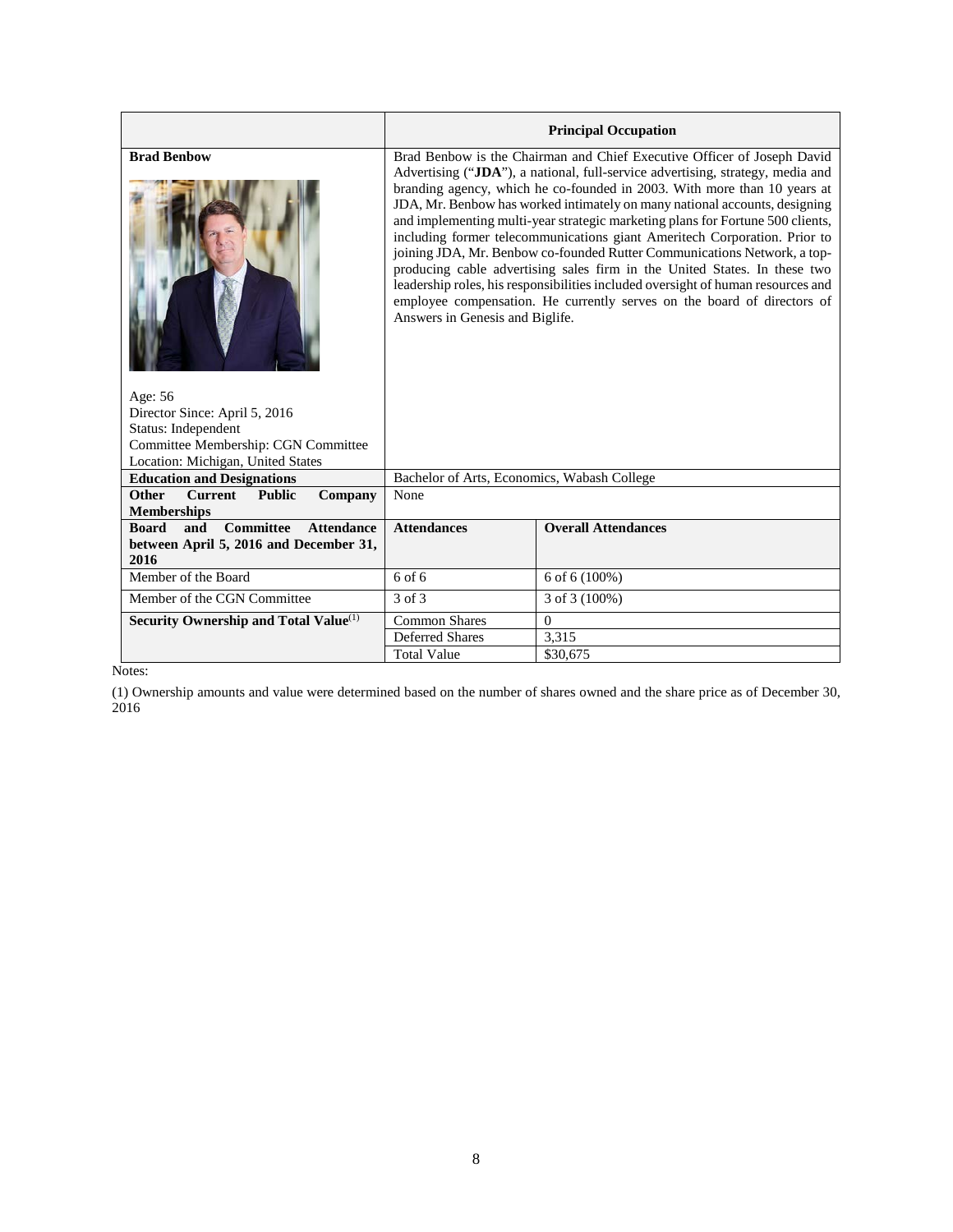|                                                              |                                                                                                                                                                                                                                                                                                                                                                                                                                                                                                                                                                                                                                                                                                                                                                                                                                                                                                                                                                                                                                                                                                                                                                                                                       | <b>Principal Occupation</b>                                                                                                                         |  |
|--------------------------------------------------------------|-----------------------------------------------------------------------------------------------------------------------------------------------------------------------------------------------------------------------------------------------------------------------------------------------------------------------------------------------------------------------------------------------------------------------------------------------------------------------------------------------------------------------------------------------------------------------------------------------------------------------------------------------------------------------------------------------------------------------------------------------------------------------------------------------------------------------------------------------------------------------------------------------------------------------------------------------------------------------------------------------------------------------------------------------------------------------------------------------------------------------------------------------------------------------------------------------------------------------|-----------------------------------------------------------------------------------------------------------------------------------------------------|--|
| <b>Shaun Hawkins</b>                                         | Shaun Hawkins is the founder of the ProSyte Companies, a diversified holding<br>entity investing in businesses and real estate in the Midwest United States, as<br>well as communications and infrastructure entities in West Africa. Mr.<br>Hawkins was also the vice president of new ventures and private equity<br>investing at Eli Lilly and Company ("Lilly") from 2012 until his departure in<br>2015. In this capacity, Mr. Hawkins was responsible for Lilly's venture capital,<br>private equity and venture formation activities, managing approximately<br>USD\$1.5 billion. Mr. Hawkins joined Lilly in 2001 and held various roles in<br>sales and corporate business development at the company. In 2010, Mr.<br>Hawkins was promoted to chief diversity officer to lead the development and<br>implementation of Lilly's global diversity and inclusion strategy. Mr. Hawkins<br>currently serves on the board of directors of ImmuneWorks, Inc. and the<br>advisory council of the Indianapolis Recorder Newspaper. He was previously<br>the chair of the boards of directors of Audion Therapeutics, B.V. and Muroplex<br>Therapeutics, Inc. and a member of the boards of directors of Accelerator |                                                                                                                                                     |  |
| Age: 44                                                      |                                                                                                                                                                                                                                                                                                                                                                                                                                                                                                                                                                                                                                                                                                                                                                                                                                                                                                                                                                                                                                                                                                                                                                                                                       | Corporation and Zymeworks, Inc. Mr. Hawkins was also a member of the                                                                                |  |
| Director Since: April 5, 2016<br>Status: Independent         |                                                                                                                                                                                                                                                                                                                                                                                                                                                                                                                                                                                                                                                                                                                                                                                                                                                                                                                                                                                                                                                                                                                                                                                                                       | limited partner advisory committees of BioCrossroads' Indiana Enterprise<br>Fund, Epidarex Capital, Indiana Future Fund/INext Fund and TVM Capital. |  |
| Committee<br>Membership:<br>Investment                       |                                                                                                                                                                                                                                                                                                                                                                                                                                                                                                                                                                                                                                                                                                                                                                                                                                                                                                                                                                                                                                                                                                                                                                                                                       |                                                                                                                                                     |  |
| Committee (Chair)                                            |                                                                                                                                                                                                                                                                                                                                                                                                                                                                                                                                                                                                                                                                                                                                                                                                                                                                                                                                                                                                                                                                                                                                                                                                                       |                                                                                                                                                     |  |
| Location: Indiana, United States                             |                                                                                                                                                                                                                                                                                                                                                                                                                                                                                                                                                                                                                                                                                                                                                                                                                                                                                                                                                                                                                                                                                                                                                                                                                       |                                                                                                                                                     |  |
| <b>Education and Designations</b>                            | Masters of Business Administration, Northwestern University                                                                                                                                                                                                                                                                                                                                                                                                                                                                                                                                                                                                                                                                                                                                                                                                                                                                                                                                                                                                                                                                                                                                                           |                                                                                                                                                     |  |
|                                                              |                                                                                                                                                                                                                                                                                                                                                                                                                                                                                                                                                                                                                                                                                                                                                                                                                                                                                                                                                                                                                                                                                                                                                                                                                       | Bachelor of Science (magna cum laude), University of Tennessee                                                                                      |  |
| <b>Current</b><br><b>Other</b><br><b>Public</b><br>Company   | None                                                                                                                                                                                                                                                                                                                                                                                                                                                                                                                                                                                                                                                                                                                                                                                                                                                                                                                                                                                                                                                                                                                                                                                                                  |                                                                                                                                                     |  |
| <b>Memberships</b>                                           |                                                                                                                                                                                                                                                                                                                                                                                                                                                                                                                                                                                                                                                                                                                                                                                                                                                                                                                                                                                                                                                                                                                                                                                                                       |                                                                                                                                                     |  |
| <b>Committee</b><br><b>Board</b><br>and<br><b>Attendance</b> | <b>Attendances</b>                                                                                                                                                                                                                                                                                                                                                                                                                                                                                                                                                                                                                                                                                                                                                                                                                                                                                                                                                                                                                                                                                                                                                                                                    | <b>Overall Attendances</b>                                                                                                                          |  |
| between April 5, 2016 and December 31,                       |                                                                                                                                                                                                                                                                                                                                                                                                                                                                                                                                                                                                                                                                                                                                                                                                                                                                                                                                                                                                                                                                                                                                                                                                                       |                                                                                                                                                     |  |
| 2016<br>Member of the Board                                  | $6$ of $6$                                                                                                                                                                                                                                                                                                                                                                                                                                                                                                                                                                                                                                                                                                                                                                                                                                                                                                                                                                                                                                                                                                                                                                                                            | 6 of 6 (100%)                                                                                                                                       |  |
|                                                              |                                                                                                                                                                                                                                                                                                                                                                                                                                                                                                                                                                                                                                                                                                                                                                                                                                                                                                                                                                                                                                                                                                                                                                                                                       |                                                                                                                                                     |  |
| Chair of the Investment Committee                            | 3 of 3                                                                                                                                                                                                                                                                                                                                                                                                                                                                                                                                                                                                                                                                                                                                                                                                                                                                                                                                                                                                                                                                                                                                                                                                                | 3 of 3 (100%)                                                                                                                                       |  |
| Security Ownership and Total Value <sup>(1)</sup>            | <b>Common Shares</b>                                                                                                                                                                                                                                                                                                                                                                                                                                                                                                                                                                                                                                                                                                                                                                                                                                                                                                                                                                                                                                                                                                                                                                                                  | 6,000                                                                                                                                               |  |
|                                                              | <b>Deferred Shares</b>                                                                                                                                                                                                                                                                                                                                                                                                                                                                                                                                                                                                                                                                                                                                                                                                                                                                                                                                                                                                                                                                                                                                                                                                | 4,389                                                                                                                                               |  |
|                                                              | <b>Total Value</b>                                                                                                                                                                                                                                                                                                                                                                                                                                                                                                                                                                                                                                                                                                                                                                                                                                                                                                                                                                                                                                                                                                                                                                                                    | \$96.136                                                                                                                                            |  |

(1) Ownership amounts and value were determined based on the number of shares owned and the share price as of December 30, 2016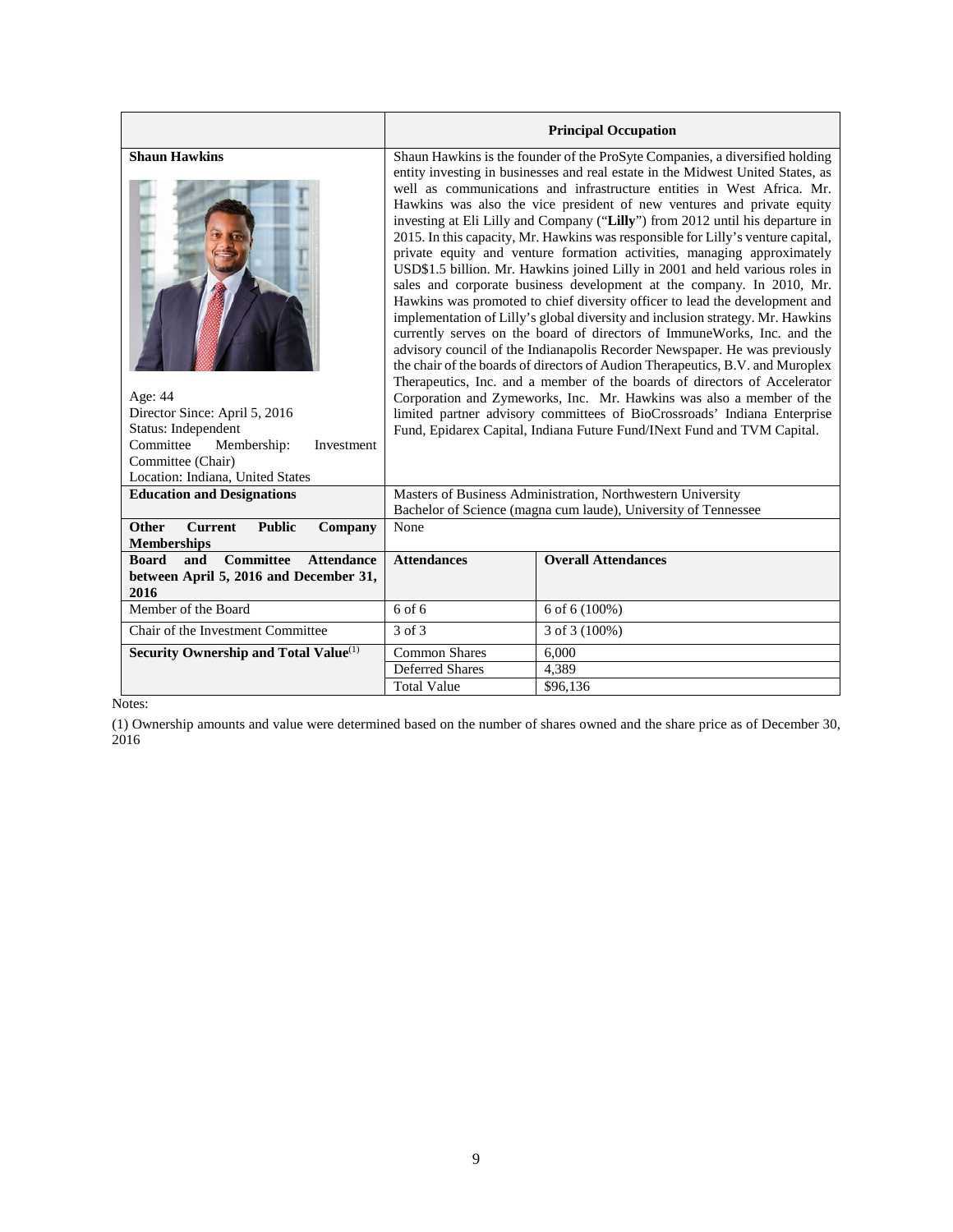|                                                                                                                                                                                                               |                                                                                                                                                                                                                                                                                                                                                                                                                                                                                                                                                                                                                                                                                                                                                                                                                                                                                                                                                                                                                                                                                                                                                                                                                                                                                                                                | <b>Principal Occupation</b> |  |  |
|---------------------------------------------------------------------------------------------------------------------------------------------------------------------------------------------------------------|--------------------------------------------------------------------------------------------------------------------------------------------------------------------------------------------------------------------------------------------------------------------------------------------------------------------------------------------------------------------------------------------------------------------------------------------------------------------------------------------------------------------------------------------------------------------------------------------------------------------------------------------------------------------------------------------------------------------------------------------------------------------------------------------------------------------------------------------------------------------------------------------------------------------------------------------------------------------------------------------------------------------------------------------------------------------------------------------------------------------------------------------------------------------------------------------------------------------------------------------------------------------------------------------------------------------------------|-----------------------------|--|--|
| <b>Richard Turner</b><br>Age: $60$<br>Director Since: April 5, 2016<br><b>Status: Committee Membership:</b><br><b>Investment Committee</b> ; Audit Committee<br>(Chair)<br>Location: British Columbia, Canada | Richard Turner is the Lead Director of the Corporation and the President<br>and Chief Executive Officer of TitanStar Investment Group Inc., a private<br>company engaged in the provision of private equity capital to mid-market<br>businesses and capital for real estate developments and acquisitions. Mr.<br>Turner previously served on both the organizing and audit committees of<br>the Vancouver 2010 Olympic and Paralympic Winter Games. He has also<br>previously acted on the boards of directors of the Insurance Corporation of<br>British Columbia, the British Columbia Lottery Corporation, HealthLease,<br>Sunrise Senior Living Real Estate Investment Trust, the Vancouver Board<br>of Trade, the British Columbia Business Council and the operating<br>subsidiary of IAT Air Cargo Facilities Income Fund, a business involved in<br>the development and management of real estate at airports. In 2003, Mr.<br>Turner received the H.R.H. Queen Elizabeth's Golden Jubilee Award. Mr.<br>Turner currently serves on the boards of directors of several companies,<br>including Pure Industrial Real Estate Trust, WesternOne Inc., the<br>Vancouver Fraser Port Authority and TitanStar Properties Inc. He also<br>serves as the honorary consul for the Hashemite Kingdom of Jordan in<br>Vancouver. |                             |  |  |
| <b>Education and Designations</b>                                                                                                                                                                             | Bachelor of Commerce, University of British Columbia<br>Diploma, Canada Securities Institute<br>ICD.D, Rotman School of Business and the Institute of Corporate Directors                                                                                                                                                                                                                                                                                                                                                                                                                                                                                                                                                                                                                                                                                                                                                                                                                                                                                                                                                                                                                                                                                                                                                      |                             |  |  |
| <b>Other Current Public Company</b><br><b>Memberships</b>                                                                                                                                                     | Pure Industrial Real Estate Trust (trustee)<br>WesternOne Inc. (director)<br>TitanStar Properties Inc. (director)                                                                                                                                                                                                                                                                                                                                                                                                                                                                                                                                                                                                                                                                                                                                                                                                                                                                                                                                                                                                                                                                                                                                                                                                              |                             |  |  |
| <b>Board and Committee Attendance</b><br>between April 5, 2016 and December 31,<br>2016                                                                                                                       | <b>Overall Attendances</b><br><b>Attendances</b>                                                                                                                                                                                                                                                                                                                                                                                                                                                                                                                                                                                                                                                                                                                                                                                                                                                                                                                                                                                                                                                                                                                                                                                                                                                                               |                             |  |  |
| Member of the Board                                                                                                                                                                                           | $6$ of $6$                                                                                                                                                                                                                                                                                                                                                                                                                                                                                                                                                                                                                                                                                                                                                                                                                                                                                                                                                                                                                                                                                                                                                                                                                                                                                                                     | 6 of 6 (100%)               |  |  |
| Member of the Investment Committee                                                                                                                                                                            | $3$ of $3$<br>3 of 3 (100%)                                                                                                                                                                                                                                                                                                                                                                                                                                                                                                                                                                                                                                                                                                                                                                                                                                                                                                                                                                                                                                                                                                                                                                                                                                                                                                    |                             |  |  |
| Chair of the Audit Committee                                                                                                                                                                                  | 3 of 3<br>$3$ of $3(100\%)$                                                                                                                                                                                                                                                                                                                                                                                                                                                                                                                                                                                                                                                                                                                                                                                                                                                                                                                                                                                                                                                                                                                                                                                                                                                                                                    |                             |  |  |
| Security Ownership and Total Value <sup>(1)</sup>                                                                                                                                                             | <b>Common Shares</b><br>12,000                                                                                                                                                                                                                                                                                                                                                                                                                                                                                                                                                                                                                                                                                                                                                                                                                                                                                                                                                                                                                                                                                                                                                                                                                                                                                                 |                             |  |  |
|                                                                                                                                                                                                               | <b>Deferred Shares</b><br>1,927                                                                                                                                                                                                                                                                                                                                                                                                                                                                                                                                                                                                                                                                                                                                                                                                                                                                                                                                                                                                                                                                                                                                                                                                                                                                                                |                             |  |  |
|                                                                                                                                                                                                               | <b>Total Value</b>                                                                                                                                                                                                                                                                                                                                                                                                                                                                                                                                                                                                                                                                                                                                                                                                                                                                                                                                                                                                                                                                                                                                                                                                                                                                                                             | \$128,880                   |  |  |

(1) Ownership amounts and value were determined based on the number of shares owned and the share price as of December 30, 2016.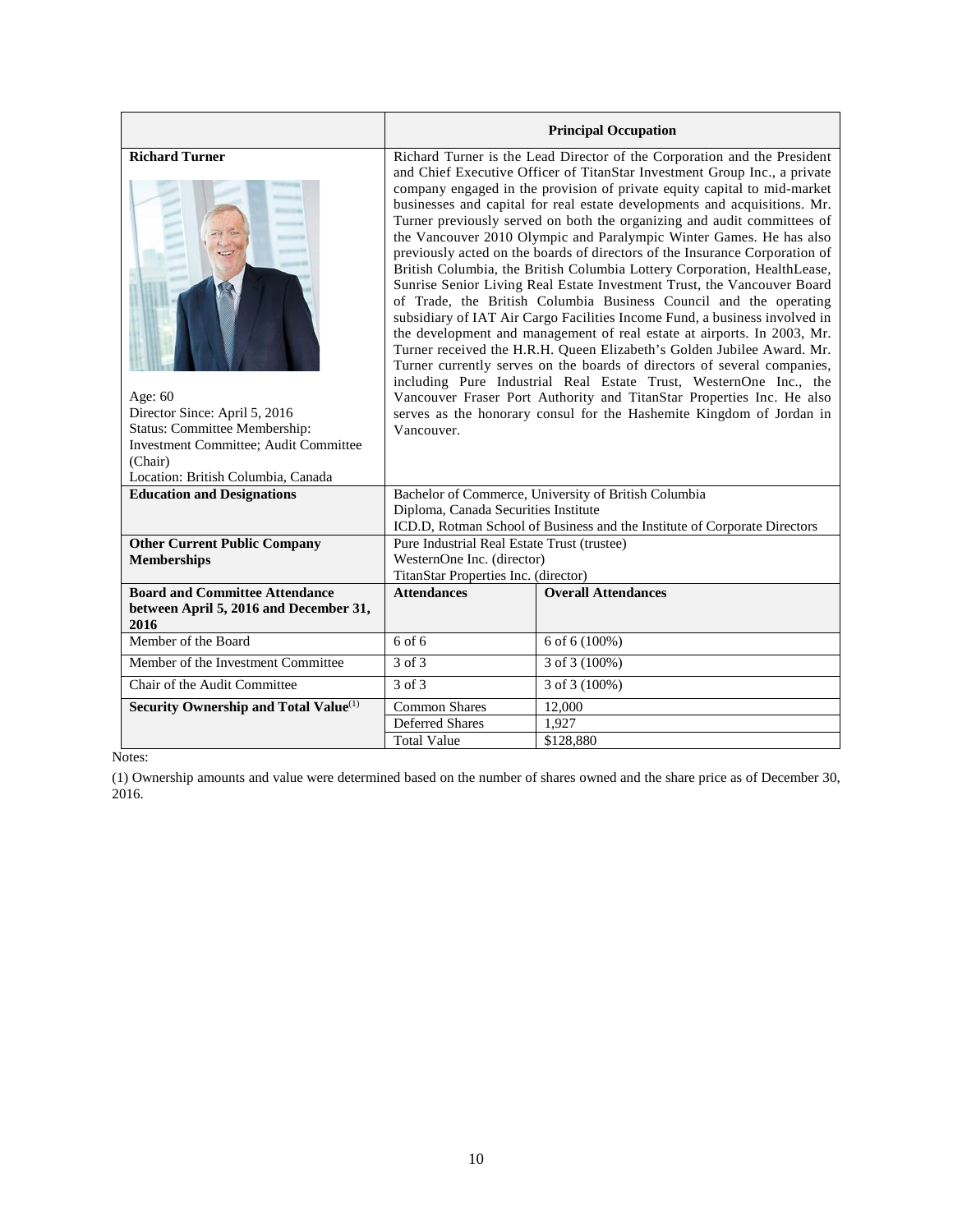|                                                                                                                                                                    |                                                                                                                                                                                                                                                                                                                                                                                                                                                                                                                                                                                                                                                                                                                                                                                                                                                                                                                                                                                                                                                                                                                                                                                                 | <b>Principal Occupation</b>                                                                                                   |  |  |
|--------------------------------------------------------------------------------------------------------------------------------------------------------------------|-------------------------------------------------------------------------------------------------------------------------------------------------------------------------------------------------------------------------------------------------------------------------------------------------------------------------------------------------------------------------------------------------------------------------------------------------------------------------------------------------------------------------------------------------------------------------------------------------------------------------------------------------------------------------------------------------------------------------------------------------------------------------------------------------------------------------------------------------------------------------------------------------------------------------------------------------------------------------------------------------------------------------------------------------------------------------------------------------------------------------------------------------------------------------------------------------|-------------------------------------------------------------------------------------------------------------------------------|--|--|
| <b>Katherine Vyse</b><br>Age: 58<br>Director Since: April 5, 2016<br>Status: Committee Membership:<br><b>CGN</b><br>Committee (Chair)<br>Location: Ontario, Canada | Katherine Vyse is an accomplished senior business executive with over 25<br>years of diverse industry experience, including real estate, infrastructure,<br>renewable power, asset management/private equity, retail and financial<br>services. Ms. Vyse retired from Brookfield Asset Management in June 2013 as<br>a partner and a senior vice president of investor relations after 13 years at the<br>Brookfield group of companies, a period of major strategic change and growth.<br>She has also held management roles in investor relations and communications,<br>human resources and consulting at a major North American real estate<br>company and one of Canada's largest financial institutions and taught<br>marketing at Ryerson University. Ms. Vyse was awarded the Canadian Investor<br>Relations Institute 2014 Award of Excellence in Investor Relations and named<br>one of Canada's 100 Most Powerful Women. Ms. Vyse is a member of the<br>board of directors of the Royal LePage Shelter Foundation. She is a former<br>member of the Brookfield Partners Foundation, as well as both the national and<br>Ontario boards of the Canadian Investor Relations Institute. |                                                                                                                               |  |  |
| <b>Education and Designations</b>                                                                                                                                  |                                                                                                                                                                                                                                                                                                                                                                                                                                                                                                                                                                                                                                                                                                                                                                                                                                                                                                                                                                                                                                                                                                                                                                                                 | Masters of Business Administration, Ivey Business School                                                                      |  |  |
|                                                                                                                                                                    | Bachelor of Arts, University of Western Ontario                                                                                                                                                                                                                                                                                                                                                                                                                                                                                                                                                                                                                                                                                                                                                                                                                                                                                                                                                                                                                                                                                                                                                 |                                                                                                                               |  |  |
|                                                                                                                                                                    |                                                                                                                                                                                                                                                                                                                                                                                                                                                                                                                                                                                                                                                                                                                                                                                                                                                                                                                                                                                                                                                                                                                                                                                                 | Retail Management Arts Diploma, Sheridan College<br>ICD.D, Rotman School of Business and the Institute of Corporate Directors |  |  |
|                                                                                                                                                                    | CSC, Canadian Securities Institute                                                                                                                                                                                                                                                                                                                                                                                                                                                                                                                                                                                                                                                                                                                                                                                                                                                                                                                                                                                                                                                                                                                                                              |                                                                                                                               |  |  |
| <b>Public</b><br><b>Other</b><br><b>Current</b><br>Company                                                                                                         | None                                                                                                                                                                                                                                                                                                                                                                                                                                                                                                                                                                                                                                                                                                                                                                                                                                                                                                                                                                                                                                                                                                                                                                                            |                                                                                                                               |  |  |
| <b>Memberships</b>                                                                                                                                                 |                                                                                                                                                                                                                                                                                                                                                                                                                                                                                                                                                                                                                                                                                                                                                                                                                                                                                                                                                                                                                                                                                                                                                                                                 |                                                                                                                               |  |  |
| <b>Committee</b><br><b>Board</b><br>and<br><b>Attendance</b>                                                                                                       | <b>Attendances</b>                                                                                                                                                                                                                                                                                                                                                                                                                                                                                                                                                                                                                                                                                                                                                                                                                                                                                                                                                                                                                                                                                                                                                                              | <b>Overall Attendances</b>                                                                                                    |  |  |
| between April 5, 2016 and December 31,<br>2016                                                                                                                     |                                                                                                                                                                                                                                                                                                                                                                                                                                                                                                                                                                                                                                                                                                                                                                                                                                                                                                                                                                                                                                                                                                                                                                                                 |                                                                                                                               |  |  |
| Member of the Board                                                                                                                                                | 6 of 6<br>6 of 6 (100%)                                                                                                                                                                                                                                                                                                                                                                                                                                                                                                                                                                                                                                                                                                                                                                                                                                                                                                                                                                                                                                                                                                                                                                         |                                                                                                                               |  |  |
| Chair of the CGN Committee                                                                                                                                         | 3 of 3<br>3 of 3 (100%)                                                                                                                                                                                                                                                                                                                                                                                                                                                                                                                                                                                                                                                                                                                                                                                                                                                                                                                                                                                                                                                                                                                                                                         |                                                                                                                               |  |  |
| Security Ownership and Total Value <sup>(1)</sup>                                                                                                                  | <b>Common Shares</b>                                                                                                                                                                                                                                                                                                                                                                                                                                                                                                                                                                                                                                                                                                                                                                                                                                                                                                                                                                                                                                                                                                                                                                            | 7,500                                                                                                                         |  |  |
|                                                                                                                                                                    | <b>Deferred Shares</b>                                                                                                                                                                                                                                                                                                                                                                                                                                                                                                                                                                                                                                                                                                                                                                                                                                                                                                                                                                                                                                                                                                                                                                          | 2,043                                                                                                                         |  |  |
|                                                                                                                                                                    | <b>Total Value</b>                                                                                                                                                                                                                                                                                                                                                                                                                                                                                                                                                                                                                                                                                                                                                                                                                                                                                                                                                                                                                                                                                                                                                                              | \$88,308                                                                                                                      |  |  |

(1) Ownership amounts and value were determined based on the number of shares owned and the share price as of December 30, 2016.

#### *Corporate Cease Trade Orders or Bankruptcies*

During the past 10 years, other than as set out below, no nominee proposed for election has been a director or executive officer of any company that:

- (a) was subject to a cease trade order or similar order or an order that denied the company access to any exemption under securities legislation for a period of more than 30 consecutive days while the nominee was acting in such capacity; or
- (b) was subject to a cease trade order or similar order or an order that denied the company access to any exemption under securities legislation for a period of more than 30 consecutive days that was issued after the nominee ceased to act in such capacity and which resulted from an event that occurred while the nominee was acting in such capacity.

Dan Amadori was a director and the Chief Financial Officer of Xgen Ventures Inc. ("**Xgen**") from August 1999 through September 30, 2009. On January 30, 2009, the TSX Venture Exchange issued a cease trade order on the shares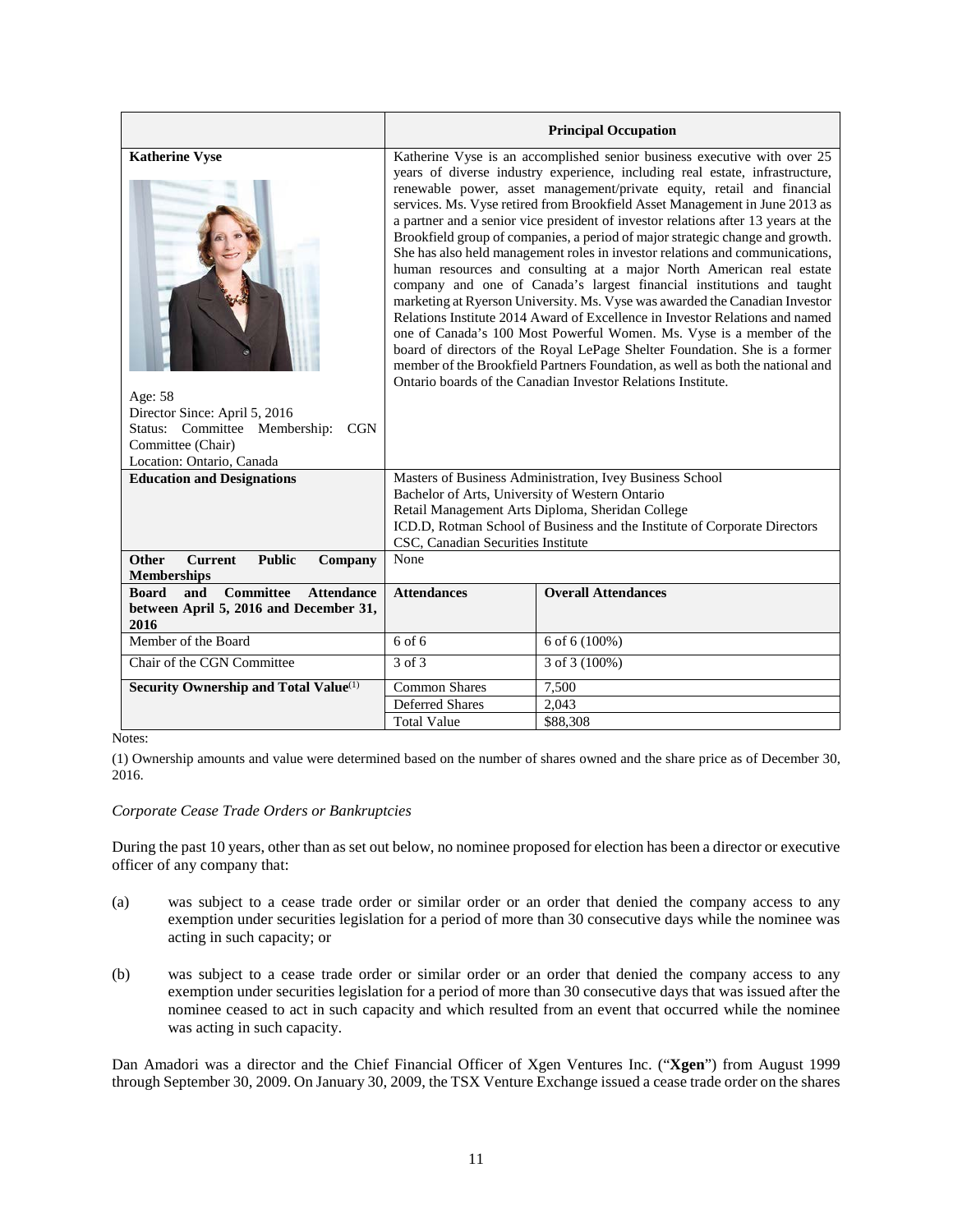of Xgen pending the completion of its review of Xgen's public disclosure. This review was completed and Xgen's shares resumed trading on May 15, 2009.

During the past 10 years, no nominee proposed for election has been a director or executive officer of any company that, while the nominee was acting in such capacity, or within a year of the nominee ceasing to act in such capacity, became bankrupt, made a proposal under any legislation relating to bankruptcy or insolvency or was subject to or instituted any proceedings, arrangement or compromise with creditors or had a receiver, receiver manager or trustee appointed to hold its assets.

## *Penalties or Sanctions*

No nominee proposed for election has been subject to any penalties or sanctions imposed by a court relating to Canadian securities legislation or by a Canadian securities regulatory authority or has entered into a settlement agreement with a Canadian securities regulatory authority or been subject to any other penalties or sanctions imposed by a court or regulatory body that would likely be considered important to a reasonable investor making an investment decision.

#### *Personal Bankruptcies*

No nominee proposed for election has, within the 10 years prior to the date of this Information Circular, become bankrupt or made a proposal under any legislation relating to bankruptcy or insolvency, or been subject to or instituted any proceedings, arrangement or compromise with creditors, or had a receiver, receiver manager or trustee appointed to hold the assets of the nominee.

### <span id="page-15-0"></span>**Appointment of Auditors**

The Corporation's audit committee (the "**Audit Committee**") recommends to the Shareholders that KPMG be appointed as the independent auditor of the Corporation, to hold office until the close of the next annual meeting of the Shareholders or until its successor is appointed, and that the Directors be authorized to fix the remuneration of the auditors.

**KPMG has been the auditor of the Corporation since February 29, 2016. The persons named in the enclosed Form of Proxy, if not expressly directed to the contrary in such Form of Proxy, will vote such proxies in favour of a resolution to appoint KPMG as auditors of the Corporation and authorize the Directors to fix their remuneration.**

#### *Audit Committee Information*

Reference is made to the Corporation's annual information form dated March 30, 2017 (the "**AIF**") for information relating to the Audit Committee as required under Form 52-110F1. The AIF can be found under the Corporation's profile at www.sedar.com. A copy of the AIF is also available upon request free of charge to a securityholder of the Corporation.

# **COMPENSATION**

#### <span id="page-15-2"></span><span id="page-15-1"></span>**Overview**

The following discussion provides information on the significant elements of the Corporation's compensation of executives and Directors and also outlines the intended design of the Corporation's compensation program going forward. All amounts referred to below are in U.S. dollars unless otherwise noted.

Upon completion of the Reverse Takeover, the Corporation entered into an asset management agreement dated April 4, 2016, as amended and restated on June 2, 2016 (the "**Asset Management Agreement**") with Mainstreet Asset Management Inc. ("**MAMI**"), Mainstreet Health US Holdings, Inc. and Mainstreet Health Holdings, LP ("**MHI Partnership**"). Pursuant to the Asset Management Agreement, MAMI provided the Corporation with certain asset management and other strategic services, including the services of a senior management team comprised of Adlai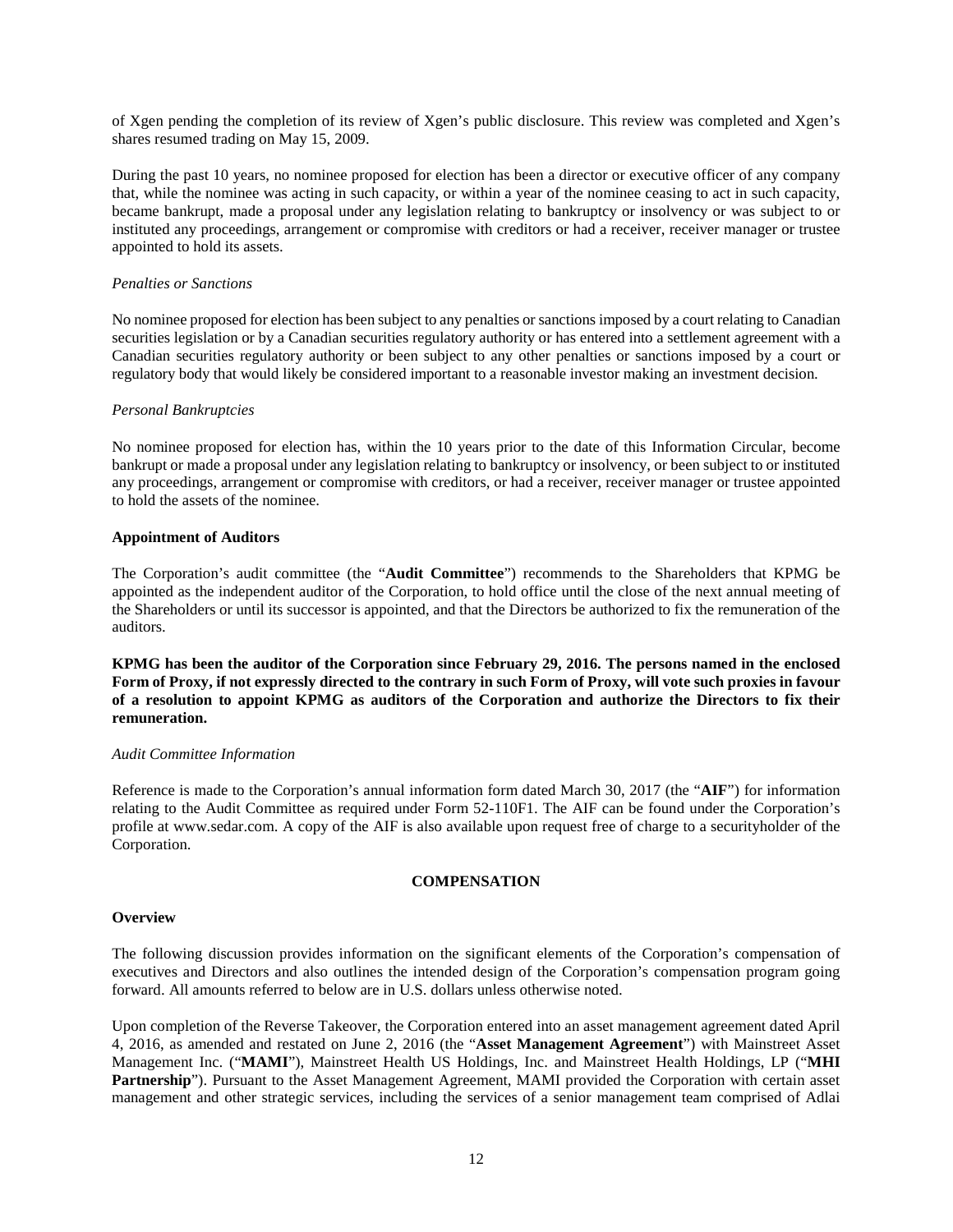Chester, Chief Executive Officer, Scott White, President and Chief Operating Officer, and Scott Higgs, Chief Financial Officer.

On November 1, 2016, the Corporation completed the acquisition of interests in seven seniors housing and care properties in the United States and Canada and investments in five mezzanine loans (the "**Transactions**"), which expanded the Corporation's portfolio by 40%. As a result of the growth in the Corporation's portfolio, effective October 31, 2016, the Corporation terminated the Asset Management Agreement and internalized its asset management function (the "**Internalization**"). In connection with the Internalization, the Corporation employed nine individuals and entered into employment agreements (the "**Employment Agreements**") with Adlai Chester, Scott White and Scott Higgs.

On January 5, 2017, Adlai Chester advised the Corporation that he intended to resign as Chief Executive Officer of the Corporation. Adlai Chester remained an employee of the Corporation until February 1, 2017. Mr. Chester continues to provide consulting services to the Corporation in exchange for a monthly fee pursuant to a consulting agreement between Mr. Chester and MHI Partnership. The consulting agreement has a term of 18 months and may be terminated by either party on 90 days' prior written notice. On January 9, 2017, the Board appointed Scott White to the position of Chief Executive Officer of the Corporation.

# **Performance**

The Corporation had a very strong first year that was marked by significant growth and the establishment of the Corporation as a well-regarded industry participant. Consistent with applicable securities laws, the CGN Committee designates the chief executive officer ("CEO") and chief financial officer ("CFO") as named executive officers (each, an "NEO") and has determined that no other executive officers have total individual compensation amounting to more than C\$150,000 for the most recently completed financial year. The CGN Committee determined the total compensation for the Corporations' named executive officers within the context of the significant achievements of the Corporation, which included:

- Successfully completing a reverse takeover and subsequently listing the Common Shares on the TSX;
- Seeding the Corporation with a portfolio of 11 buildings valued at over \$300 million;
- Closing approximately \$364 million in accretive acquisitions;
- Expanding the portfolio to 35 facilities, further diversifying the portfolio geographically, by operator and product type;
- Continuing the organic growth strategy with origination or acquisition of 10 mezzanine loans for the development of 13 properties;
- Raising in excess of \$184 million in equity capital to fuel growth;
- Successfully completing first public debt offering raising \$45 million in convertible debentures;
- Paying a cash dividend of \$0.425/share while maintaining the Corporation's target payout ratio of 75%;
- Internalizing management within six months of the reverse takeover;
- Developing a comprehensive three year strategic plan as road map for management and board;
- Within six months of IPO, four high quality investment banks initiated analyst coverage

#### <span id="page-16-0"></span>**Compensation Discussion and Analysis**

Between April 4, 2016 and October 31, 2016, the named executive officers of the Corporation were employed by MAMI pursuant to the Asset Management Agreement. As such, the below compensation discussion and analysis is focused on the period following the termination of the Asset Management Agreement, at which point such officers became employees of the Corporation, and ending on December 31, 2016. This section also outlines the intended design of the compensation program going forward. Specific disclosure regarding the fees paid to MAMI and the compensation earned by the Corporation's named executive officers during the term of the Asset Management Agreement is provided under "Compensation – Summary Compensation Table – Named Executive Officers".

#### *Compensation Objectives and Strategy*

The primary objective of our compensation program is to maximize the Corporation's competitive advantage,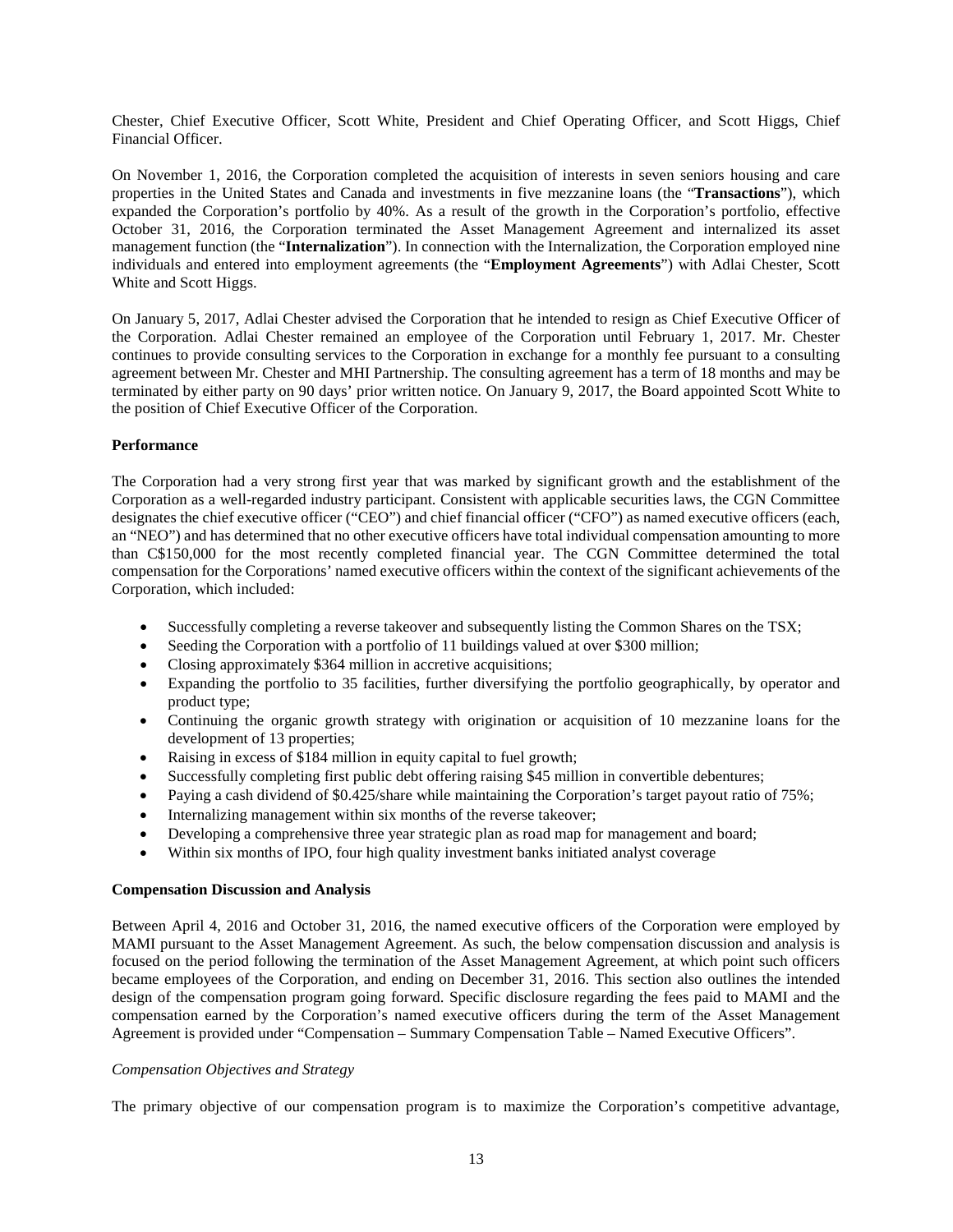performance and Shareholder value by attracting, motivating and retaining the most qualified employees. We also want to ensure a strong link between compensation and performance in order to align the senior management team's interests with the interests of Shareholders. The Corporation's compensation package strives to achieve an adequate blend of short- and long-term compensation and to balance total compensation with industry pay practices.

### *Principal Elements of Compensation*

Following the Internalization, the Corporation's compensation package for its named executive officers includes three major elements: (i) base salary, (ii) annual cash bonus, and (c) long-term equity incentives, consisting of deferred shares ("**Deferred Shares**") awarded under the Corporation's amended and restated deferred share incentive plan (the "**Deferred Share Incentive Plan**"). To determine executive compensation upon completion of the Internalization, the Corporation's named executive officers completed self-evaluations, which were reviewed by the CGN Committee. The CGN Committee then used its informed judgment to determine appropriate levels of compensation, taking into account a number of factors, including the Corporation's strong performance and achievements following the completion of the Reverse Takeover, the compensation packages offered by industry peers and experience and scope of responsibilities.

Going forward, with appropriate input from the named executive officers, the CGN Committee will develop corporate goals and personal goals against which to measure the performance of each named executive officer, which will be tied to short term and long term incentive awards. Objectives and performance measures may vary from year to year as determined appropriate by the CGN Committee in conjunction with the named executive officers.

The three principal elements of compensation are described below. Perquisites and personal benefits are not a significant element of the Corporation's compensation package.

- **Base salaries**. Base salaries are intended to provide an appropriate level of fixed compensation that will assist in employee retention and recruitment. Base salaries are determined on an individual basis, taking into account, among other things, current and potential contribution to the Corporation's success, position and responsibilities, geographic location and competitive industry pay practices of other companies of comparable size and similar business models. Increases in base salary are at the sole discretion of the CGN Committee.
- **Annual cash bonuses**. Annual cash bonuses are based on the achievement of established qualitative and quantitative performance goals and standards. Target cash bonuses are equal to at least: (i) 40% of salary in the case of Adlai Chester and Scott White; and (ii) 25% of salary in the case of Scott Higgs. In determining payouts for the annual cash bonuses, the Board may take into account, among other things, the Corporation's performance, based on such measures as the meeting of financial targets against budget (such as AFFO (as defined herein)), the meeting of acquisition objectives, balance sheet performance and share price performance. The Board may also take into account individual performance, such as the completion of specific projects or transactions and the execution of day-to-day management responsibilities.
- **Deferred Shares***:* Deferred Shares are granted to focus participants on medium-term and long-term Shareholder returns. The Deferred Share Incentive Plan is administered by the Board and the CGN Committee. In administering the Deferred Share Incentive Plan, the Board and/or the CGN Committee may determine, among other things, the individuals to whom Deferred Shares are granted and the amounts, terms and provisions of the Deferred Shares, (see "Compensation – Deferred Share Incentive Plan").

# *Compensation Governance*

#### CGN Committee

The CGN Committee consists of the following three independent Directors: Katherine Vyse (Chair), Rob Dickson and Brad Benbow. The CGN Committee is responsible for reviewing, overseeing and evaluating the compensation, governance and nominating policies of the Corporation. With respect to executive compensation, the CGN Committee is responsible for assessing the performance of the senior management team, reviewing and recommending to the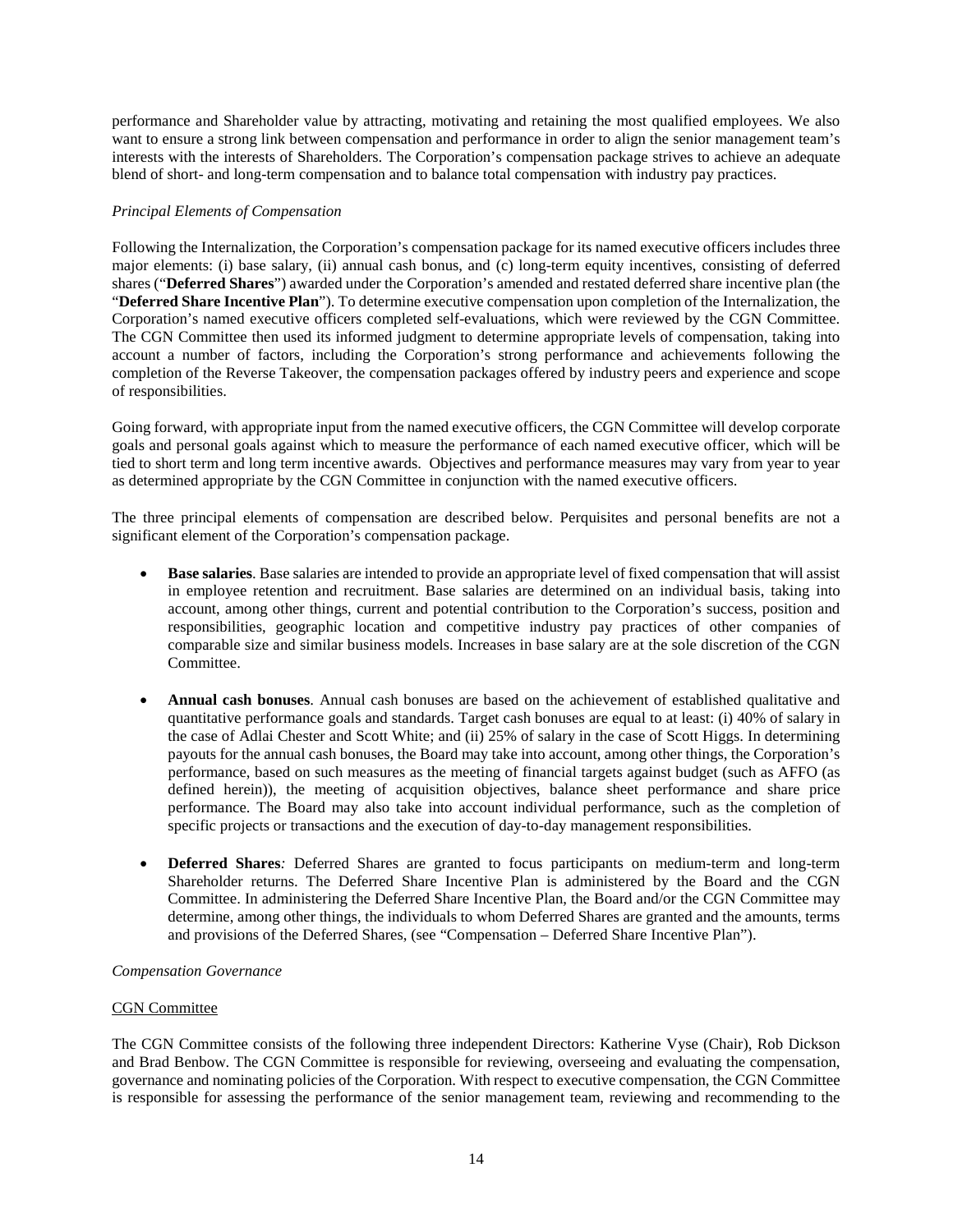Board the total compensation paid to executives and administering the Deferred Share Incentive Plan. The CGN Committee is also responsible for engaging, from time to time as needed, compensation consultants to review and enhance the Corporation's compensation program and assess the compensation program in light of industry standards.

In addition to engaging independent external consultants, the CGN Committee, with the approval of the Board of Directors, adopted the following policies and practices in 2016 that we believe support pay for performance, enhance Executive retention and align the interests of our NEOs with the interests of our Shareholders.

- Compensation for NEOs is reviewed annually by the CGN Committee for competitiveness against peers, in alignment with industry trends and practices;
- As part of the annual NEO compensation review, the CGN Committee assesses any risks associated with the compensation program in place that could have an adverse impact on the Corporation;
- Our Insider Trading Policy prohibits active trading in our securities, hedging or arbitrage transactions with the expectation of benefiting financially from these securities activities; and
- Perquisites and personal benefits are not a significant element of the compensation package.

The Board believes that each member of the CGN Committee brings experience that is relevant to their roles as CGN Committee members overseeing the Corporation's compensation program, including senior leadership roles in their respective companies, real estate industry experience, prior board experience (including compensation committee participation) and functional experience in audit, law and human resources. Katherine Vyse, the Chair of the CGN Committee, was previously an investor relations and communications executive at a major global corporation and two leading real estate companies, which included corporate governance responsibilities. Ms. Vyse worked in human resources for nearly ten years, served as a board member of several foundations and associations and earned the ICD.D designation granted by the Institute of Corporate Directors. Rob Dickson has academic and professional expertise in the areas of executive management, law and finance. He also has operations, M&A and board experience. Mr. Dickson has practiced corporate law, served as managing director and Executive Vice President of two public companies and provided strategic financial counsel to clients in the marketing and communications industry. He currently serves on the board of trustees of a real estate investment trust and acts as the Chair of the audit committee. Brad Benbow's professional experience includes Chair and Chief Executive Officer of a national full service advertising, strategy, media and branding company, a role he currently holds, serving national and international clients. In this role and as the past President of a major media company, his responsibilities have included oversight of employee compensation. He is currently on the board of directors of a not-for-profit organization and formerly served as a director of a major non-governmental organization and a university.

### Independent Compensation Consultant

The CGN Committee, on behalf of the Board, retained the services of Hugessen Consulting Inc. ("**Hugessen**") in August 2016 to provide independent advice in respect of the proposed compensation packages for the Corporation's named executive officers. Specifically, Hugessen was engaged to provide advice on the competitiveness and effectiveness of the proposed compensation packages and recommend the terms of the Employment Agreements (the "**Hugessen Report**"). During this process, Hugessen conducted a detailed benchmarking of the Corporation's compensation package against that of a peer group (see "Compensation – Competitive Benchmarking"). The CGN Committee reviewed and considered, among other factors, the Hugessen Report in recommending the proposed total compensation package to the Board for final approval. Once approved, the CGN Committee negotiated the terms of the Employment Agreements with the Corporation's named executive officers.

Hugessen did not provide any additional services to the Corporation other than as described herein. The Corporation's management team was not involved in the preparation of the Hugessen Report, except to provide Hugessen with information regarding the proposed compensation packages and the compensation received by the named executive officers while employees of MAMI.

# *Executive Compensation – Related Fees*

In 2016, the Corporation paid to Hugessen consulting fees totaling Cdn\$35,440 for services related to determining compensation for the Corporation's named executive officers.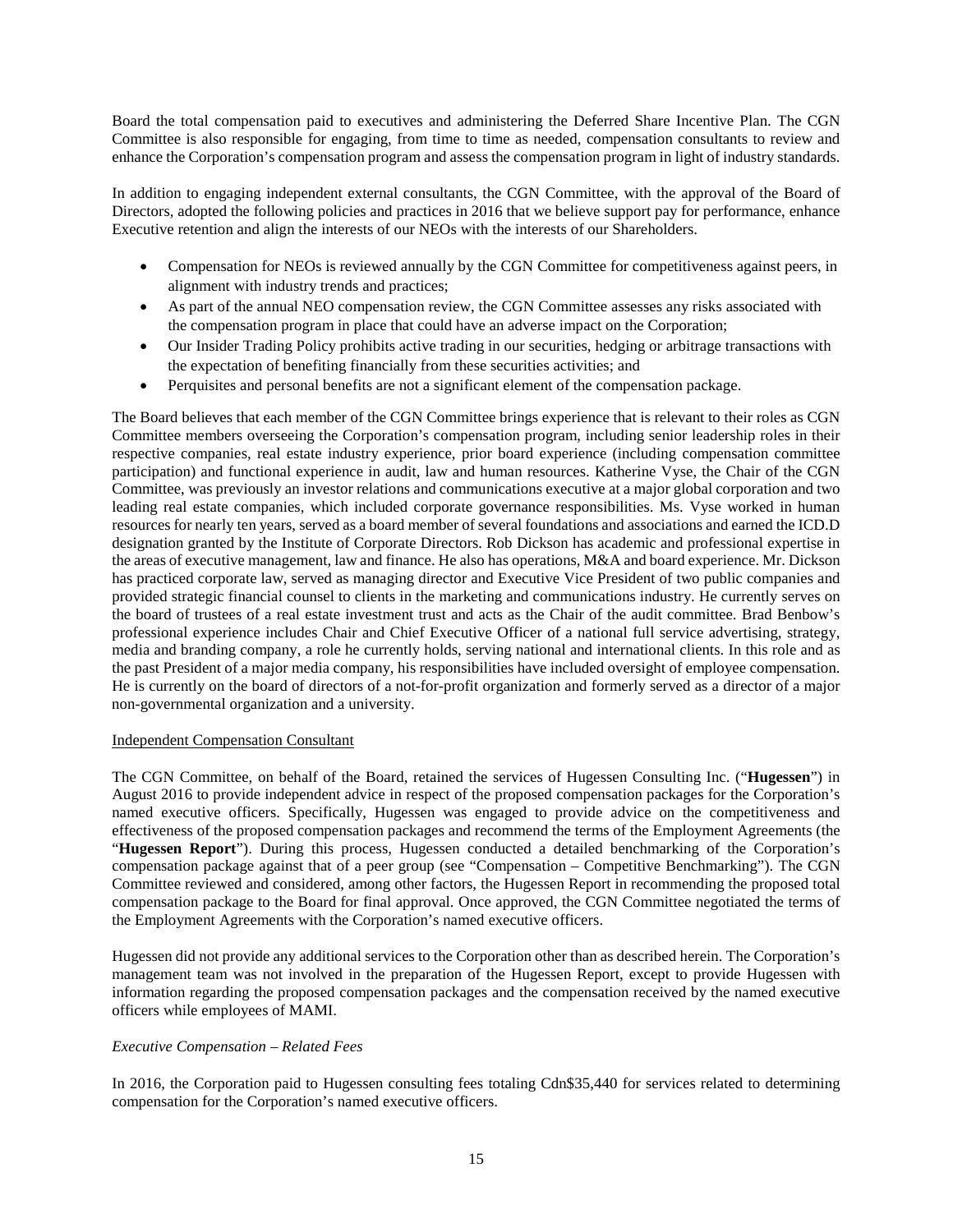## *Competitive Benchmarking*

Hugessen, with input from the CGN Committee and the Corporation's then Chief Executive Officer, developed a peer group of nine public real estate issuers headquartered in both Canada (four) and the United States (five) intended to reflect the Corporation's listing on the TSX, its intention to acquire Canadian assets and the location of its head office and employees, which are primarily in the United States. The types of public real estate issuers reviewed included owners of: (i) healthcare facilities, of which there are very few direct comparables, as most issuers are owner-operators of their facilities (in contrast to the Corporation, which primarily leases its facilities to established operators); and (ii) retail and office space, which issuers typically focus on lease revenues as the primary driver of overall revenue. The size of the issuers in the peer group ranges from \$400 million to \$2.2 billion in assets, which represents a range of approximately one third to three times the size of the Corporation's assets upon completion of the Transactions and the Internalization. All of the issuers comprising the peer group have internalized management teams.

| <b>Reporting Issuer</b>               | Industry   | <b>Headquarters</b>          |  |  |
|---------------------------------------|------------|------------------------------|--|--|
| Sabra Health Care REIT, Inc.          | Healthcare | Irvine, California           |  |  |
| LTC Properties Inc.                   | Healthcare | Westlake Village, California |  |  |
| OneREIT                               | Retail     | Vaughn, Ontario              |  |  |
| Getty Realty Corp.                    | Retail     | Jericho, New York            |  |  |
| Urstadt Biddle Properties Inc.        | Retail     | Greenwich, Connecticut       |  |  |
| Sienna Senior Living Inc.             | Healthcare | Markham, Ontario             |  |  |
| Care Trust REIT. Inc.                 | Healthcare | San-Clemente, California     |  |  |
| Extendicare Inc.                      | Healthcare | Markham, Ontario             |  |  |
| Partners Real Estate Investment Trust | Retail     | Victoria. British Columbia   |  |  |

The issuers included in the peer group reviewed by Hugessen are listed below:

# *Compensation Risk*

The Board believes that the design of our compensation program appropriately aligns the Corporation's named executive officers with the long-term interests of Shareholders and that the compensation program, in conjunction with a number of policies and procedures that are in place, mitigates any risks associated with compensation. Such policies include:

- The Corporation's Insider Trading Policy prohibits the purchasing or selling securities of the Corporation with the expectation of making profit on a short term rise or fall of the market price. In addition, the Insider Trading Policy prohibits the buying or selling of certain derivatives contracts in respect of the securities of the Corporation. The Insider Trading Policy also provides that the CFO of the Corporation must be informed of any trade in the securities of the Corporation.
- Going forward, Deferred Shares that will be awarded to employees of the Corporation will vest over a threeyear period, which aligns the Corporation and its employees with the long term interests of Shareholders and motivates the executive team to consider both the short-term and long-term impact of the decisions that are made.
- The CGN Committee has discretion over the Deferred Shares awarded to the Corporation's executive team, thereby providing oversight over the total level awarded. In addition, the Board evaluates and approves the compensation packages for each of the Corporation's named executive officers that are recommended by the CGN Committee each year, which provides another level of oversight.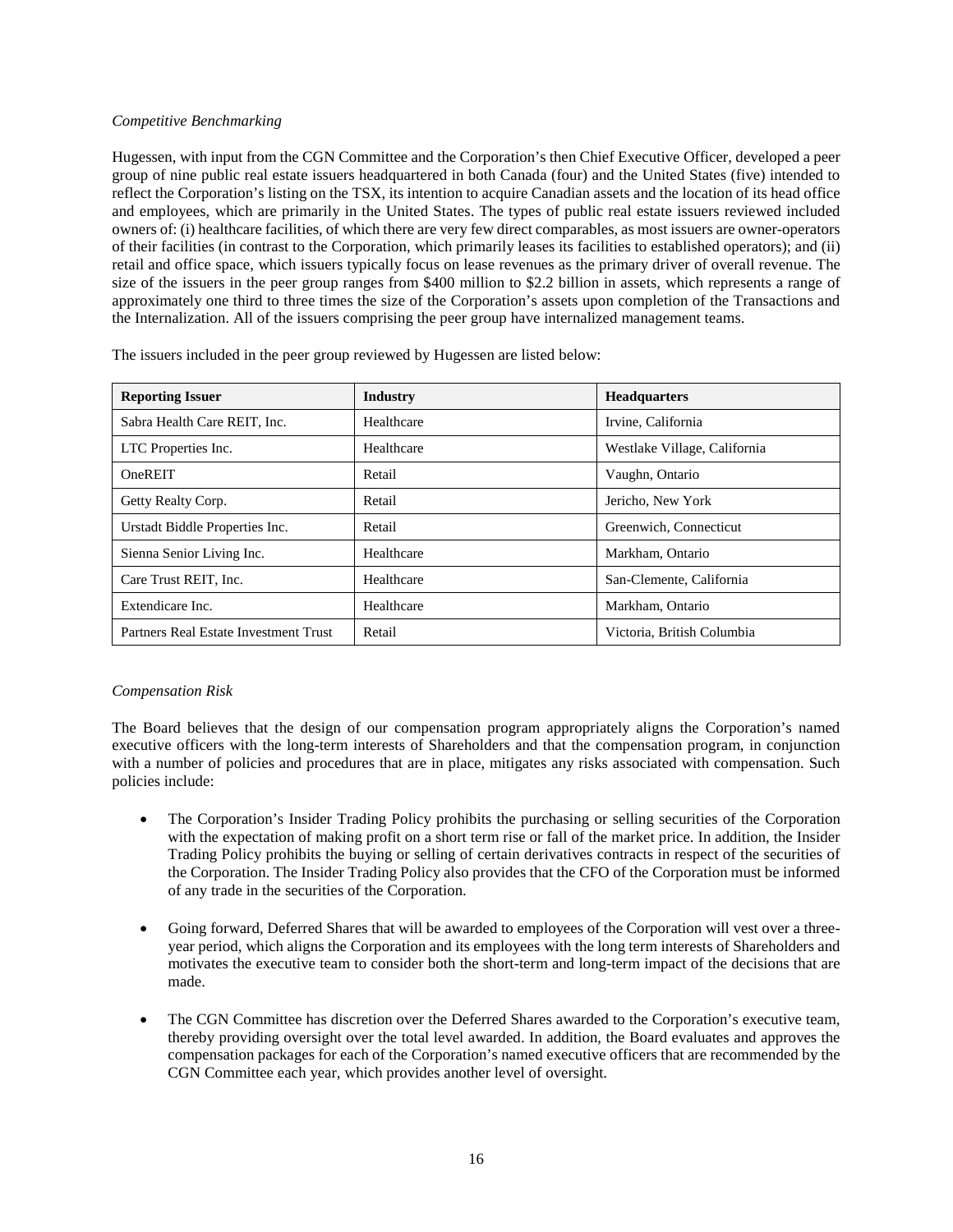- Generally, prior to making any changes to the Corporation's compensation program, the CGN Committee will engage a compensation consultant to advise on structure and design elements and any risks inherent in various compensation program designs. From time to time, the CGN Committee will also review the compensation program in place to identify any risks related to compensation.
- The Board is responsible for identifying and managing risk exposure, which includes assessing and identifying compensation risk.

#### <span id="page-20-0"></span>**Summary Compensation Table – Named Executive Officers**

Between April 4, 2016 and October 31, 2016, the named executive officers of the Corporation were employed by MAMI pursuant to the Asset Management Agreement. During such time, MAMI was paid a total of \$682,778 in fees for acting as the Corporation's external asset manager. Adlai Chester, Scott White and Scott Higgs were paid \$269,532, \$268,507 and \$136,495 by MAMI respectively in respect of services attributable to the Corporation between April 4, 2016 and October 31, 2016. On April 5, 2016 the Board approved the grant of 15,000 Deferred Shares to each of Adlai Chester and Scott White and 10,000 Deferred Shares to Scott Higgs, in each case at the Offering Price of US\$10.00. Such Deferred Shares will vest two years from the date of the grants.

The following table sets forth all compensation earned by the Corporation's named executive officers in respect of the period commencing upon completion of the Internalization and ending on December 31, 2016.

|                                                               |                       |                                         |                                   | <b>Non-Equity Incentive</b><br><b>Plan Compensation</b> |                                             |                                |                              |                              |
|---------------------------------------------------------------|-----------------------|-----------------------------------------|-----------------------------------|---------------------------------------------------------|---------------------------------------------|--------------------------------|------------------------------|------------------------------|
| <b>Name and Title</b>                                         | Salary <sup>(2)</sup> | <b>Share-Based</b><br>$Awards^{(3)(4)}$ | Option-<br><b>Based</b><br>Awards | Annual<br><b>Incentive</b><br><b>Plans</b>              | Long-<br><b>Term</b><br>Incentiv<br>e Plans | <b>Pension</b><br><b>Value</b> | All<br><b>Other</b><br>Comp. | <b>Total</b><br>Compensation |
| Adlai Chester<br>Chief Executive<br>$Officer^{(1)}$           | 94,521                | 500,000                                 | N/A                               | 250,000                                                 | N/A                                         | N/A                            | 10,987                       | 855,507                      |
| Scott White<br>President and Chief<br>Operating Officer $(1)$ | 90,411                | 450,000                                 | N/A                               | 225,000                                                 | N/A                                         | N/A                            | 10,694                       | 776,105                      |
| Scott Higgs<br>Chief Financial<br><i>Officer</i>              | 49,315                | 150,000                                 | N/A                               | 75,000                                                  | N/A                                         | N/A                            | 9,962                        | 284,277                      |

Notes:

(1) On January 5, 2017, Adlai Chester advised the Corporation that he intended to resign as Chief Executive Officer of the Corporation. Mr. Chester remained an employee of the Corporation until February 1, 2017. Mr. Chester continues to provide consulting services to the Corporation in exchange for a monthly fee pursuant to a consulting agreement between Mr. Chester and MHI Partnership. The consulting agreement has a term of 18 months and may be terminated by either party on 90 days' prior written notice. On January 9, 2017, the Board appointed Scott White to the position of Chief Executive Officer of the Corporation.

(2) Amounts shown represent salary paid to NEOs from November 1, 2016 through December 31, 2016.

(3) Methodology for the calculation of market value of awards is outlined in detail below under "Deferred Share Incentive Plan - Market Value and Dividends".

(4) Share-based awards were granted January 6, 2017

#### <span id="page-20-1"></span>**Deferred Share Incentive Plan**

Deferred Shares are tied to Common Share trading performance and vest over a number of years. As such, grants of Deferred Shares under the Deferred Share Incentive Plan align the interests of the participants more closely with the interests of Shareholders.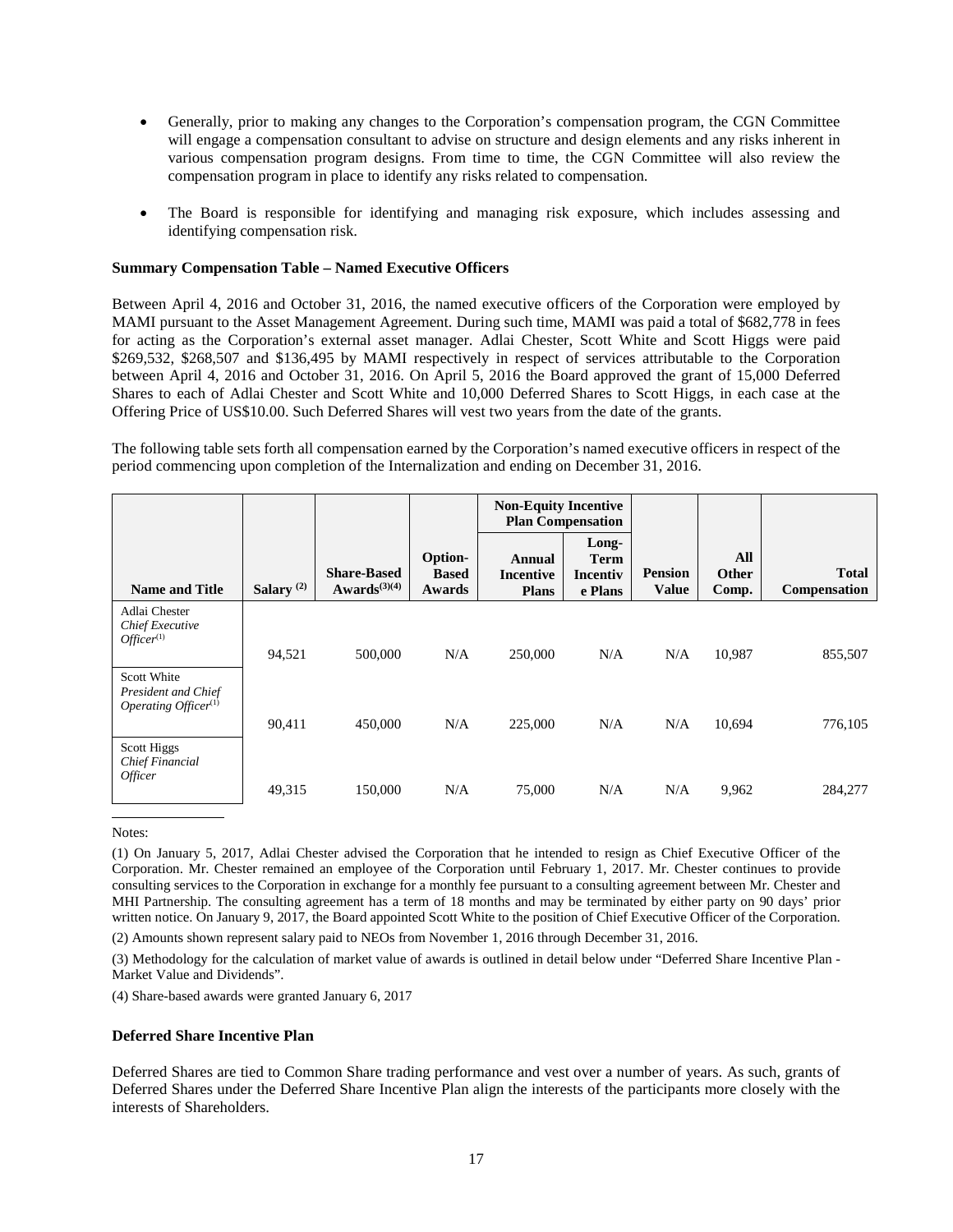### *Participation*

Each Director has the right to participate in the Deferred Share Incentive Plan. Each Director who elects to participate will receive a portion (the "**Elected Amount**"), ranging from 0% to 100%, of his or her annual retainer fees, including meeting fees and fees for acting as a committee Chair, as determined by the Director, in the form of Deferred Shares in lieu of cash ("**Individual Contributed Deferred Shares**"). In addition, the Corporation will match 100% of the Elected Amount for each director ("**Corporation Contributed Deferred Shares**") such that the aggregate number of Deferred Shares issued to each Director annually will be equal in value to two times the Elected Amount for such Director.

Under the Deferred Share Incentive Plan, Deferred Shares ("**Discretionary Deferred Shares**") may also be granted from time to time to participants, including employees and executive officers of the Corporation, at the discretion of the Board or the CGN Committee.

### *Market Value and Dividends*

The number of Deferred Shares granted at any particular time under the Deferred Share Incentive Plan is calculated by dividing (i) the Elected Amount or such other amount as allocated to the participant by the Board or CGN Committee, by (ii) the market value of a Common Share on the award date. "Market value" of a Common Share at any date for purposes of the Deferred Share Incentive Plan means the volume weighted average price of all Common Shares traded on the TSX for the five trading days immediately preceding such date (or, if such Common Shares are not listed and posted for trading on the TSX, on a stock exchange on which such Common Shares are listed and posted for trading as may be selected for such purpose by the Board); provided that, for so long as the Common Shares are listed and posted for trading on the TSX, the market value will (i) not be less than the discounted market price, as calculated under the policies of the TSX; and (ii) be subject, notwithstanding the application of any such maximum discount, to a minimum price per Common Share of \$0.05. In the event that the Common Shares are not listed and posted for trading on any stock exchange, the market value shall be the fair market value of the Common Shares as determined by the Board in its sole discretion.

Wherever cash dividends are paid on the Common Shares, additional Deferred Shares are credited to the participant's account. The number of additional Deferred Shares is calculated by multiplying the aggregate number of Deferred Shares held on the relevant dividend record date by the amount of the dividend paid by the Corporation on each Common Share, and dividing the result by the market value of the Common Shares on the dividend payment date.

#### *Vesting*

Individual Contributed Deferred Shares vest immediately upon grant. Generally, one-third of the Corporation Contributed Deferred Shares will vest on each of the first, second and third anniversary of the date of grant.

The Deferred Share Incentive Plan provides that Discretionary Deferred Shares will generally vest on the second anniversary of the date of grant. Going forward, the CGN Committee has established a three year vesting period for Deferred Shares granted to employees of the Corporation.

Additional Deferred Shares credited to a participant's account in connection with cash dividends vest on the same schedule as their corresponding Deferred Shares and are considered issued on the same date as the Deferred Shares in respect of which they were credited.

# *Change of Control, Death, Disability and Termination*

In the event of any "change of control" (as defined in the Deferred Share Incentive Plan), any unvested Deferred Shares will vest upon the earlier of (i) the next applicable vesting date determined in accordance with the above provisions and (ii) the date which is immediately prior to the date upon which the change of control is completed.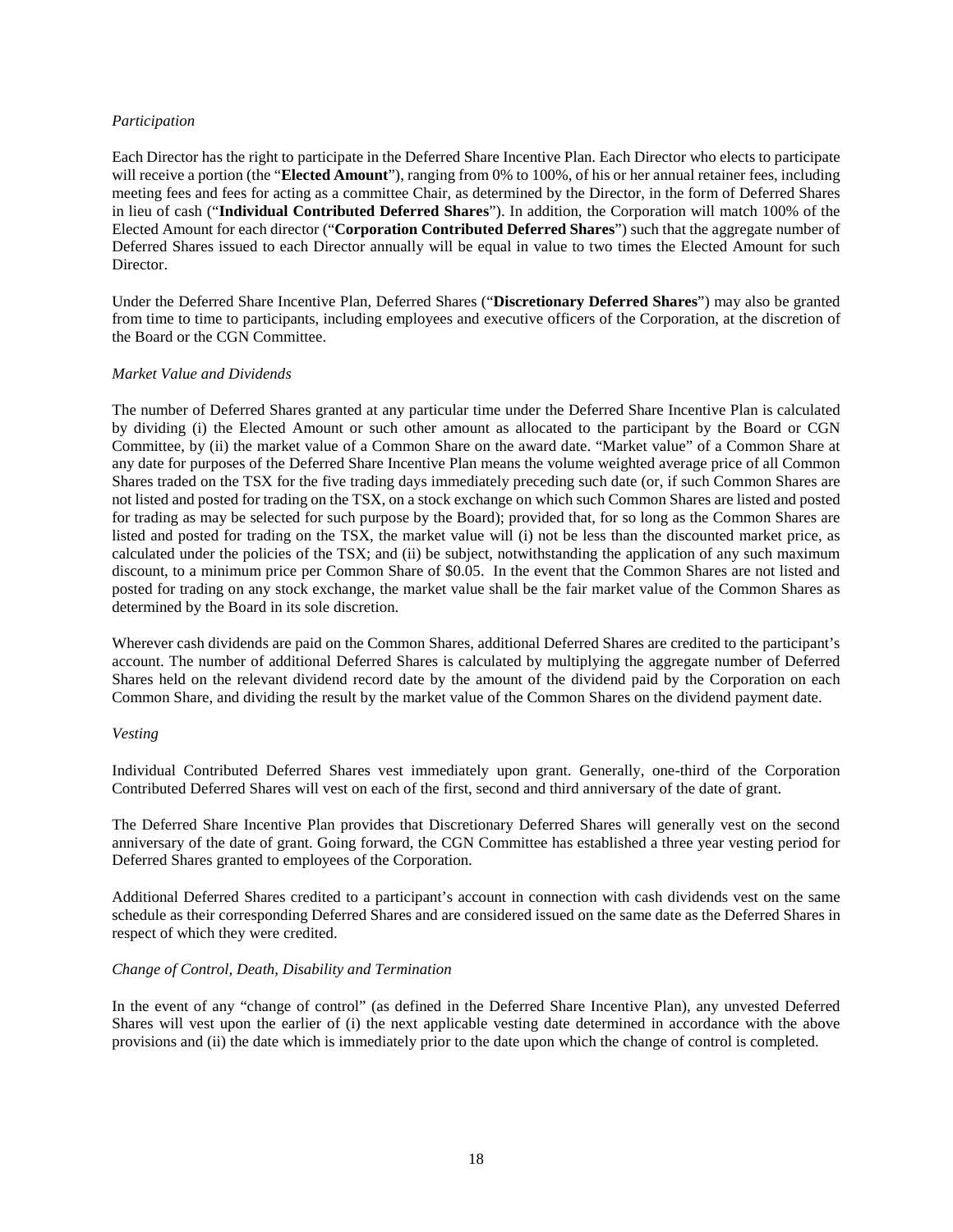On a participant's death or "disability" (as defined in the Deferred Share Incentive Plan), all unvested Deferred Shares vest immediately and the participant (or his or her estate) will have one year to redeem his or her vested Deferred Shares.

On termination of a participant for "cause" (as defined in the Deferred Share Incentive Plan) all Deferred Shares held by the participant will terminate. On a participant's resignation or retirement, all Deferred Shares will terminate 30 days after resignation or retirement. On termination of a participant without "cause", outstanding unvested Deferred Shares will continue to vest and be paid out on a pro rata basis based on the portion of the vesting period completed as of cessation of active employment for a period of 12 months following the participant's termination date.

Notwithstanding the foregoing, the Board has the discretion to vary the manner in which Deferred Shares vest. In addition, the Board may at any time permit the redemption of any or all Deferred Shares held by a participant in the manner and on the terms authorized by the Board.

### *Redemption*

Participants that are Canadian residents will generally be permitted to redeem their vested Deferred Shares for Common Shares in whole or in part at any time by filing a written notice of redemption with the Corporation; provided that, if a Director redeems his or her Individual Contributed Deferred Shares prior to the date on which the corresponding Corporation Contributed Deferred Shares (or portion thereof) have vested, then the Director will forfeit the right to all such unvested Corporation Contributed Deferred Shares.

Participants that are U.S. residents are generally subject to more stringent redemption restrictions to ensure compliance with Section 409A of the United States Internal Revenue Code of 1986. Deferred Shares may also be subject to other redemption restrictions as required by the Board from time to time.

Upon the redemption of Deferred Shares for Common Shares, the Corporation will issue Common Shares to Participants within five business days of the relevant redemption date, on the basis of one Common Share for each whole vested Deferred Share that is being redeemed, net of any applicable withholding taxes. Upon redemption of the Deferred Shares for cash (which is subject to the approval of the CGN Committee), the Corporation will make, within five business days of the relevant redemption date, a cash payment, net of any applicable withholding taxes, to the Participant in an amount calculated by multiplying (i) the number for Deferred Shares to be redeemed by (ii) the market value of a Common Share on the redemption date, calculated with reference to the volume weighted average price of all Common Shares traded on the TSX for the five trading days immediately preceding such date. Upon payment in full of the value of the Deferred Shares, the Deferred Shares will be cancelled.

#### *Assignability*

Deferred Shares are not transferable or assignable, except to a participant's estate.

# *Deferred Shares Available*

The maximum number of Common Shares available for issuance under the Deferred Share Incentive Plan is 1,200,000 Common Shares. As of December 31, 2016 there were 1,118,455 Deferred Shares outstanding. The aggregate of the Common Shares: (a) issued to insiders of the Corporation, within any one year period; and (b) issuable to insiders of the Corporation, at any time, under the Deferred Share Incentive Plan, when combined with all other security-based compensation arrangements of the Corporation, shall not exceed 10% of the total issued and outstanding Common Shares.

#### *Changes to the Deferred Share Incentive Plan*

The CGN Committee may review and confirm the terms of the Deferred Share Incentive Plan from time to time and may, subject to applicable stock exchange rules, amend or suspend the Deferred Share Incentive Plan in whole or in part as well as terminate the Deferred Share Incentive Plan without prior notice as it deems appropriate; provided, however, that any amendment to the Deferred Share Incentive Plan that would result in any increase in the number of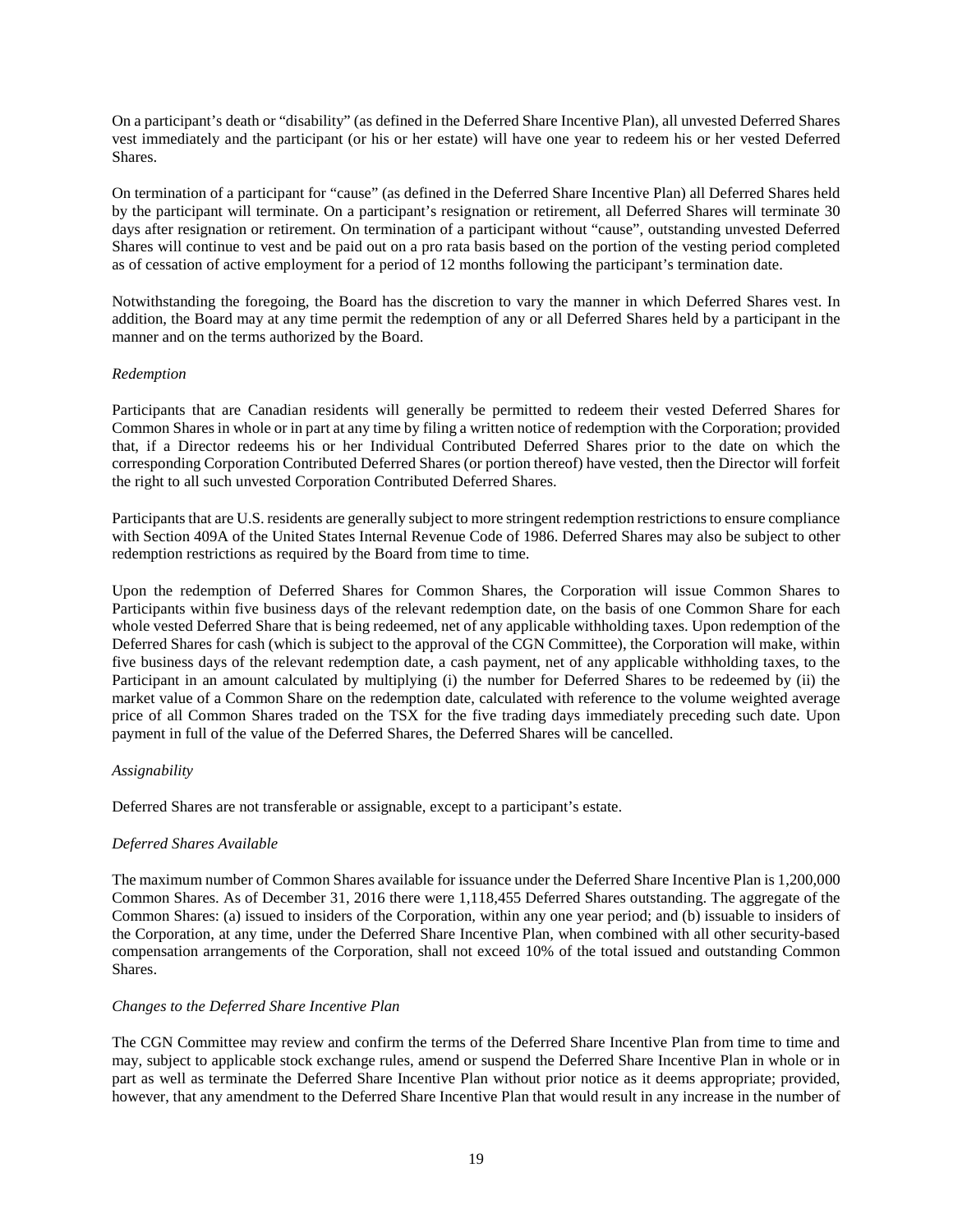Deferred Shares issuable under the Deferred Share Incentive Plan will require the approval of Shareholders. Without limitation, the CGN Committee, without obtaining the approval of Shareholders, may make any changes to the Deferred Share Incentive Plan that do not require the approval of Shareholders under applicable law (including the rules and policies of the applicable stock exchange on which the Common Shares are then listed) including, but not limited to, changes: (a) to correct errors, immaterial inconsistencies or ambiguities in the Deferred Share Incentive Plan; (b) necessary or desirable to comply with applicable laws or regulatory requirements, rules or policies (including stock exchange requirements); and (c) to the vesting provisions applicable to Deferred Shares issued under the Deferred Share Incentive Plan. However, subject to the terms of the Deferred Share Incentive Plan, no amendment may adversely affect the Deferred Shares previously granted under the Plan without the consent of the affected participant.

#### <span id="page-23-0"></span>**Employment Agreements**

On September 14, 2016, the Corporation entered into the Employment Agreements with each of Adlai Chester, Scott White and Scott Higgs. The Employment Agreements came into effect upon completion of the Internalization. Each Employment Agreement is for an indefinite term and contains provisions in respect of base salary, cash bonus and Deferred Share grants, as outlined below, as well as rights in the event of termination or a "change of control" (as defined in the Employment Agreements) (see "Compensation – Termination and Change of Control Benefits").

Pursuant to the terms of the Employment Agreements, Adlai Chester, Scott White and Scott Higgs are entitled to receive an annual base salary of \$575,000, \$550,000 and \$300,000, respectively. Each named executive officer is also entitled to receive an annual cash bonus if the Corporation and such executive achieve certain performance goals reasonably established from year to year by the CGN Committee. Unless and until changed by the CGN Committee, target cash bonuses are equal to at least: (i) 40% of salary in the case of Adlai Chester and Scott White; and (ii) 25% of salary in the case of Scott Higgs. Pursuant to the Employment Agreements, the named executive officers are also eligible for grants of stock-based awards under the Corporation's long-term incentive plan or plans, such as the Deferred Share Incentive Plan. The Corporation is not required to make grants of stock-based awards in any year. In accordance with the Employment Agreements, each NEO is eligible for enrollment in the Corporation's health benefit plan. Additionally, each employee will receive an annual contribution to the Corporation's 401(k) plan equal to 3% of annual salary not to exceed \$7,950 per employee.

Each Employment Agreement contains standard confidentiality, non-competition, non-solicitation and nonrecruitment covenants that remain in effect for a period of one year following the termination of the applicable Employment Agreement.

As discussed herein, Adlai Chester ceased being an employee of the Corporation on February 1, 2017 and his Employment Agreement was terminated (other than for certain provisions, which remain in effect). Mr. Chester continues to provide consulting services to the Corporation in exchange for a monthly fee pursuant to a consulting agreement between Mr. Chester and MHI Partnership. The consulting agreement has a term of 18 months and may be terminated by either party on 90 days' prior written notice.

# <span id="page-23-1"></span>**Termination and Change of Control Benefits**

Pursuant to the terms of each Employment Agreement, in the event of termination without cause, the executive is entitled to a lump sum payment in an amount equal to two times base salary and target bonus, reimbursement of any validly incurred expenses and any accrued and unpaid vacation pay. In the event of termination for cause, the Corporation is obligated under the terms of each Employment Agreement to pay the executive any unpaid salary up to the termination date, unpaid expenses, and accrued vacation pay as well as a monthly sum equal to the Corporation's aggregate cost to provide continued health, dental and vision benefits, payable for twenty four months after the date of termination date. An executive's employment may also be terminated by the executive for any reason by providing 60 days' prior notice to the Corporation.

Pursuant to the Employment Agreements, if an executive terminates his employment for "good reason" (as defined in the Employment Agreements), he is entitled to the same amounts as if he was terminated without cause. In the event of an executive's "retirement" (as defined in the Employment Agreements), he is entitled to receive a pro rata portion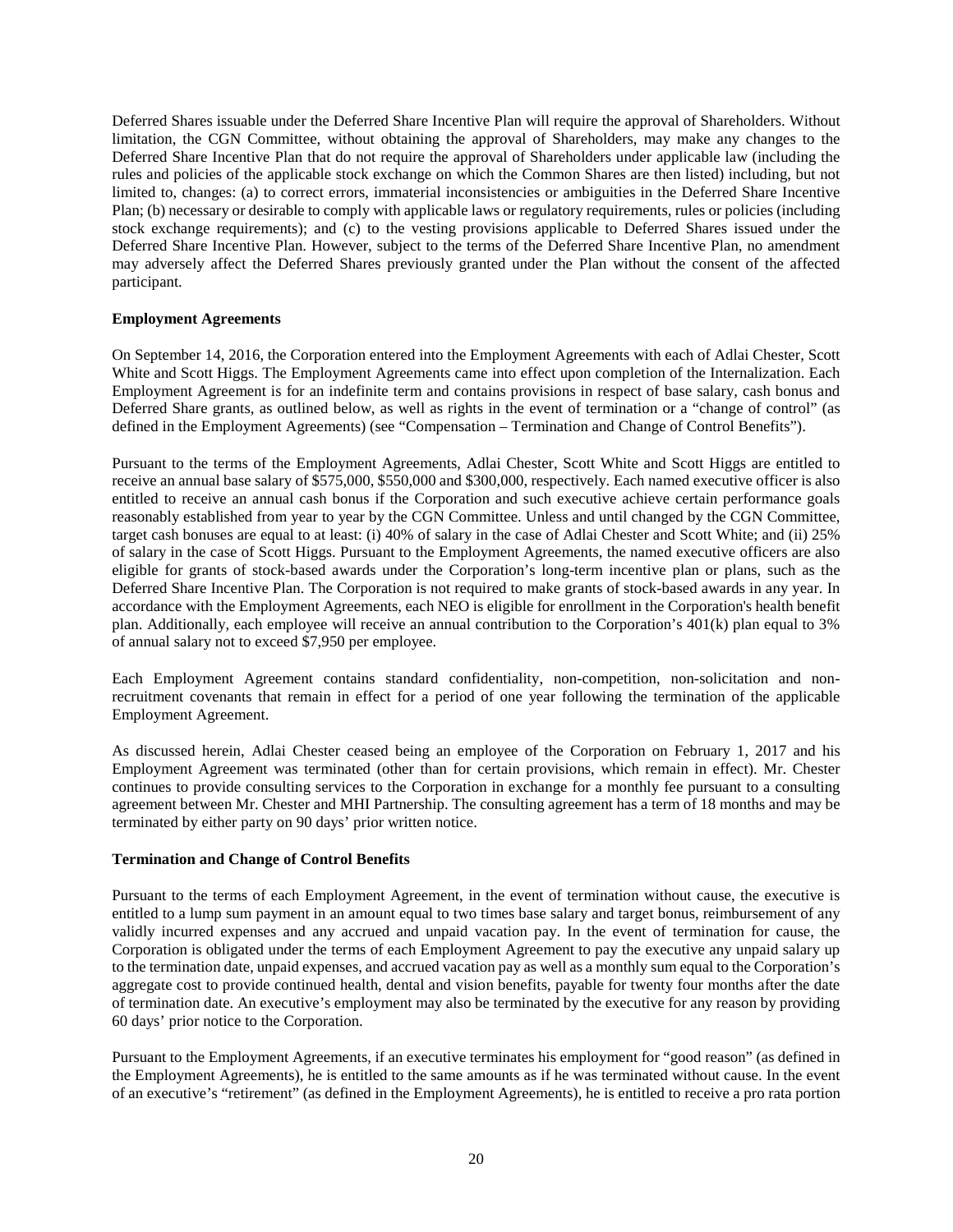of the target bonus for such year as well as any unpaid salary up to the retirement date, unpaid expenses, and accrued vacation pay.

For additional information regarding the treatment of Deferred Shares in the above circumstances, see "Compensation – Deferred Share Incentive Plan".

The table below shows the value of the estimated incremental payments or benefits that would accrue to each current named executive officer upon termination of his employment following termination for cause, termination without cause, and retirement/resignation, assuming employment was terminated on December 31, 2016. For purposes of valuing share-based awards, a price of \$9.37 is used, which is the closing price of the Common Shares on the TSX on December 30, 2016, the last trading day of the fiscal year.

|                                                                       | <b>Incremental Payment (\$)</b>         |                                                                                               |                                            |                  |  |
|-----------------------------------------------------------------------|-----------------------------------------|-----------------------------------------------------------------------------------------------|--------------------------------------------|------------------|--|
| <b>Name and Title</b>                                                 | <b>Termination</b><br><b>With Cause</b> | <b>Termination</b><br><b>Without Cause or</b><br><b>Resignation for</b><br><b>Good Reason</b> | <b>Resignation</b><br><b>Without Cause</b> | Retirement $(1)$ |  |
| Adlai Chester<br><b>Chief Executive Officer</b>                       | N/A                                     | 1,662,338                                                                                     | N/A                                        | 230,000          |  |
| <b>Scott White</b><br>President and Chief Operating<br><i>Officer</i> | N/A                                     | 1.588.826                                                                                     | N/A                                        | 220,000          |  |
| Scott Higgs<br><b>Chief Financial Officer</b>                         | N/A                                     | 790,046                                                                                       | N/A                                        | 75,000           |  |

Notes:

(1) Amount represents a full annualized non-prorated amount

<span id="page-24-0"></span>In January of 2017, Adlai Chester resigned as the CEO. Upon resignation, he had a total of 68,722 DSU's. On January 9, 2017 the Board elected to, as part of the separation, fully vest 50% of shares on February 1, 2017, and the remaining 50% to vest on August 1, 2017.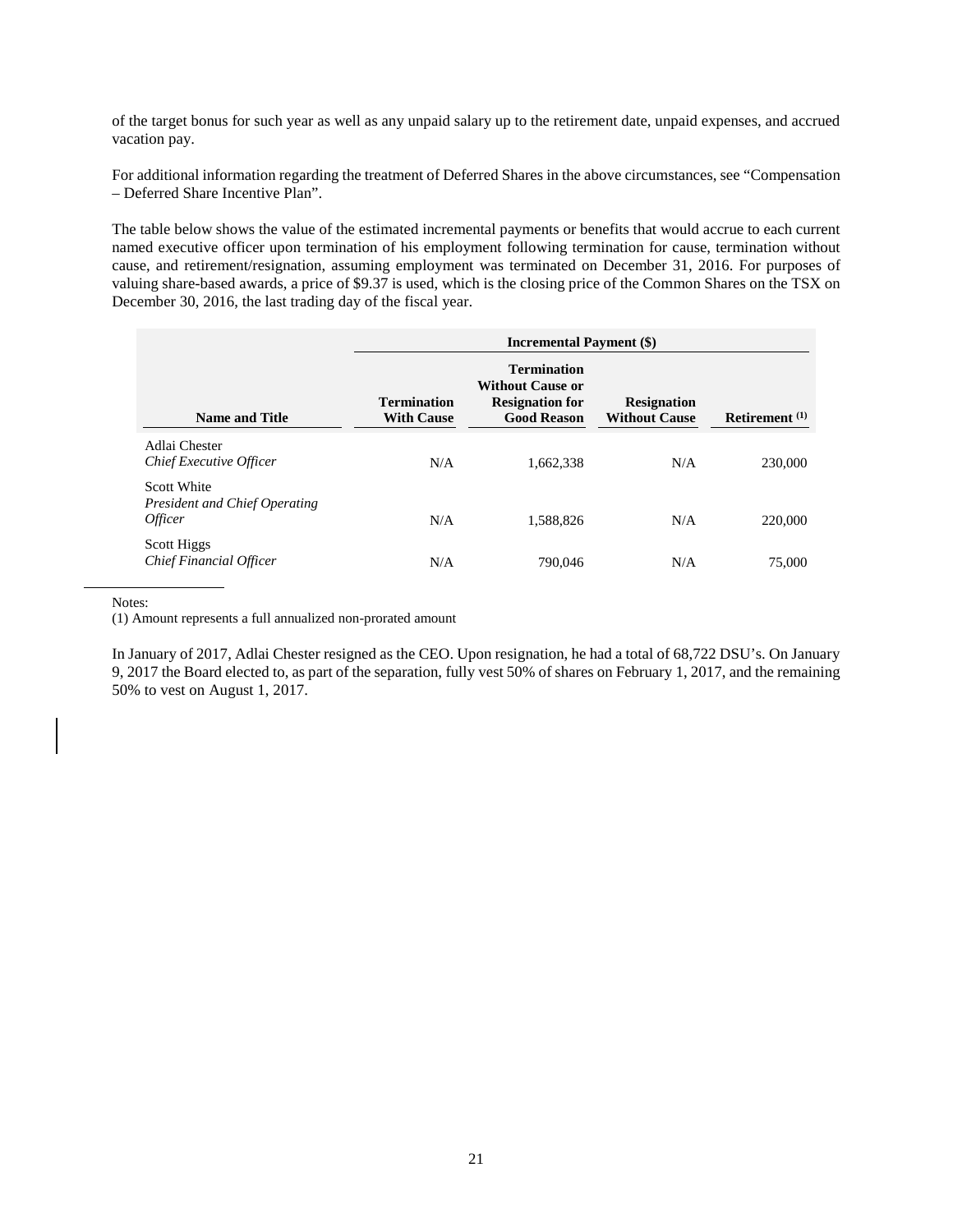# **Incentive Plan Awards**

#### *Outstanding Share Based Awards and Option Based Awards*

On April 5, 2016, the Board approved the grant of 15,000 Deferred Shares to each of Adlai Chester and Scott White and 10,000 Deferred Shares to Scott Higgs to recognize their significant contributions to the Corporation, including their assistance in completing the Reverse Takeover. The Deferred Shares vest two years from the date of grant**.**

The following table describes the outstanding share-based and option-based awards held by the Corporation's named executive officers and Directors as at December 31, 2016.

|                        |                                                                    |                             | <b>Option-Based Awards</b>           | <b>Share-Based Awards</b>                              |                                                       |                                                                                   |                                                                                                              |
|------------------------|--------------------------------------------------------------------|-----------------------------|--------------------------------------|--------------------------------------------------------|-------------------------------------------------------|-----------------------------------------------------------------------------------|--------------------------------------------------------------------------------------------------------------|
| <b>Name</b>            | Number of<br><b>Shares</b><br>underlying<br>unexercised<br>options | Option<br>exercise<br>price | Option<br>expiration date            | Value of<br>unexercised<br>in-the-<br>money<br>options | Number of<br><b>Shares</b> that<br>have not<br>vested | Market or<br>payout value<br>of unvested<br><b>Share-based</b><br>awards $^{(2)}$ | <b>Market</b> or<br>payout value of<br>vested Share-<br>based awards<br>not paid out or<br>distributed $(2)$ |
| Adlai Chester          | N/A                                                                | N/A                         | N/A                                  | N/A                                                    | 15,549                                                | 143,884                                                                           | $\Omega$                                                                                                     |
| <b>Scott White</b>     | N/A                                                                | N/A                         | N/A                                  | N/A                                                    | 15,549                                                | 143,884                                                                           | $\Omega$                                                                                                     |
| Scott Higgs            | N/A                                                                | N/A                         | N/A                                  | N/A                                                    | 10,366                                                | 95,922                                                                            | $\Omega$                                                                                                     |
| Paul Ezekiel<br>Turner | N/A                                                                | N/A                         | N/A                                  | N/A                                                    | 2,852                                                 | 26,395                                                                            | 26,395                                                                                                       |
| Dan Amadori (1)        | 2,000                                                              | \$25.00                     | $2/7/2017(50\%)$<br>$9/1/2017(50\%)$ | \$0.00                                                 | 1,737                                                 | 16,076                                                                            | 16,076                                                                                                       |
| <b>Brad Benbow</b>     | N/A                                                                | N/A                         | N/A                                  | N/A                                                    | 3,315                                                 | 30,675                                                                            | 30,675                                                                                                       |
| Rob Dickson            | N/A                                                                | N/A                         | N/A                                  | N/A                                                    | 3,777                                                 | 34,956                                                                            | 34,956                                                                                                       |
| <b>Shaun Hawkins</b>   | N/A                                                                | N/A                         | N/A                                  | N/A                                                    | 4,389                                                 | 40,613                                                                            | 40,613                                                                                                       |
| <b>Richard Turner</b>  | N/A                                                                | N/A                         | N/A                                  | N/A                                                    | 1,927                                                 | 17,835                                                                            | 17,835                                                                                                       |
| Katherine Vyse         | N/A                                                                | N/A                         | N/A                                  | N/A                                                    | 2,043                                                 | 18,904                                                                            | 18,904                                                                                                       |

Notes:

(1) Options held by Dan Amadori were in effect prior to the completion of the Reverse Takeover.

(2) Value determined by closing price per share as of December 30, 2016 (\$9.2538/Share)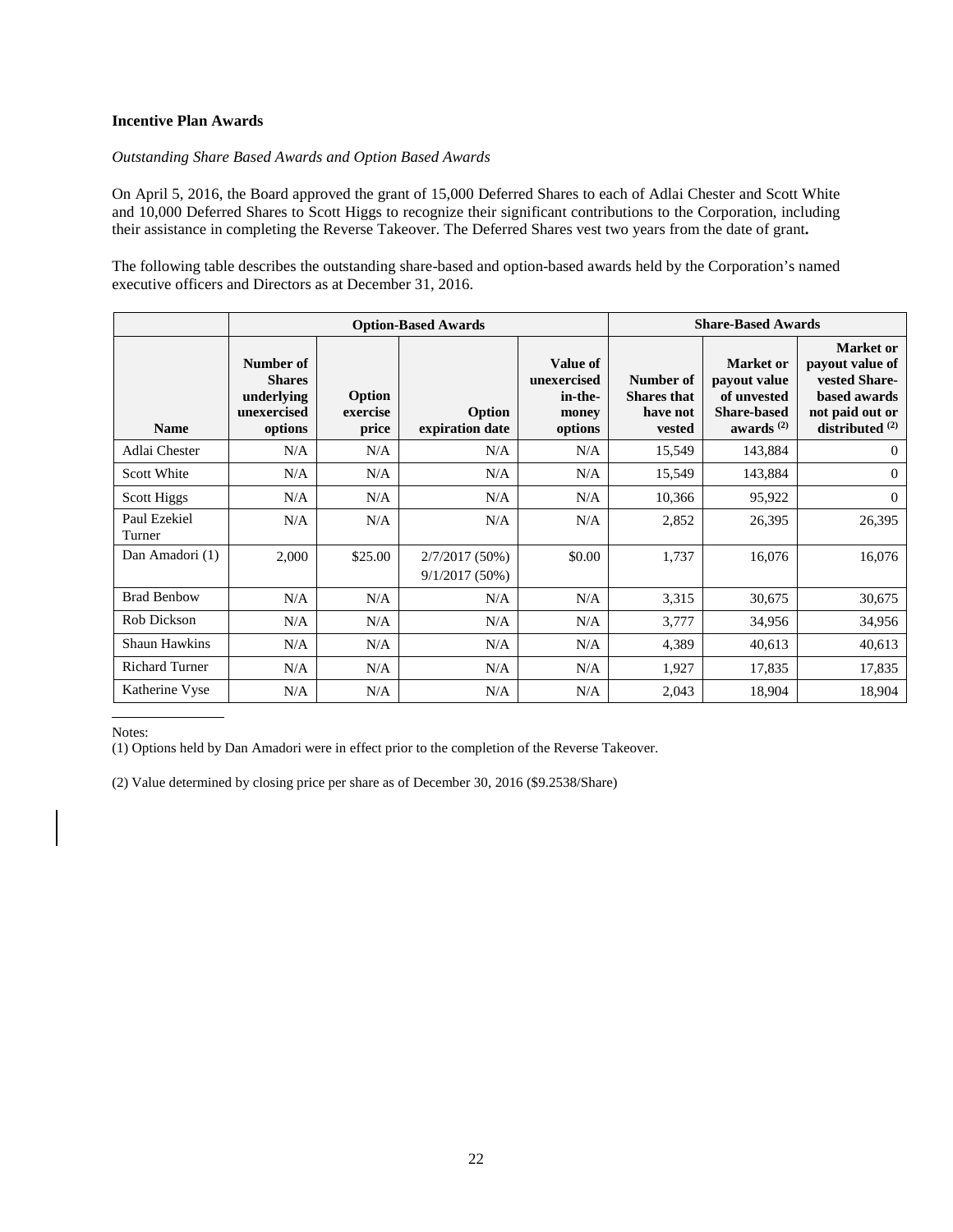| <b>Name</b>           | Option-based awards – value<br>vested during the year | Share-based awards – value<br>vested during the year <sup>(1)</sup> | Non-equity incentive plan<br>compensation – value<br>earned during the year |
|-----------------------|-------------------------------------------------------|---------------------------------------------------------------------|-----------------------------------------------------------------------------|
| Adlai Chester         | N/A                                                   | N/A                                                                 | 250,000                                                                     |
| Scott White           | N/A                                                   | N/A                                                                 | 225,000                                                                     |
| Scott Higgs           | N/A                                                   | N/A                                                                 | 75,000                                                                      |
| Paul Ezekiel Turner   | N/A                                                   | 26,395                                                              | N/A                                                                         |
| Dan Amadori           | N/A                                                   | 16,076                                                              | N/A                                                                         |
| <b>Brad Benbow</b>    | N/A                                                   | 30,675                                                              | N/A                                                                         |
| Rob Dickson           | N/A                                                   | 34,956                                                              | N/A                                                                         |
| <b>Shaun Hawkins</b>  | N/A                                                   | 40,613                                                              | N/A                                                                         |
| <b>Richard Turner</b> | N/A                                                   | 17,835                                                              | N/A                                                                         |
| Katherine Vyse        | N/A                                                   | 18,904                                                              | N/A                                                                         |

## *Incentive Plan Awards – Value Vested or Earned During the Year*

Notes:

(1) Value determined by closing price per share as of December 30, 2016 (\$9.2538/Share)

## *Securities Authorized for Issuance under Equity Compensation Plans*

The following table summarizes certain information as at December 31, 2016 regarding compensation plans of the Corporation under which equity securities are authorized for issuance:

| <b>Plan Category</b>                                                                            | Number of securities to<br>be issued upon exercise of<br>outstanding options,<br>warrants and rights $^{(2)}$ | Weighted-average exercise<br>price of outstanding<br>options, warrants and<br>rights | <b>Number of securities</b><br>remaining available for<br>future issuance under<br>equity compensation<br>plans (excluding<br>securities reflected in first<br>column $)^{(3)}$ |
|-------------------------------------------------------------------------------------------------|---------------------------------------------------------------------------------------------------------------|--------------------------------------------------------------------------------------|---------------------------------------------------------------------------------------------------------------------------------------------------------------------------------|
| Equity compensation plans<br>approved by securityholders -<br>Deferred Share Incentive Plan (1) | 81,545                                                                                                        | N/A                                                                                  | 1,118,455                                                                                                                                                                       |
| Equity compensation plans not<br>approved by securityholders                                    | N/A                                                                                                           | N/A                                                                                  | N/A                                                                                                                                                                             |

Notes:

(2) Options held by Dan Amadori were in effect prior to the completion of the Reverse Takeover.

#### <span id="page-26-0"></span>**Director Compensation**

Each Director is paid an annual retainer of \$25,000, as well as a fee of \$1,500 per Board meeting or conference call and each meeting of a committee of the Board. Directors are also reimbursed for all reasonable travel and ancillary expenses incurred.

<sup>(1)</sup> See "Compensation – Deferred Share Incentive Plan" for a description of the material features of the Deferred Share Incentive Plan. The Deferred Share Incentive Plan was adopted in connection with the Reverse Takeover.

<sup>(3)</sup> The aggregate of the Common Shares: (a) issued to insiders of the Corporation, within any one year period; and (b) issuable to insiders of the Corporation, at any time, under the Deferred Share Incentive Plan, when combined with all other security-based compensation arrangements of the Corporation, shall not exceed 10% of the total issued and outstanding Common Shares.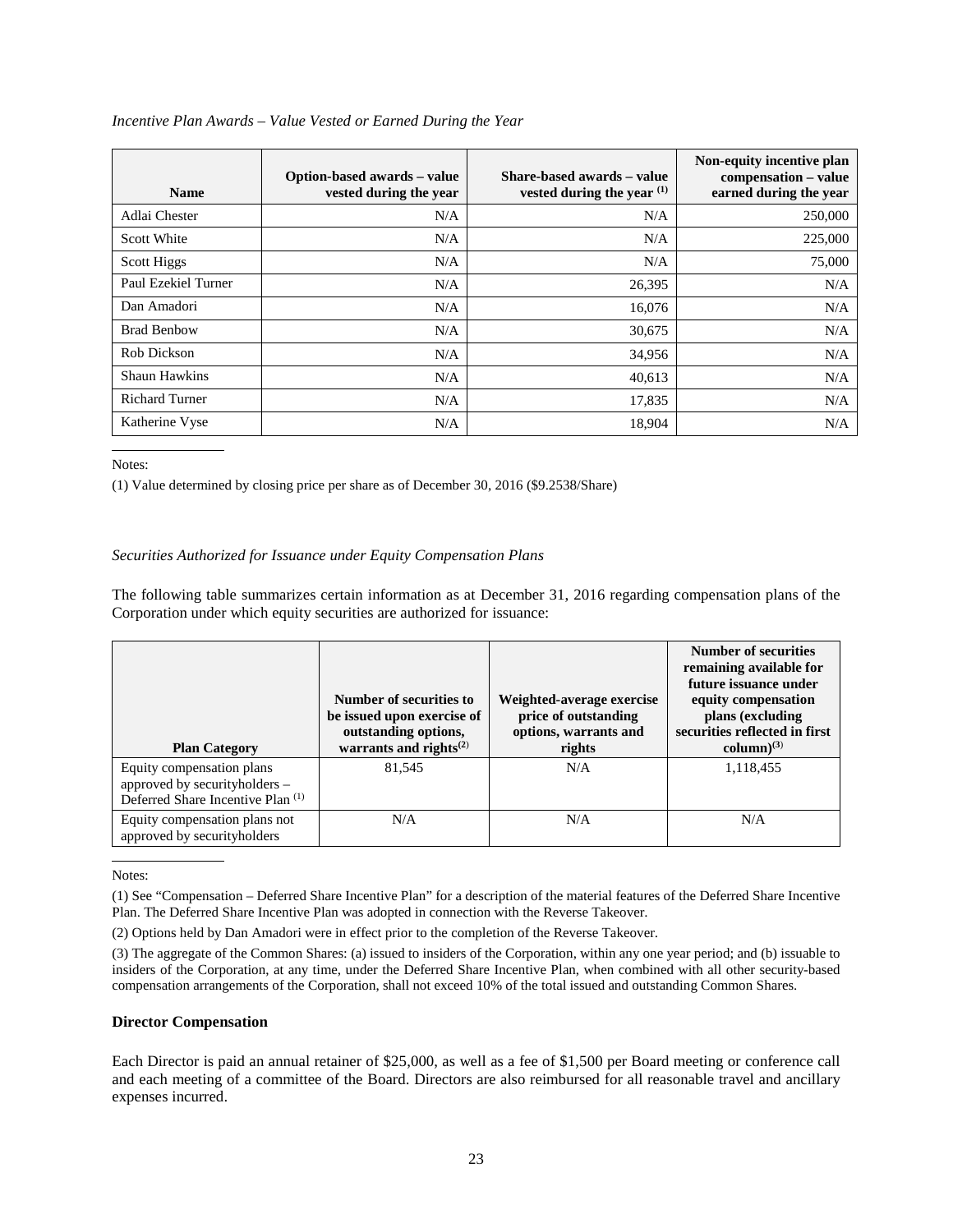The Lead Director and the Chair of the Audit Committee receive an additional annual retainer of \$15,000. The Chairs of the CGN Committee and the Corporation's investment committee (the "**Investment Committee**") receive an additional annual retainer of \$10,000. In 2016, the Chair of the CGN Committee received an additional retainer of \$5,000 in recognition of the additional work required to implement the Corporation's compensation program and negotiate the Employment Agreements in connection with the completion of the Internalization.

The Directors do not receive any additional remuneration for acting as directors of any of the Corporation's subsidiaries. Directors are eligible to receive Deferred Shares under the Deferred Share Incentive Plan in lieu of all or a portion of their annual retainer, as well as meeting fees and fees for acting as a committee chair. See "Compensation – Deferred Share Incentive Plan" and "Compensation – Incentive Plan Awards".

| <b>Name</b>           | Fees paid<br>in cash | <b>Share-</b><br><b>based</b><br>awards | Option-<br>based<br>awards | Non-equity<br>incentive plan<br>compensation | <b>Pension</b><br>value | All other<br>compensation | <b>Total</b> |
|-----------------------|----------------------|-----------------------------------------|----------------------------|----------------------------------------------|-------------------------|---------------------------|--------------|
| Paul Ezekiel Turner   | 1,500                | 55,500                                  | N/A                        | N/A                                          | N/A                     | N/A                       | 57,000       |
| Dan Amadori           | 18.375               | 33,750                                  | N/A                        | N/A                                          | N/A                     | N/A                       | 52,125       |
| <b>Brad Benbow</b>    | 1.500                | 64,500                                  | N/A                        | N/A                                          | N/A                     | N/A                       | 66,000       |
| Rob Dickson           | 1,500                | 73,500                                  | N/A                        | N/A                                          | N/A                     | N/A                       | 75,000       |
| <b>Shaun Hawkins</b>  | 1.500                | 85,500                                  | N/A                        | N/A                                          | N/A                     | N/A                       | 87,000       |
| <b>Richard Turner</b> | 42,000               | 37,500                                  | N/A                        | N/A                                          | N/A                     | N/A                       | 79,500       |
| Katherine Vyse        | 26,375               | 39,750                                  | N/A                        | N/A                                          | N/A                     | N/A                       | 66,125       |

*Summary Compensation Table – Directors*

# <span id="page-27-0"></span>**Minimum Share Ownership Guidelines**

In May 2016, the Corporation adopted Minimum Share Ownership Guidelines pursuant to which each independent Director is required to accumulate and hold Common Shares and Deferred Shares (vested and unvested) equal in value to at least three times his or her annual retainer, with an aspirational goal of accumulating and holding Common Shares and Deferred Shares (vested and unvested) equal in value to five times his or her annual retainers to be measured on the 3rd anniversary of joining the Board.

Each of the Directors is working towards satisfying the Corporation's minimum ownership guidelines. See "Matters to be considered at the Meeting – Election of Directors". Members of the board that have already met or exceeded the minimum ownership guideline of value of three times the annual retainer include; Dan Amadori, Katherine Vyse, Rob Dickson, Richard Turner, Shaun Hawkins and Paul Ezekiel Turner.

# **DIRECTORS' AND OFFICERS' INSURANCE AND INDEMNIFICATION**

<span id="page-27-1"></span>The Corporation has obtained Directors' and officers' liability insurance policies, which cover indemnification of Directors and officers of the Corporation in certain circumstances. In addition, the Corporation has entered into indemnification agreements with each of its Directors and officers for liabilities and costs in respect of any action or suit against them in connection with the execution of their duties, subject to customary limitations prescribed by applicable law.

#### **INDEBTEDNESS OF DIRECTORS AND OFFICERS**

<span id="page-27-2"></span>Except as set forth below, as of March 31, 2017, none of the Directors, officers or employees of the Corporation, or any associate or affiliate of any of the Directors, officers or employees of the Corporation were indebted to the Corporation or to another entity where such indebtedness is the subject of a guarantee, support agreement, letter of credit or other similar arrangement or understanding provided by the Corporation or any of its subsidiaries.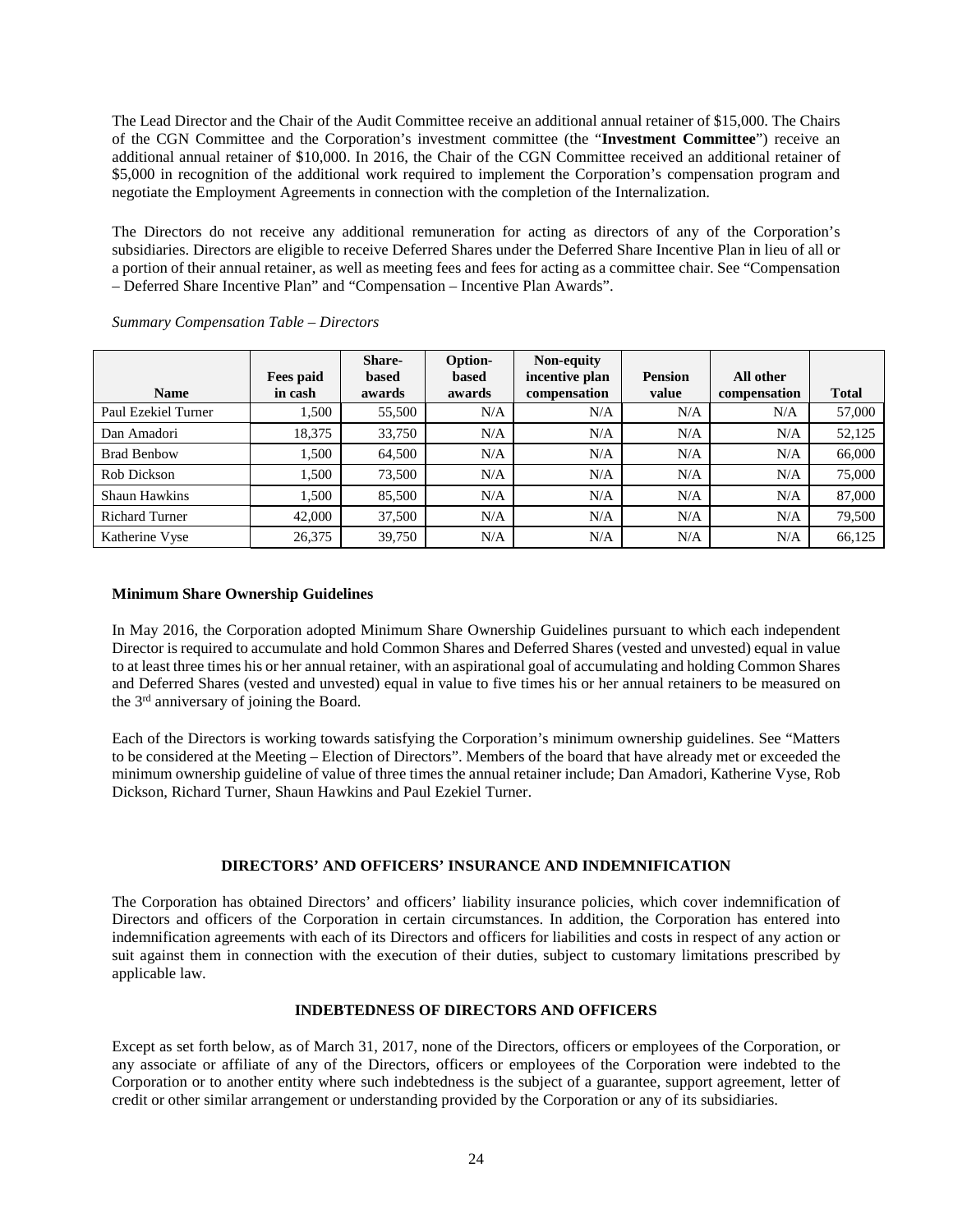The Corporation has provided mezzanine loans to entities that are wholly owned subsidiaries of Mainstreet LLC, which is majority owned by the chairman of the Corporation and is a related party. The loans have been issued for the development of seniors housing and care properties in the United States. The mezzanine loans provide for annual interest, of which a portion is payable at a current pay rate on a monthly basis, with the remaining portion of interest accruing until the earlier of the loan's maturity or prepayment. The mezzanine loans are described in greater detail under "General Development of the Business – Mezzanine Financing" in the AIF.

#### **INTEREST OF INFORMED PERSONS IN MATERIAL TRANSACTIONS**

<span id="page-28-0"></span>To the knowledge of the Directors of the Corporation, no informed person (as defined in National Instrument 51-102 *Continuous Disclosure Obligations*) of the Corporation, no proposed Director of the Corporation and no known associate or affiliate of any such informed person or proposed Director, during the year ended December 31, 2016, has or has had any material interest, direct or indirect, by way of beneficial ownership of securities or otherwise, in any transaction which has or would materially affect the Corporation or any of its subsidiaries, except as disclosed under the sections entitled "Arrangements With Management" and "Interest of Management and Others in Material Transactions" in the AIF, which sections are incorporated herein by reference, and which can be accessed on SEDAR at www.sedar.com*.*

### **CORPORATE GOVERNANCE DISCLOSURE**

<span id="page-28-1"></span>The Board believes that strong corporate governance is important to the long-term success of the Corporation and maintaining the trust of Shareholders, operating partners and the communities in which the Corporation operates. The Corporation strives for corporate governance policies and practices that not only meet, but exceed, the corporate governance guidelines set out under National Instrument 58-101 *Disclosure of Corporate Governance Practices* ("**NI 58-101**") and established by the TSX. The Board expects that, as the Corporation grows, it will continue to enhance the Corporation's governance policies and procedures to ensure that the Corporation meets industry best practices and Shareholder expectations and establishes a leadership position among its peers.

| <b>Corporate Governance Highlights</b>        |               |                                                   |               |  |  |
|-----------------------------------------------|---------------|---------------------------------------------------|---------------|--|--|
| Size of Board                                 |               | In camera sessions of independent Directors after | V             |  |  |
|                                               |               | each Board meeting                                |               |  |  |
| Number of Independent Directors               | 5             | Committee meetings open to                        | $\sim$        |  |  |
|                                               |               | participation/attendance of all Board members     |               |  |  |
| Average age of Directors                      | 54            | Code of Business Conduct for employees and the    | V             |  |  |
|                                               |               | <b>Board</b>                                      |               |  |  |
| Majority of committee members are independent | $\sim$        | <b>Insider Trading Policy</b>                     | $\sim$        |  |  |
| Majority Voting Policy for the election of    | $\mathcal{A}$ | Disclosure Policy                                 | V             |  |  |
| <b>Directors</b>                              |               |                                                   |               |  |  |
| Separate Chairman and Chief Executive Officer | $\sqrt{ }$    | <b>Related Party Policy</b>                       | V             |  |  |
| roles                                         |               |                                                   |               |  |  |
| Director Share Ownership Guidelines           | $\Delta$      | <b>Whistleblower Policy</b>                       | $\mathcal{N}$ |  |  |
| New Director orientation and continuing       | $\sim$        | <b>Confidential Information Policy</b>            | V             |  |  |
| education                                     |               |                                                   |               |  |  |
| Annual Board and committee assessments        | $\Delta$      | Anti-hedging prohibition                          |               |  |  |

Below is a summary of the Corporation's corporate governance policies and practices:

### <span id="page-28-2"></span>**Composition of the Board of Directors**

The Board is comprised of seven directors, five of whom are independent. Pursuant to NI 58-101, an independent Director is one who is free from any direct or indirect relationship which could, in the view of the Board, be reasonably expected to interfere with a Director's independent judgment. The independent Directors are Brad Benbow, Rob Dickson, Shaun Hawkins, Richard Turner and Katherine Vyse. Paul Ezekiel Turner, Chair of the Board, is a principal and the Chief Executive Officer of Mainstreet Asset Management Inc., the Corporation's former asset manager. Dan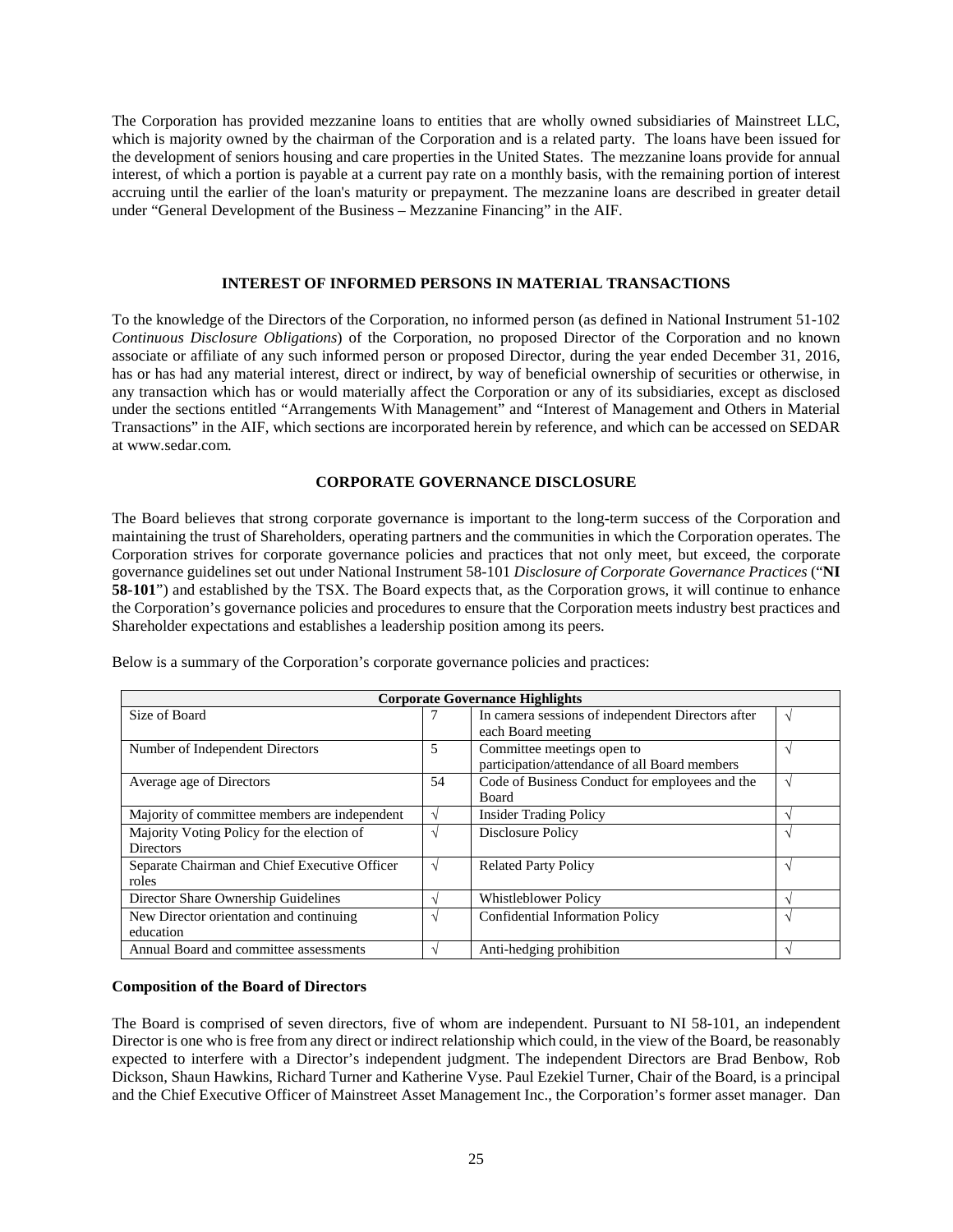Amadori was the Chief Financial Officer of Corporation prior to the completion of the Reverse Takeover. As such, neither Mr. Turner nor Mr. Amadori is independent within the meaning of NI 58-101.

Richard Turner serves as Lead Director. In this capacity, Mr. Turner acts as a liaison between the Chair of the Board and the independent Directors.

Two of the Directors also serve as directors on other publicly listed companies. Rob Dickson is a trustee and Chair of the audit committee of H&R Real Estate Investment Trust. Richard Turner is a trustee and the Chair of Pure Industrial Real Estate Trust and director of TitanStar Properties Inc. and WesternOne Inc.

In 2016, the independent members of the Board held in camera meetings after each Board meeting, providing an opportunity for open and candid discussion of issues without the presence of management. The Board met in person 2 times during the year and by phone 4 times during the year. Two of the committees of the Board are comprised entirely of independent Directors, and one is comprised of a majority of independent directors.

The following table details the number of Board meetings held and attendance by the Directors in 2016.

| Director              | <b>Board Meetings</b> | <b>Audit Committee</b> | <b>Investment Committee</b> | <b>CGN</b> Committee |
|-----------------------|-----------------------|------------------------|-----------------------------|----------------------|
|                       |                       | Meetings               | Meetings                    | Meetings             |
| Paul Ezekiel Turner   | 6                     | N/A                    | N/A                         | N/A                  |
| Dan Amadori           |                       | N/A                    |                             | N/A                  |
| <b>Brad Benbow</b>    |                       | N/A                    | N/A                         |                      |
| Rob Dickson           |                       |                        | N/A                         |                      |
| <b>Shaun Hawkins</b>  |                       |                        |                             | N/A                  |
| <b>Richard Turner</b> |                       |                        |                             | N/A                  |
| Katherine C. Vyse     | 6                     | N/A                    | N/A                         |                      |

### <span id="page-29-0"></span>**Board Charter**

The primary role of the Board is to oversee the business affairs of the Corporation directly and through three standing committees: the Audit Committee, the CGN Committee and the Investment Committee. Specifically, the Board is responsible for:

- adopting a strategic planning process and approving, on at least an annual basis, a budget, and evaluating and discussing a strategic plan for the upcoming year, including opportunities and risks of the Corporation's business and investments;
- supervising the activities and managing the investments and affairs of the Corporation;
- approving major corporate decisions;
- assessing the performance of and overseeing management against established objectives;
- reviewing the Corporation's debt strategy and identifying and managing risk exposure;
- ensuring the integrity and adequacy of internal controls and management information systems;
- succession planning; and
- ensuring effective and adequate communication with Shareholders, other stakeholders and the public.

A complete copy of the written charter of the Board is attached to this Information Circular as Appendix "A".

### <span id="page-29-1"></span>**Committee Charters**

#### *Audit Committee*

The Audit Committee is comprised of three Directors: Richard Turner (Chair), Rob Dickson and Shaun Hawkins. All three members of the Audit Committee are independent and are financially literate within the meaning of National Instrument 52-110 *– Audit Committees*. The Board has adopted a written charter for the Audit Committee which sets out the Audit Committee's responsibilities, which include: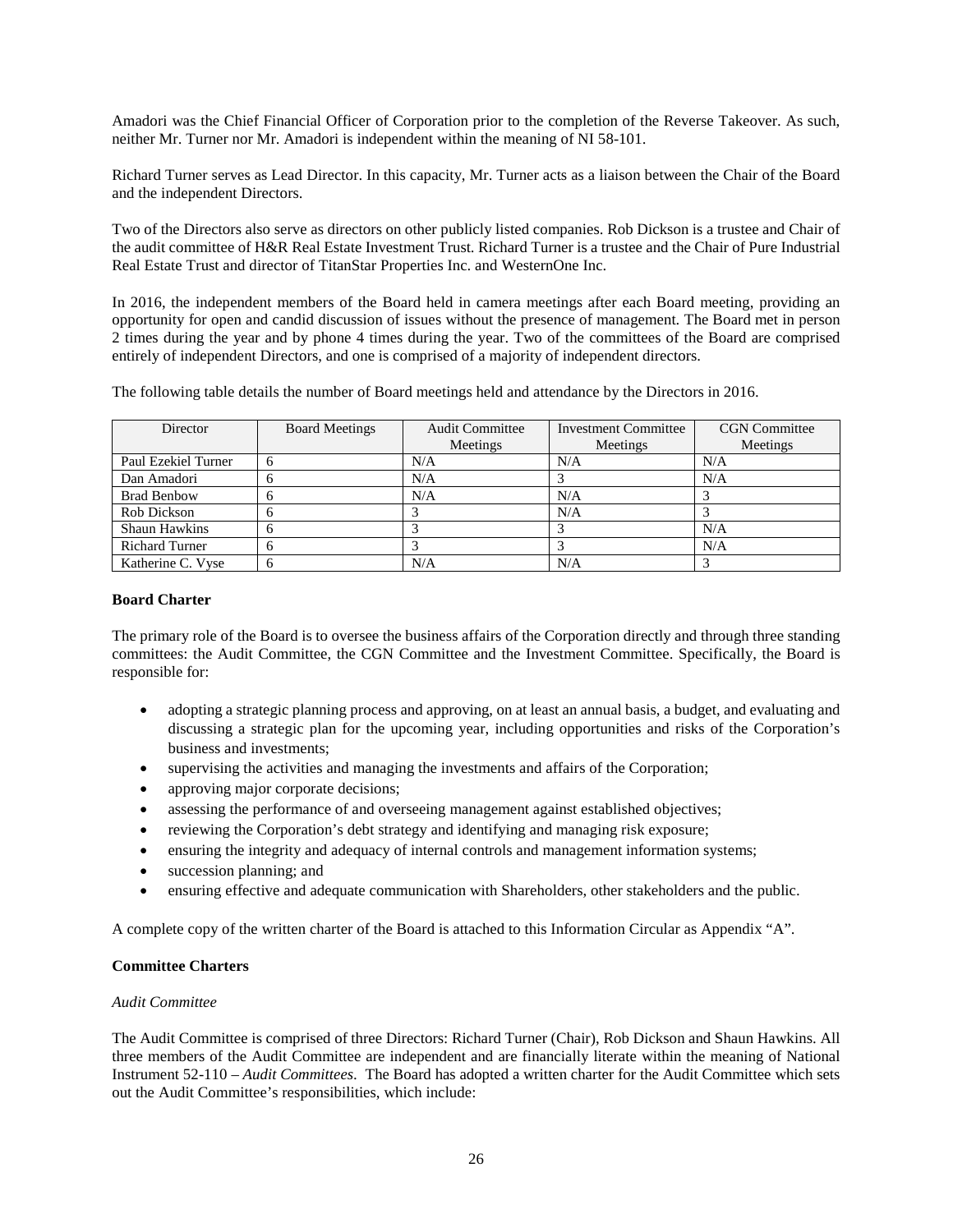- reviewing annual and interim financial statements, the Corporation's annual information forms and the related management discussion and analysis;
- reviewing and evaluating the overall effectiveness of the Corporation's internal control and risk management framework;
- recommending to the Board the selection of the external auditor and the fees and other compensation to be paid to the external auditor and reviewing the performance of the external auditor;
- reviewing and approving the hiring and appointment of the Corporation's senior financial executives; and
- informing the Board of matters that may significantly impact on the financial condition or affairs of the business.

Reference is made to the AIF for information relating to the Audit Committee as required under Form 52-110F1. The AIF can be found under the Corporation's profile at www.sedar.com. A copy of the AIF is also available upon request free of charge to a securityholder of the Corporation.

The members of the Audit Committee and the Chair of the Audit Committee are appointed by the Board to serve for a one year period or until their successors are appointed.

# *CGN Committee*

The CGN Committee consists of three independent Directors: Katherine Vyse (Chair), Rob Dickson and Brad Benbow. The CGN Committee is responsible for reviewing, overseeing and evaluating the compensation, governance and nominating policies of the Corporation. The Board has adopted a written charter for the CGN Committee detailing its responsibilities, which include:

- administering the long-term incentive plan of the Corporation and any other compensation incentive programs;
- assessing the performance of management;
- reviewing and approving the compensation paid by the Corporation to the officers of the Corporation;
- reviewing and making recommendations to the Board concerning the level and nature of the compensation payable to Directors and officers of the Corporation;
- assessing the effectiveness of the Board, each of its committees and individual Directors;
- overseeing the recruitment and selection of candidates as Directors of the Corporation;
- organizing an orientation and education program for new Directors;
- considering and approving proposals by the Directors to engage outside advisers on behalf of the Board as a whole or on behalf of the independent Directors;
- reviewing and making recommendations to the Board concerning any change in the number of Directors composing the Board; and
- considering questions of management succession.

The members of the CGN Committee and the Chair of the CGN Committee are appointed by the Board to serve for a one year period or until their successors are appointed.

# *Investment Committee*

The Investment Committee is comprised of three Directors: Shaun Hawkins (Chair), Richard Turner and Dan Amadori. Messrs. Hawkins and Turner are independent Directors. The Investment Committee is charged with assessing, recommending or approving certain "proposed transactions" and related activities that involve consideration that is less than a specified threshold. "Proposed transactions" to be reviewed and approved by the Investment Committee include any: acquisition transaction, disposition transaction, mezzanine financing, nonrefundable deposit, funding and/or loan to partners and/or development transaction and mortgage or debt financing obligations. Proposed transactions also include items such as the incurrence of acquisition costs, current and future funding/loans to partners and future committed or expected development costs.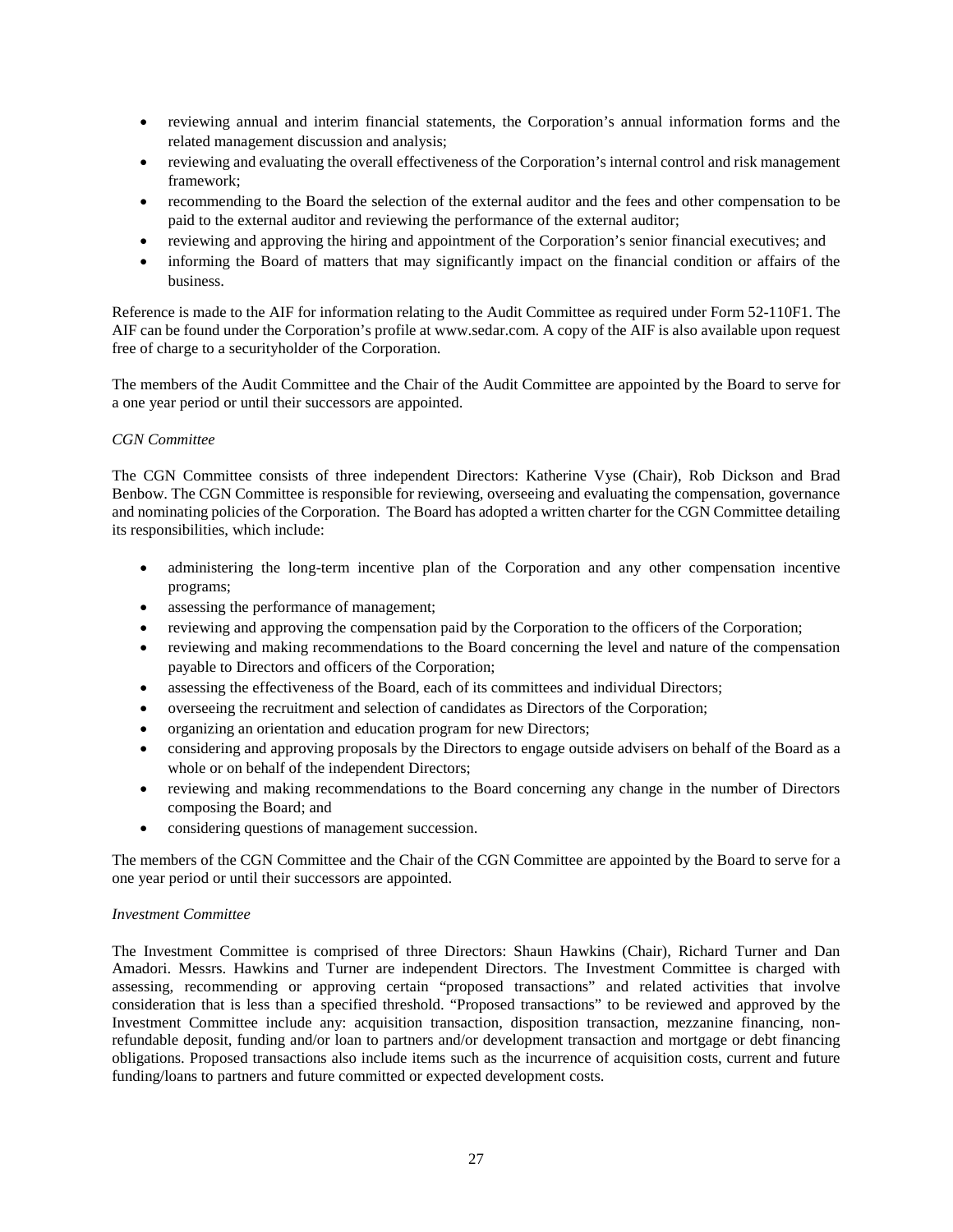Complete copies of the committee charters are posted on our website at www.mainstreethealthinvestments.com under "Investor Relations/Corporate Governance". Upon request, the Corporation will promptly provide a copy of any committee charter free of charge to any securityholder of the Corporation.

The members of the Investment Committee and the Chair of the Investment Committee are appointed by the Board to serve for a one year period or until their successors are appointed.

## <span id="page-31-0"></span>**Position Descriptions**

On April 5, 2016, the Board adopted position descriptions for the Chair of the Board, Chief Executive Officer, Chair of the Audit Committee and the Lead Director.

The Chair of the Board is responsible, for among other things, leading, managing and organizing the Board consistent with the approach to corporate governance adopted by the Board, ensuring that all business required to come before the Board is brought before the Board, setting agendas and presiding over meetings and encouraging free and open dialogue.

The Chair of the Audit Committee provides leadership to the Audit Committee in discharging its mandate. The Chair of the Audit Committee is responsible for, amongst other things, scheduling meetings of the Audit Committee, organizing and presenting the agendas for such meetings and monitoring the adequacy of the materials provided to the Audit Committee in connection with its deliberations. The Chair of the Audit Committee is the liaison between the Audit Committee and the Corporation's management, internal financial personnel and external auditor.

The Chief Executive Officer, among other things, oversees the Corporation's strategic plan, provides leadership and direction to the management team, ensures that the day to day business affairs of the Corporation are appropriately managed, ensures the design and implementation of effective disclosure and internal controls and the integrity of the financial reporting process. In addition, the Chief Executive Officer strives to achieve the Corporation's financial and operating goals and objectives to enhance Shareholder value.

The Lead Director provides leadership to the Directors in discharging their mandate, including assisting the Chair of the Board in managing and organizing the Board and promoting cohesiveness. The Lead Director also provides advice, counsel and mentorship to the Corporation's management team.

# <span id="page-31-1"></span>**Orientation and Continuing Education**

The Board has adopted an orientation program designed to ensure the effective integration of new Board members and to share knowledge of the role of the Board, its committees and the Directors, as well as the Corporation's operations, financial position, industry and competitive position, opportunities and risk, and corporate governance. The orientation program includes meetings with the executive team at the Corporation's offices in Carmel, Indiana and tours of several of the Corporation's assisted living, independent living and transitional care facilities, ideally within the first six months of joining the Board. New Board members will also receive a binder with the Corporation's most recent material disclosure (for example, financial and major initiative press releases, annual and quarterly reports, management information circular and annual information form), strategic planning documents, key governance policies, Board and committee charters as well as Board and management biographies to facilitate relationship building with the Board and the Corporation's management team.

Continuous learning is a core value of the Corporation, which extends to the continuing education of the Board. Senior managers make presentations to the Board on various aspects of the business and the industry at regular Board meetings. Updates between meetings are provided by management on issues and developments that affect the business and industry. Board members are expected to educate themselves with respect to accounting and finance matters, leadership, our industry and its practices and corporate governance best practices. Board members who participate in related conferences, seminars and webcasts are encouraged to share the relevant information with other Board members to enhance learning across the Board. Board members are also invited to attend all committee meetings and to participate in industry conferences and the Corporation's events, at the Corporation's expense.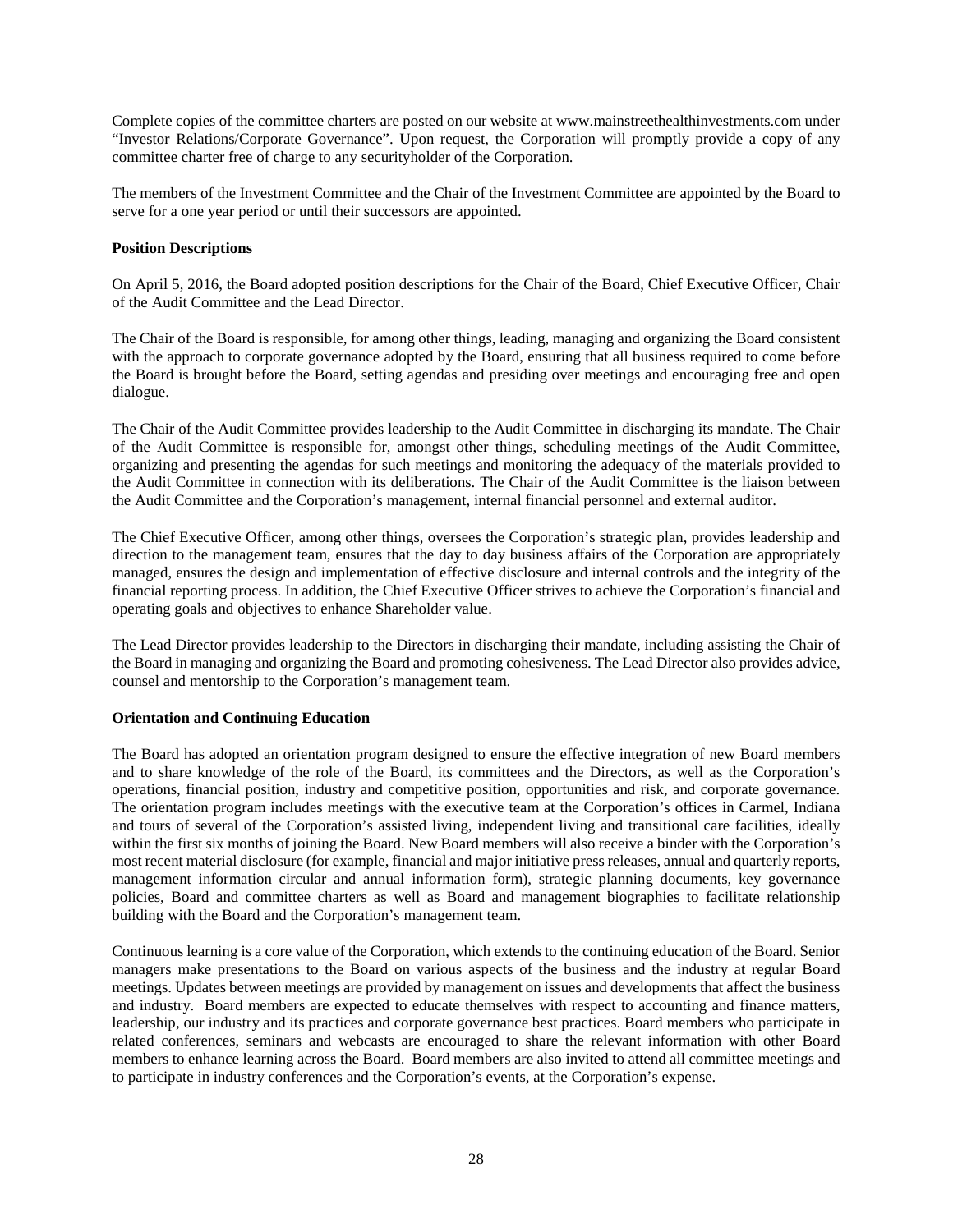### <span id="page-32-0"></span>**Ethical Business Conduct**

On April 5, 2016, the Board approved a comprehensive Code of Business Conduct and Ethics (the "**Code**"). The Code covers a wide range of business practices and procedures and sets out basic principles to guide all Directors, officers and employees of the Corporation. The Code addresses:

- compliance with applicable laws, rules and regulations;
- conflicts of interest;
- confidentiality;
- corporate opportunities;
- protection and proper use of the Corporation's assets;
- competition and fair dealing;
- gifts and entertainment:
- payments to government personnel;
- discrimination and harassment;
- health and safety; and
- accuracy of records.

All Directors, officers and employees of the Corporation must conduct themselves in accordance with the Code and seek to avoid even the appearance of improper conduct. The Board has the ultimate responsibility for the stewardship of the Code.

In order to ensure compliance with the Code, employees of the Corporation are required to review and acknowledge the Corporation's employee handbook, which includes a copy of the Code, annually in writing. Beginning in 2017, the Directors will be required to review and acknowledge the Corporation's employee handbook in writing on a recurring annual basis.

In addition, to foster a strong culture of ethical business conduct, the Corporation has implemented several policies related to the Code, including policies with respect to: whistleblowers, related-party transactions and procedures, insider trading, confidential information and disclosure.

# *Whistleblower Policy*

Our Whistleblower Policy sets out established procedures for employees of the Corporation to confidentially and anonymously submit concerns to the Chair of the Audit Committee (who is independent of the Corporation) regarding any accounting or auditing matter or any other matter which the employee believes to be in violation of the Code. The Chair of the Audit Committee will maintain a log of all complaints that are received, tracking their receipt, investigation and resolution. Any complaints that relate to questionable accounting or auditing matters will be immediately brought to the attention, and reviewed under the direction, of the Audit Committee.

# *Related Party Transactions Policy*

We recognize that related party transactions can present potential or actual conflicts of interest and may raise questions about whether such transactions are consistent with the best interests of the Corporation and Shareholders. On April 5, 2016, we implemented a Related Party Transaction Policy that sets out guidelines under which certain transactions must be reviewed and approved or ratified by the Investment Committee. The Related Party Transactions Policy clearly identifies related parties and related party transactions and details the Investment Committee's review and approval process. Consistent with the Related Party Transaction Policy, the Investment Committee periodically reviews and assesses ongoing relationships with related parties to ensure that they are in compliance with the Investment Committee's guidelines.

# *Insider Trading Policy*

The Corporation's Insider Trading Policy expressly states that no one with any knowledge of a material fact or a material change in the affairs of the Corporation that has not been generally disclosed to the public should purchase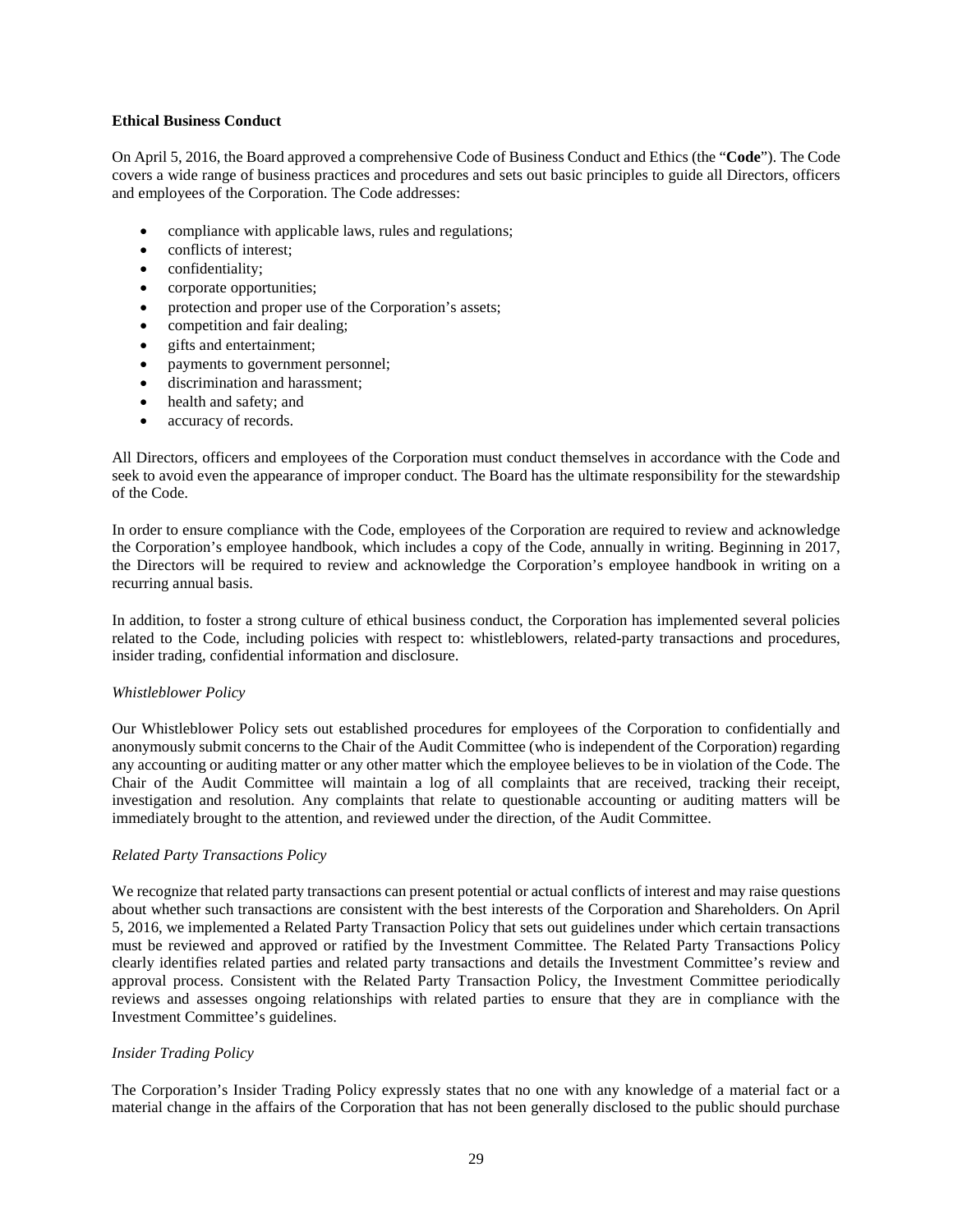or sell any securities of the Corporation, inform anyone of such material fact or change or advise anyone to purchase, sell, hold or exchange securities of the Corporation until such information has been disclosed to the public and sufficient time has elapsed for such information to have adequately disseminated to the public. For the purpose of implementing such principles, the Insider Trading Policy sets out a number of guidelines, including directives to Directors, officers and employees of the Corporation not to: (i) actively trade in the securities of the Corporation (for which purpose "trade" means purchasing or selling with the expectation of making a profit on a short term rise or fall of market price); (ii) buy or sell put or call options on securities of the Corporation; or (iii) sell securities of the Corporation that are not owned in the expectation that the price of such securities will fall, or as part of a hedge or arbitrage transaction. Directors, officers and employees of the Corporation are asked not to undertake a trade in the securities of the Corporation without first informing the CFO of the Corporation of the proposed trade.

### *Confidential Information Policy*

The Corporation's Confidential Information Policy provides guidelines on the protection of confidential information. To prevent the inadvertent disclosure of confidential information, the Confidential Information Policy, among other things, outlines procedures for speaking on behalf of the Corporation with the news media, analysts and investors.

### *Disclosure Policy*

Our Disclosure Policy establishes a procedure for determining how material information is to be disclosed or disseminated. The Disclosure Policy guidelines include the directive to disclose any material change in respect of the Corporation, whether positive or negative, to the public promptly and completely through the issuance of a press release. The Chief Executive Officer of the Corporation, in consultation with our advisors and, if necessary, the Corporation's Directors, shall ultimately determine when a material change has or has not occurred. The Disclosure Policy also establishes responsibility for reviewing the Corporation's financial statements and related filings, as well as all substantive materials filed with securities regulators and non-standard press releases. Employees are strictly prohibited from commenting on, posting about or discussing the Corporation and its securities, investments and other business matters on social networks, chat rooms, wikis, virtual worlds and blogs.

A copy of the Code can be found under the Corporation's profile at www.sedar.com. Upon request, the Corporation will promptly provide a copy of any related policy free of charge to any security holder of the Corporation.

#### <span id="page-33-0"></span>**Director Independence**

The Corporation ensures Directors are exercising independent judgement through a Board structure in which the Board itself is comprised of a majority of independent directors (five of seven), two of three committees are comprised entirely of independent Directors and one committee is comprised of a majority of independent Directors. Decisions that involve transactions or agreements in which a Director has a material or potentially material interest require the Director to recuse him or herself from the Board meeting and abstain from casting a vote on the matter.

#### <span id="page-33-1"></span>**Meetings Independent from Management**

Directors hold in camera meetings in the absence of non-independent Directors and management following every Board meeting. These sessions are conducted by the Lead Director with a goal of fostering open dialogue on issues or confidential matters. In 2016, the Board held 6 in camera sessions.

#### <span id="page-33-2"></span>**Nomination of Directors**

The CGN Committee is comprised of three independent Directors. The CGN Committee is responsible for identifying the competencies, skills and personal qualities required of Board members and recommending qualified candidates to the Board for consideration in filling any vacancies or increasing the size of the Board. As a new Board and new CGN Committee, we do not yet have a written a policy for nomination procedures, however, the CGN Committee will seek prospective candidates who are independent, have recognized functional and industry experience, sound business judgement, high ethical standards, time to devote to the Board and the ability to contribute to the Board's diversity (with respect to gender, experience, geography, ethnicity and age). The CGN Committee intends to identify qualified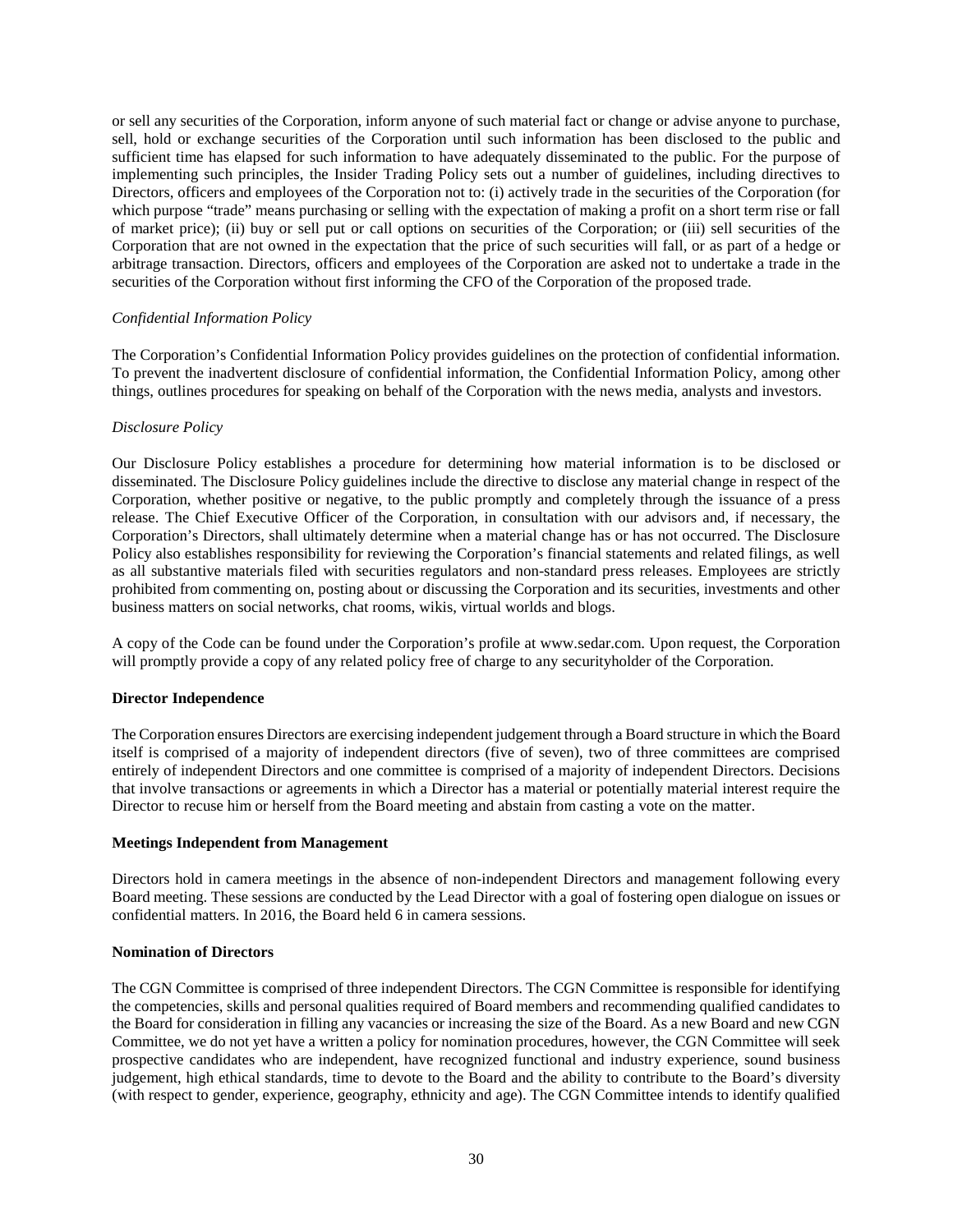candidates through a number of sources, including an evergreen list and executive recruiters. To ensure diversity is a primary consideration, the CGN Committee will also include in its search candidates from organizations promoting and supporting diversity, such as Diversity 50 and Women Get on Board in Canada and the Boardlist in the United States.

### <span id="page-34-0"></span>**Compensation**

The CGN Committee is responsible for annually reviewing, overseeing and evaluating the compensation of the Corporation's executives, Directors and committee Chairs and making compensation recommendations to the Board concerning the level and nature of the compensation payable to the Directors and officers. The CGN Committee reviews, as appropriate, industry data published by compensation consultants as well as peer group public disclosure. The CGN Committee may also from time to time engage compensation consultants to provide relevant benchmark data and recommendations for refining our compensation structure. The CGN Committee engaged Hugessen in August 2016 to provide independent advice on the proposed total compensation packages for the Corporation's named executive officers upon completion of the Internalization. See "Compensation – Compensation Governance – Role of Independent Consultant".

#### <span id="page-34-1"></span>**Assessments**

The CGN Committee is also responsible for annually reviewing and assessing the effectiveness of the Board and the committees of the Board. The Chair of the CGN Committee utilizes structured interviews and questionnaires to obtain feedback from Board members and the executive management team for a 360 degree perspective on the performance and effectiveness of the Board. The Chair also invites informal feedback throughout the year to identify Board strengths, level of support to and from the management team and opportunities for refining Board processes and functions. The feedback, gathered anonymously, is shared with the Board. The results of the review in 2016 indicated the Board and its committees were functioning well as a newly formed Board.

### <span id="page-34-2"></span>**Diversity of the Board and Management**

We believe that diversity of thought is essential to good corporate governance and effective decision making to enhance Shareholder value. As noted previously in this Information Circular, our commitment to a diverse Board includes seeking diversity of gender, experience, geography, ethnicity and age, while maintaining a focus on merit and established objective criteria. Any search firm engaged by the Corporation to fill a Board or senior management position will be directed to include diversity among the criteria for identifying qualified candidates and the CGN Committee will include organizations supporting/sponsoring diverse candidates in the search.

One Director, who is also the Chair of the CGN Committee, is a woman, accounting for approximately 14% of the Board.

On November 1, 2016, we internalized a team of 9 individuals previously employed by MAMI, the Corporation's former external asset manager, which included a senior management team of three, none of whom are women. Prior to the Internalization, the Corporation had no employees; however, MAMI had 25 senior executives involved to various degrees in supporting the Corporation, seven of whom were female, representing nearly 30% of the senior executives. Upon completion of the Internalization, we entered into an administrative services agreement with MAMI, which will continue to provide us with certain administrative services, including information technology support and equipment.

Given the significant changes to the Corporation and the Board on completion of the Reverse Takeover, as well as the small size of our Board, we have elected at this time not to adopt a formal diversity policy or specific targets for women as members of the Board or in executive officer positions. However, we do believe diversity is an important element of the Corporation's and the Board's success and we will, as noted above, ensure diverse candidates are part of the selection process for new Board members and the Corporation's management team going forward. The CGN Committee will review the need for a formal policy and targets in 2017.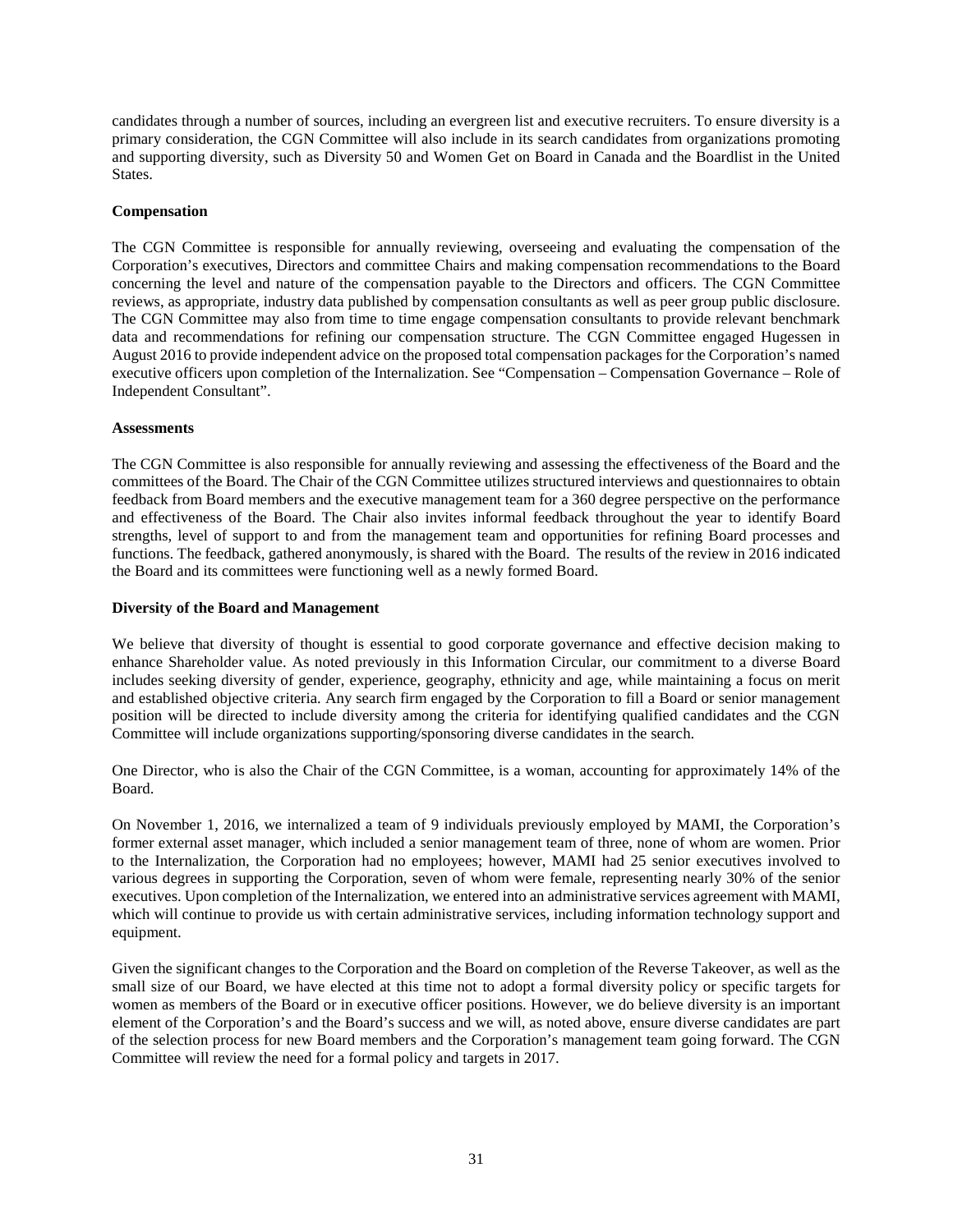### <span id="page-35-0"></span>**Board Renewal**

As a new and relatively young Board (average age of 54, with age range of 39 to 65), we elected not to implement at this time either term limits or retirement policies in order to continue to benefit from the cohesion and combined experience, skills and diversity of the new, current Board. However, going forward, the Board will periodically review its composition to ensure we have the right mix of skills, experience and perspectives to oversee the Corporation and will review and assess the need for term limits or retirement policies.

#### <span id="page-35-1"></span>**Communication with the Board**

We value and encourage dialogue and feedback about the Corporation, our industry and initiatives. Shareholders or other parties interested in communicating with the Board or any individual members of the Board may do so in writing, addressing correspondence to Scott White at Mainstreet Health Investments Inc., 14390 Clay Terrace, Carmel, Indiana, 46032. Mr. White will review all correspondence received and determine who is in the best position to respond depending on the nature of the query/comments. Any correspondence related to financial controls, audit or accounting will be directed to the Chair of the Audit Committee.

## **MANAGEMENT CONTRACTS**

<span id="page-35-2"></span>Effective October 31, 2016, the Corporation terminated the Asset Management Agreement and internalized its asset management function. No fees or penalties were paid to MAMI upon such termination. MAMI was paid a total of \$682,778 in fees in 2016 prior to the termination of the Asset Management Agreement. See "Compensation" in this Information Circular.

#### **OTHER BUSINESS**

<span id="page-35-3"></span>The Directors are not aware of any matters intended to come before the Meeting other than those items of business set forth in the attached Notice of Meeting accompanying this Information Circular. If any other matters properly come before the Meeting, it is the intention of the persons named in the Form of Proxy to vote in respect of those matters in accordance with their judgment.

#### **ADDITIONAL INFORMATION**

<span id="page-35-4"></span>Financial information is provided in the Corporation's comparative financial statements and the Corporation's management discussion and analysis ("**MD&A**") for the year ended December 31, 2016. Copies of the Corporation's financial statements for the year ended December 31, 2016, together with the auditors' report thereon, the MD&A, AIF (together with any document incorporated therein by reference) and this Information Circular are available upon written request from the Chief Financial Officer of the Corporation at Mainstreet Health Investments Inc., 14390 Clay Terrace, Carmel Indiana, 46032 (telephone 317-582-6935). The Corporation may require payment of a reasonable charge if the request is made by a person who is not a securityholder of the Corporation. These documents and additional information relating to the Corporation may also be found on SEDAR at www.sedar.com and on the Corporation's website at www.mainstreethealthinvestments.com.

#### **NON-IFRS MEASURES**

Funds From Operations ("**FFO**") and Adjusted Funds From Operations ("**AFFO**") are supplemental measures used by management to track the Corporation's performance. Such measures are not defined by International Financial Reporting Standards ("**IFRS**") and, therefore, should not be construed as alternatives to net profit calculated in accordance with IFRS. Further, the supplemental measures used by management may not be comparable to similar measures presented by other real estate enterprises. Management believes these terms reflect the operating performance and cash flow of the Corporation.

"FFO", consistent with the REALpac definition, means net profit in accordance with IFRS, (i) plus or minus fair value adjustments on investment properties; (ii) plus or minus gains or losses from sales of investment properties; (iii) plus or minus certain other fair value adjustments; (iv) plus transaction costs expensed as a result of the purchase of property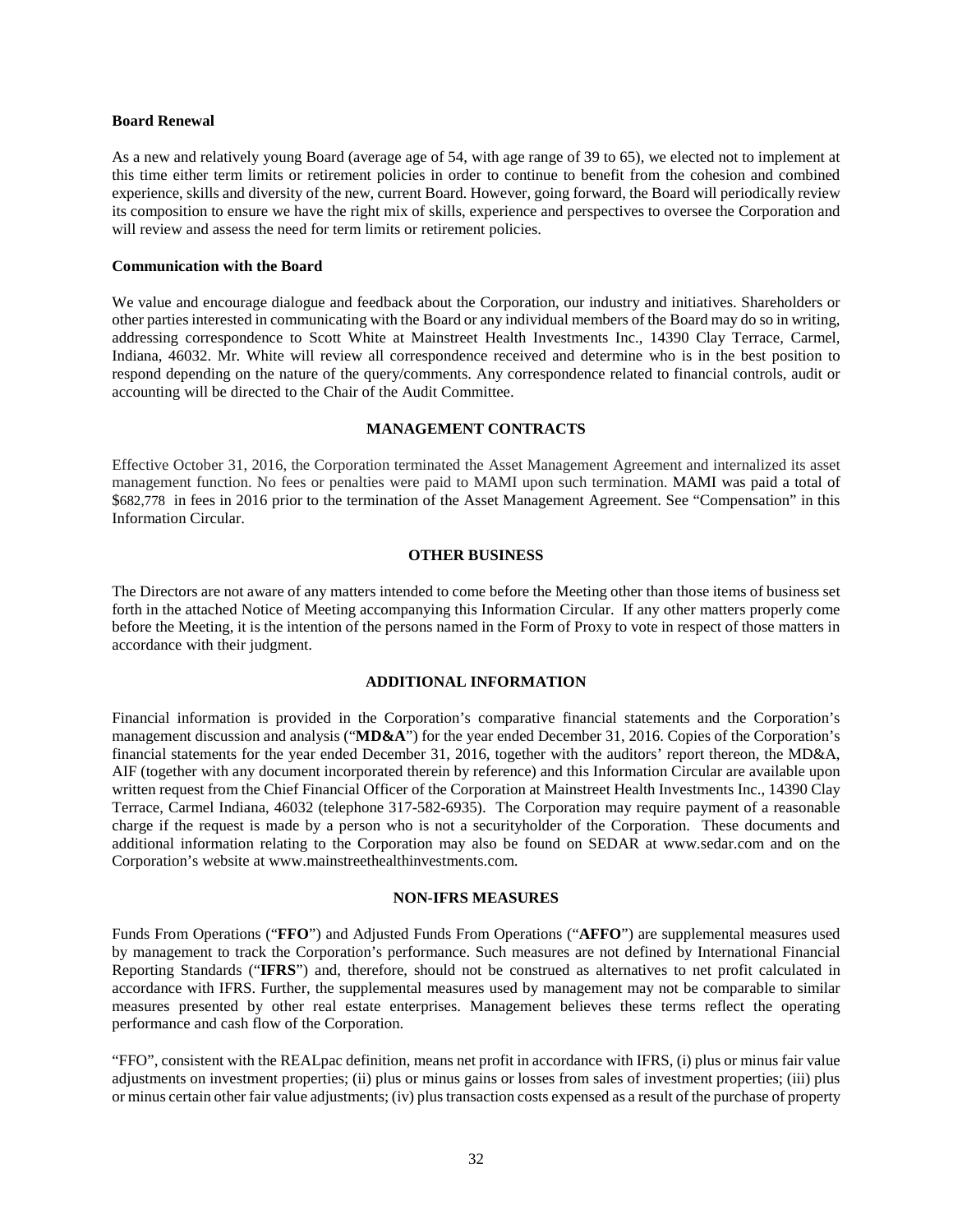being accounted for as a business combination; (v) plus property taxes accounted for under IFRIC-21 – *Levies*; and (vi) plus deferred income tax expense, after adjustments for equity accounted entities calculated to reflect FFO on the same basis as consolidated properties.

"AFFO" means FFO, subject to certain adjustments, including: (i) mark-to-market adjustments on mortgages, amortization of deferred financing costs, and compensation expense related to deferred share incentive plans, (ii) adjusting for any differences resulting from recognizing property rental revenues on a straight-line basis, (iii) interest expense on the convertible debentures issued in 2015, (iv) asset management internalization costs and (iv) other adjustments as determined by the directors of the Corporation in their sole discretion.

AFFO is a financial measure not defined under IFRS, and AFFO as presented herein may not be comparable to similar measures presented by other real estate investment trusts or real estate enterprises.

.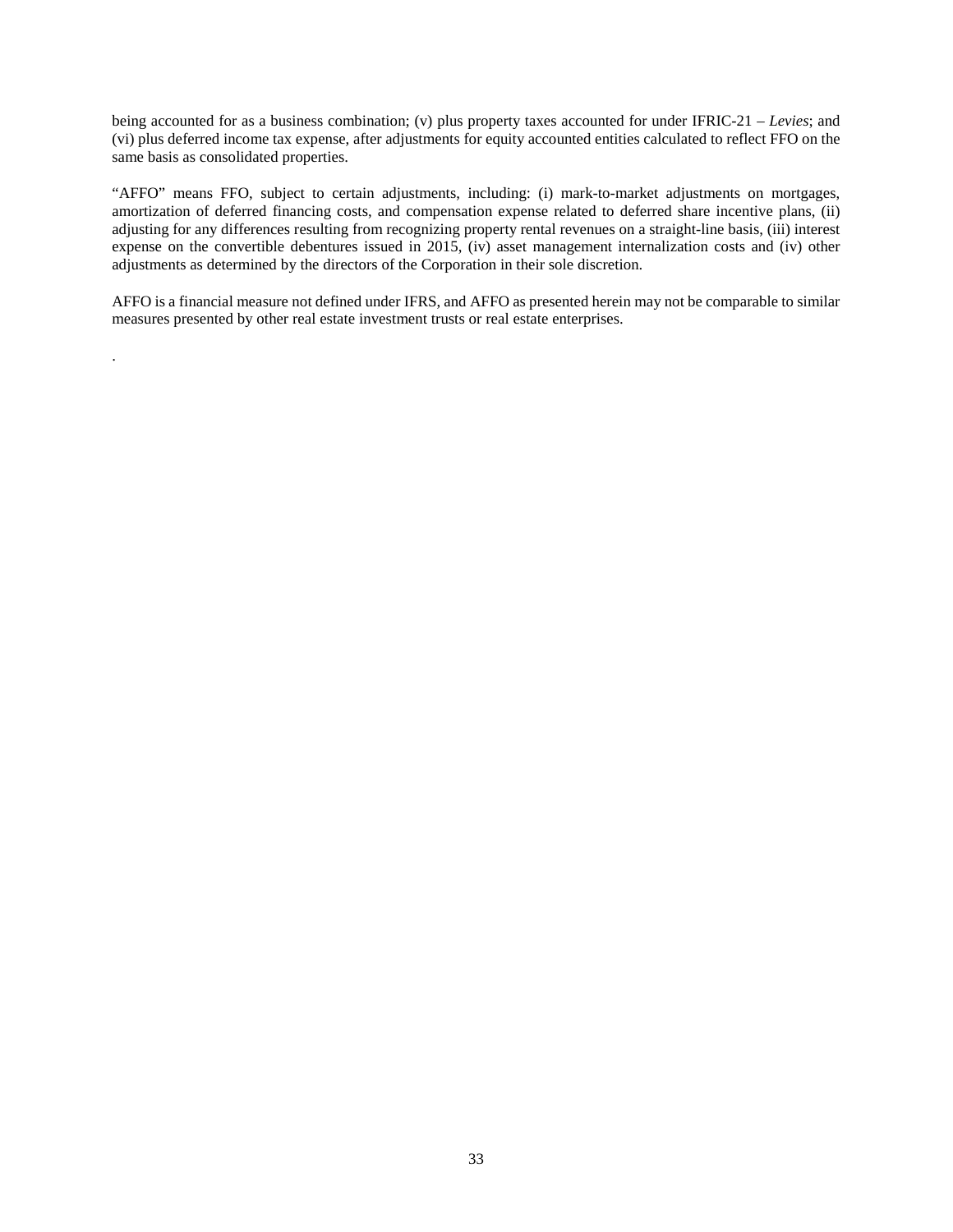# **APPROVAL OF DIRECTORS**

<span id="page-37-0"></span>The contents and the sending of this Information Circular to the Shareholders have been approved by the Board of Directors.

# **BY ORDER OF THE BOARD OF DIRECTORS**

Dated: March 30, 2016 *"Paul Ezekiel Turner"*

Chair of the Board of Directors Mainstreet Health Investments Inc.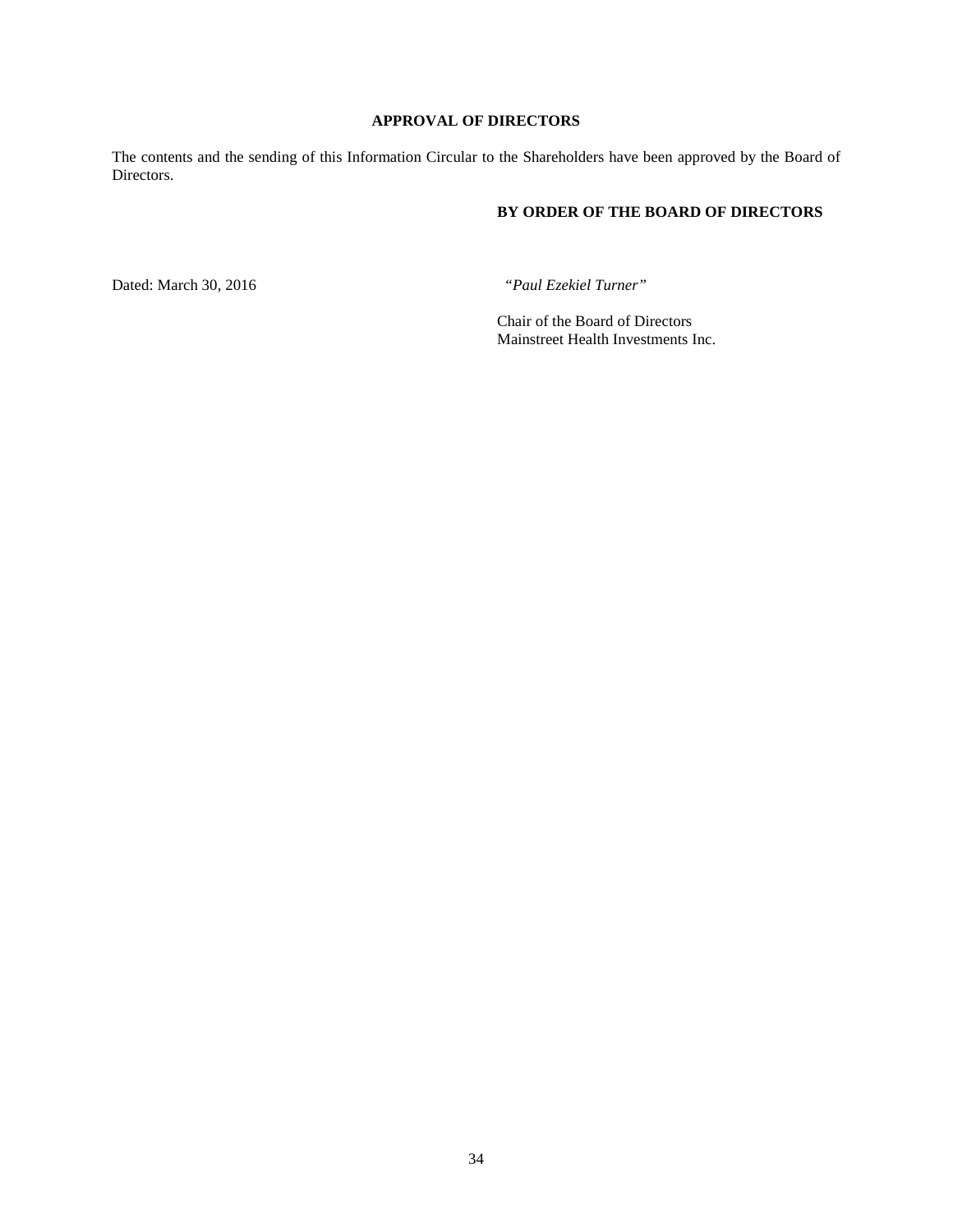## **APPENDIX A CHARTER OF THE BOARD OF DIRECTORS**

The purpose of this mandate is to set out the mandate and responsibilities of the board of directors (the "**Board**") of Mainstreet Health Investments Inc. (the "**Corporation**"), subject to the provisions of applicable statutes and the Articles of the Corporation.

## **1. Composition**

The Board shall be constituted with a majority of individuals who qualify as "independent" as defined in National Instrument 58-201 – *Corporate Governance Guidelines*.

#### **2. Responsibilities of the Board of Directors**

The Board is responsible for the stewardship of the Corporation and in that regard shall be specifically responsible for:

- (a) adopting a strategic planning process and approving, on at least an annual basis, a budget, and evaluating and discussing a strategic plan for the upcoming year which takes into account, among other things, the opportunities and risks of the Corporation's business and investments;
- (b) supervising the activities and managing the investments and affairs of the Corporation;
- (c) approving major decisions regarding the Corporation;
- (d) defining the roles and responsibilities of management, including pursuant to the Corporation's asset management agreement;
- (e) reviewing and approving the business and investment objectives to be met by management;
- (f) assessing the performance of and overseeing management;
- (g) reviewing the Corporation's debt strategy;
- (h) identifying and managing risk exposure;
- (i) ensuring the integrity and adequacy of the Corporation's internal controls and management information systems;
- (j) succession planning;
- (k) establishing committees of the Board, where required or prudent, and defining their mandate;
- (l) maintaining records and providing reports to shareholders ("**Shareholders**") of the Corporation;
- (m) ensuring effective and adequate communication with Shareholders, other stakeholders and the public;
- (n) determining the amount and timing of dividends to Shareholders; and
- (o) acting for, voting on behalf of and representing the Corporation as a holder of shares of Mainstreet Health Holdings Inc. and its subsidiaries.

It is recognized that every director in exercising powers and discharging duties must act honestly and in good faith with a view to the best interest of the Corporation and its Shareholders. Directors must exercise the care, diligence and skill that a reasonably prudent person would exercise in comparable circumstances. In this regard, they will comply with their duties of honesty, loyalty, care, diligence, skill and prudence.

In addition, directors are expected to carry out their duties in accordance with policies and regulations adopted by the Board from time to time.

It is expected that Management will co-operate in all ways to facilitate compliance by the Board with its legal duties by causing the Corporation and its subsidiaries to take such actions as may be necessary in that regard and by promptly reporting any data or information to the Board that may affect such compliance.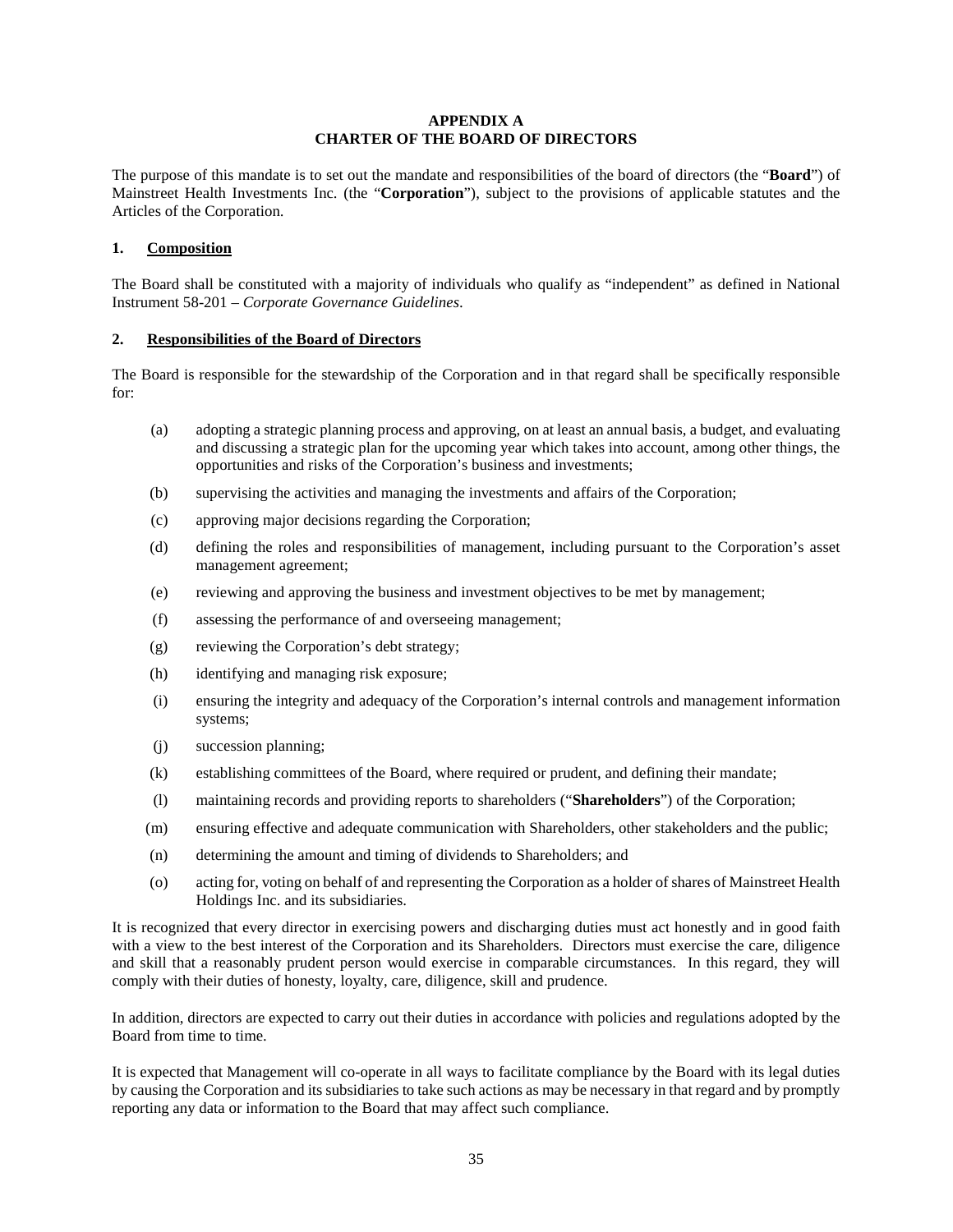# **3. Meetings**

The Board will meet not less than four times per year: three meetings to review quarterly results; and one prior to the issuance of the annual financial results of the Corporation. The Board shall meet periodically without management present to ensure that the Board functions independently of management. At each Board meeting, unless otherwise determined by the Board, an in-camera meeting of independent directors will take place, which session will be chaired by the Lead Director. The Board shall maintain a policy which permits individual directors to engage outside advisors at the cost of the Corporation.

The Board appreciates having certain members of senior management attend each Board meeting to provide information and opinion to assist the directors in their deliberations. Management attendees who are not Board members will be excused for any agenda items which are reserved for discussion among directors only.

# **4. Board Meeting Agendas and Information**

The Chair, in consultation with management of the Corporation, will develop the agenda for each Board meeting. Agendas will be distributed to the directors before each meeting, and all Board members shall be free to suggest additions to the agenda in advance of the meeting

Whenever practicable, information and reports pertaining to Board meeting agenda items will be circulated to the directors in advance of the meeting. Reports may be presented during the meeting by members of the Board, management and/or staff, or by invited outside advisors. It is recognized that under some circumstances, due to the confidential nature of matters to be discussed at a meeting, it will not be prudent or appropriate to distribute written materials in advance.

# **5. Measures for Receiving Shareholder Feedback**

All publicly disseminated materials of the Corporation shall provide for a mechanism for feedback of Shareholders.

# **6. Telephone Board Meetings**

A director may participate in a meeting of the directors or in a committee meeting by means of telephone or, with the consent of all directors who wish to participate in the meeting, electronic or such other communications facilities, if all persons participating in the meeting are able to communicate with each other and a director participating in such a meeting by such means is deemed to be present at the meeting.

While it is the intent of the Board to follow an agreed meeting schedule as closely as possible, it is felt that, from time to time, with respect to time sensitive matters telephone board meetings may be required to be called in order for directors to be in a position to better fulfill their legal obligations. Alternatively, management may request the directors to approve certain matters by unanimous written consent.

# **7. Conflict of Interest**

If an actual or potential conflict of interest arises, a director shall promptly inform the Chair and shall refrain from voting or participating in discussion of the matter in respect of which he or she has an actual or potential conflict of interest.

# **8. Expectations of Management**

Management shall be required to report to the Board at the request of the Board on the performance of the Corporation, new and proposed initiatives, the Corporation's business and investments, management concerns and any other matter the Board or its Chair may deem appropriate. In addition, the Board expects Management to promptly report to the Chair and, if applicable, the Lead Director any significant developments, changes, transactions or proposals respecting the Corporation or its subsidiaries.